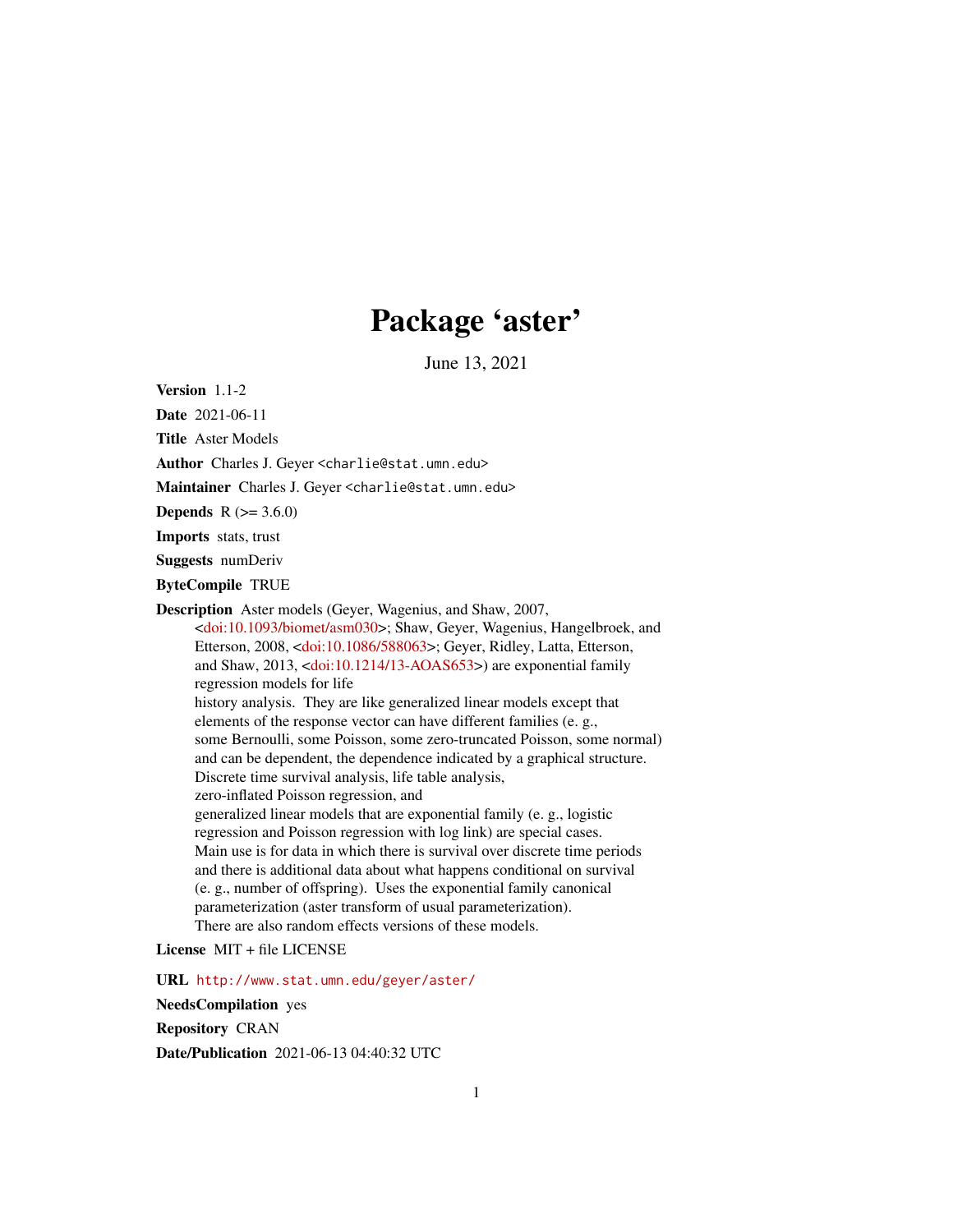# <span id="page-1-0"></span>R topics documented:

|       |                                                                                                                                | 2              |
|-------|--------------------------------------------------------------------------------------------------------------------------------|----------------|
|       | aphid                                                                                                                          | $\overline{4}$ |
|       |                                                                                                                                | 5              |
|       |                                                                                                                                | <b>10</b>      |
|       | chamae                                                                                                                         | <b>11</b>      |
|       |                                                                                                                                | <sup>12</sup>  |
|       |                                                                                                                                | -13            |
|       |                                                                                                                                | $-15$          |
|       |                                                                                                                                | 17             |
|       |                                                                                                                                | -18            |
|       |                                                                                                                                | 21             |
|       | mlogl                                                                                                                          | 23             |
|       |                                                                                                                                | 24             |
|       |                                                                                                                                | 26             |
|       |                                                                                                                                | 28             |
|       |                                                                                                                                | 29             |
|       |                                                                                                                                | 34             |
|       |                                                                                                                                | 39             |
|       |                                                                                                                                | 41             |
|       | <u>. De la caractería de la caractería de la caractería de la caractería de la caractería de la caractería de la</u><br>raster | 43             |
|       |                                                                                                                                | 44             |
|       |                                                                                                                                | 48             |
|       |                                                                                                                                | 49             |
|       |                                                                                                                                | 50             |
|       | truncated                                                                                                                      | 52             |
|       |                                                                                                                                |                |
| Index |                                                                                                                                | 53             |

anova.asterOrReaster *Analysis of Deviance for Reaster Model Fits*

# <span id="page-1-1"></span>Description

Compute an analysis of deviance table for two or more aster model fits with or without random effects.

# Usage

```
## S3 method for class 'asterOrReaster'
anova(object, ...,
    tolerance = .Machine$double.eps ^ 0.75)
anovaAsterOrReasterList(objectlist, tolerance = .Machine$double.eps ^ 0.75)
```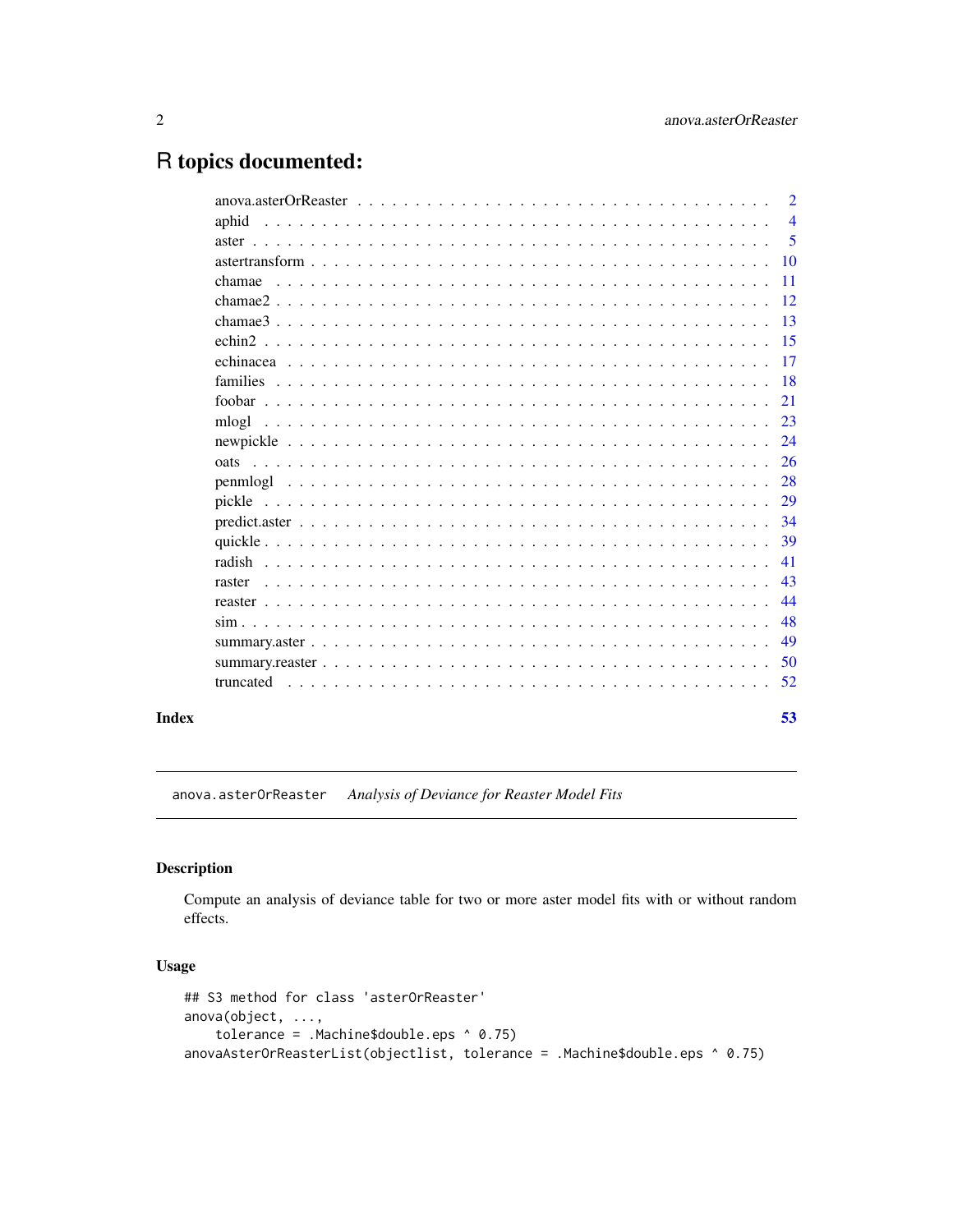#### <span id="page-2-0"></span>Arguments

| object     | objects of class "aster0rReaster", typically the result of a call to aster or<br>reaster. |
|------------|-------------------------------------------------------------------------------------------|
| objectlist | list of objects of class "aster0rReaster".                                                |
| tolerance  | tolerance for comparing nesting of model matrices.                                        |

#### Details

Constructs a table having a row for the degrees of freedom and deviance for each model. For all but the first model, the change in degrees of freedom and deviance is also given, as is the corresponding asymptotic P-value.

For objects of class "reaster", the quantity called deviance is only approximate. See references on help for [reaster](#page-43-1).

When objects of class "reaster" are among those supplied, degrees of freedom for fixed effects and degrees of freedom for variance components are reported separately, because tests for fixed effects are effectively two-tailed and tests for variance components are effectively one-tailed.

In case models being compared differ by one variance component, the reference distribution is half a chi-square with the fixed effect degrees of freedom (difference of number of fixed effects in the two models) and half a chi-square with one more degrees of freedom.

In case models being compared differ by two or more variance components, we do not know how to how to do the test. The reference distribution is a mixture of chi-squares but the mixing weights are difficult to calculate. An error is given in this case.

#### Value

An object of class "anova" inheriting from class "data.frame".

#### Warning

The comparison between two or more models by anova or anovaAsterOrReasterList will only be valid if they are (1) fitted to the same dataset, (2) models are nested, (3) have the same dependence graph and exponential families. Some of this is currently checked. Some warnings are given.

#### See Also

[aster](#page-4-1), [reaster](#page-43-1), [anova](#page-0-0).

#### Examples

```
### see package vignette for explanation ###
library(aster)
data(echinacea)
vars <- c("ld02", "ld03", "ld04", "fl02", "fl03", "fl04",
    "hdct02", "hdct03", "hdct04")
redata <- reshape(echinacea, varying = list(vars), direction = "long",
    timevar = "varb", times = as.factor(vars), v.names = "resp")
redata <- data.frame(redata, root = 1)
pred <- c(0, 1, 2, 1, 2, 3, 4, 5, 6)
```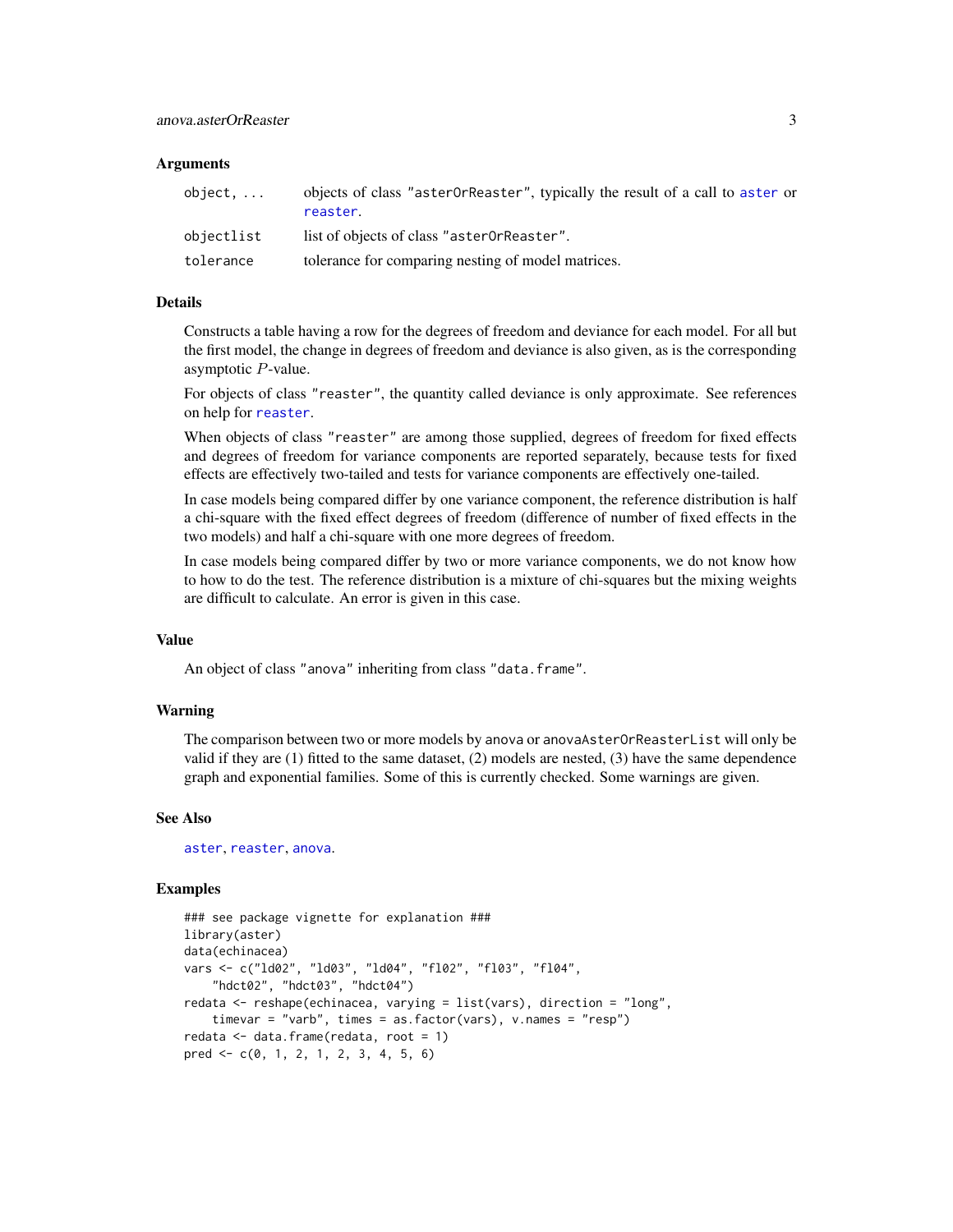```
fam <- c(1, 1, 1, 1, 1, 1, 3, 3, 3)
hdct <- grepl("hdct", as.character(redata$varb))
redata <- data.frame(redata, hdct = as.integer(hdct))
level <- gsub("[0-9]", "", as.character(redata$varb))
redata <- data.frame(redata, level = as.factor(level))
aout1 <- aster(resp \sim varb + hdct : (nsloc + ewloc + pop),
    pred, fam, varb, id, root, data = redata)
aout2 <- aster(resp \sim varb + level : (nsloc + ewloc) + hdct : pop,
    pred, fam, varb, id, root, data = redata)
aout3 <- aster(resp ~ varb + level : (nsloc + ewloc + pop),
    pred, fam, varb, id, root, data = redata)
anova(aout1, aout2, aout3)
# now random effects models and models without random effects mixed
## Not run:
### CRAN policy says examples must take < 5 sec.
### This doesn't (on their computers).
data(radish)
pred \leq c(0,1,2)fam <-c(1,3,2)rout2 <- reaster(resp \sim varb + fit : (Site \star Region),
    list(block = \sim 0 + fit : Block, pop = \sim 0 + fit : Pop),
    pred, fam, varb, id, root, data = radish)
rout1 <- reaster(resp \sim varb + fit : (Site \star Region),
    list(block = \sim 0 + fit : Block),
    pred, fam, varb, id, root, data = radish)
rout0 <- aster(resp \sim varb + fit : (Site * Region),
    pred, fam, varb, id, root, data = radish)
anova(rout0, rout1, rout2)
## End(Not run)
```
aphid *Life History Data on Uroleucon rudbeckiae*

#### Description

Data on life history traits for the brown ambrosia aphid *Uroleucon rudbeckiae*

#### Usage

data(aphid)

# Format

A data frame with records for 18 insects. Data are already in "long" format; no need to reshape.

resp Response vector.

varb Categorical. Gives node of graphical model corresponding to each component of resp. See details below.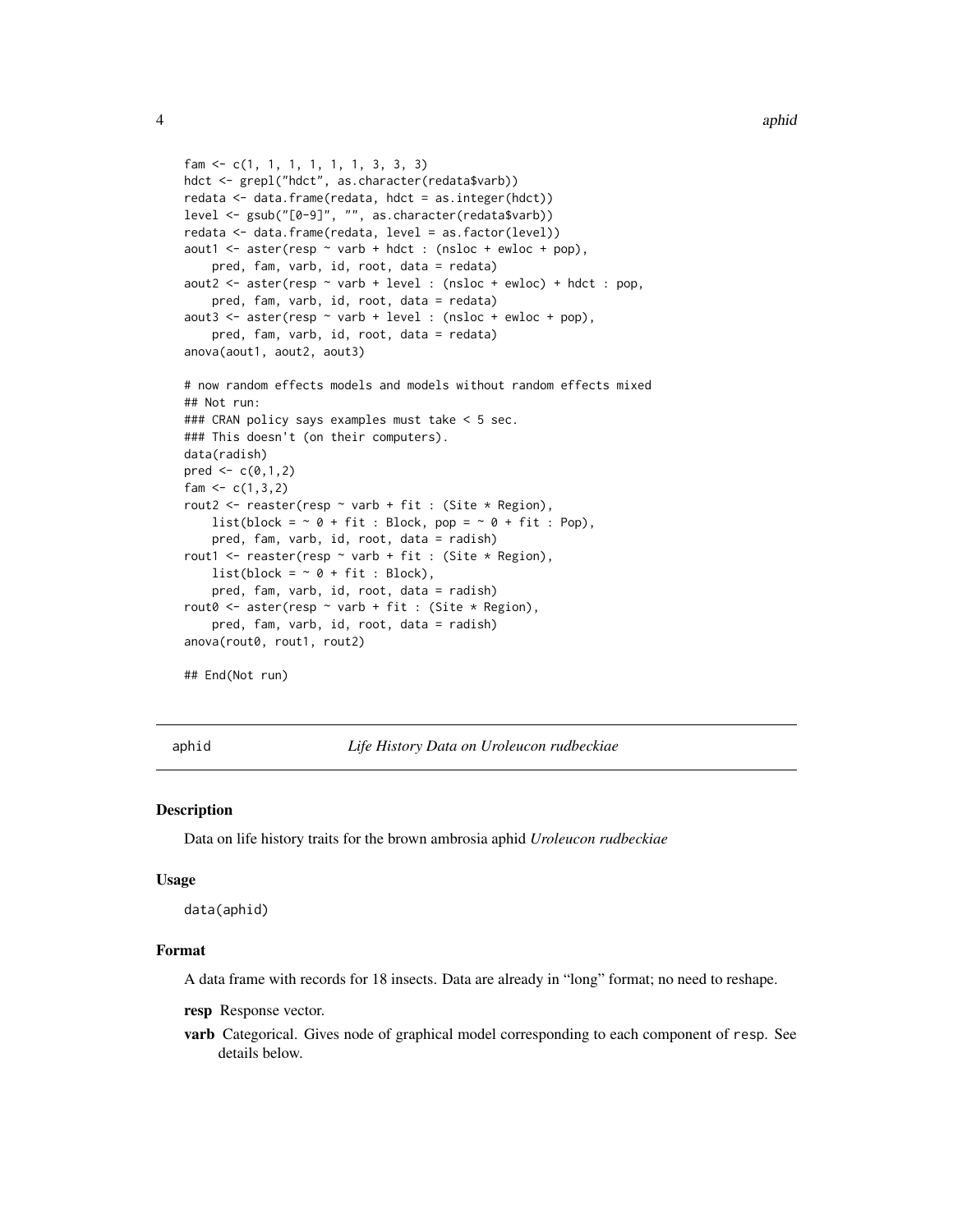#### <span id="page-4-0"></span>aster 5

root All ones. Root variables for graphical model.

id Categorical. Indicates individual plants.

#### Details

The levels of varb indicate nodes of the graphical model to which the corresponding elements of the response vector resp belong. This is the typical "long" format produced by the R reshape function. For each individual, there are several response variables. All response variables are combined in one vector resp. The variable varb indicates which "original" variable the number was for. The variable id indicates which individual the number was for. The levels of varb, which are the names of the "original" variables are the following. S1 through S13 are Bernoulli: one if alive, zero if dead. B2 through B9 are conditionally Poisson: the number of offspring in the corresponding time period. Some variables in the original data that were zero have been deleted.

#### References

These data were published in the following, where they were analyzed by non-aster methods.

Lenski, R. E. and Service, P. M. (1982). The statistical analysis of population growth rates calculated from schedules of survivorship and fecunidity. *Ecology*, 63, 655-662. doi: [10.2307/1936785.](https://doi.org/10.2307/1936785)

These data are reanalyzed by aster methods in the following.

Shaw, R. G., Geyer, C. J., Wagenius, S., Hangelbroek, H. H., and Etterson, J. R. (2008) Unifying life history analyses for inference of fitness and population growth. *American Naturalist*, 172, E35-E47. doi: [10.1086/588063.](https://doi.org/10.1086/588063)

#### Examples

data(aphid) ### wide version aphidw <- reshape(aphid, direction = "wide", timevar = "varb", v.names = "resp", varying = list(levels(aphid\$varb)))

<span id="page-4-1"></span>

aster *Aster Models*

#### <span id="page-4-2"></span>**Description**

Fits Aster Models.

#### Usage

```
aster(x, \ldots)## Default S3 method:
aster(x, root, pred, fam, modmat, parm,
    type = c("unconditional", "conditional"), famlist = fam.default(),
   origin, origin.type = c("model.type", "unconditional", "conditional"),
   method = c("trust", "nlm", "CG", "L-BFGS-B"), fscale, maxiter = 1000,
```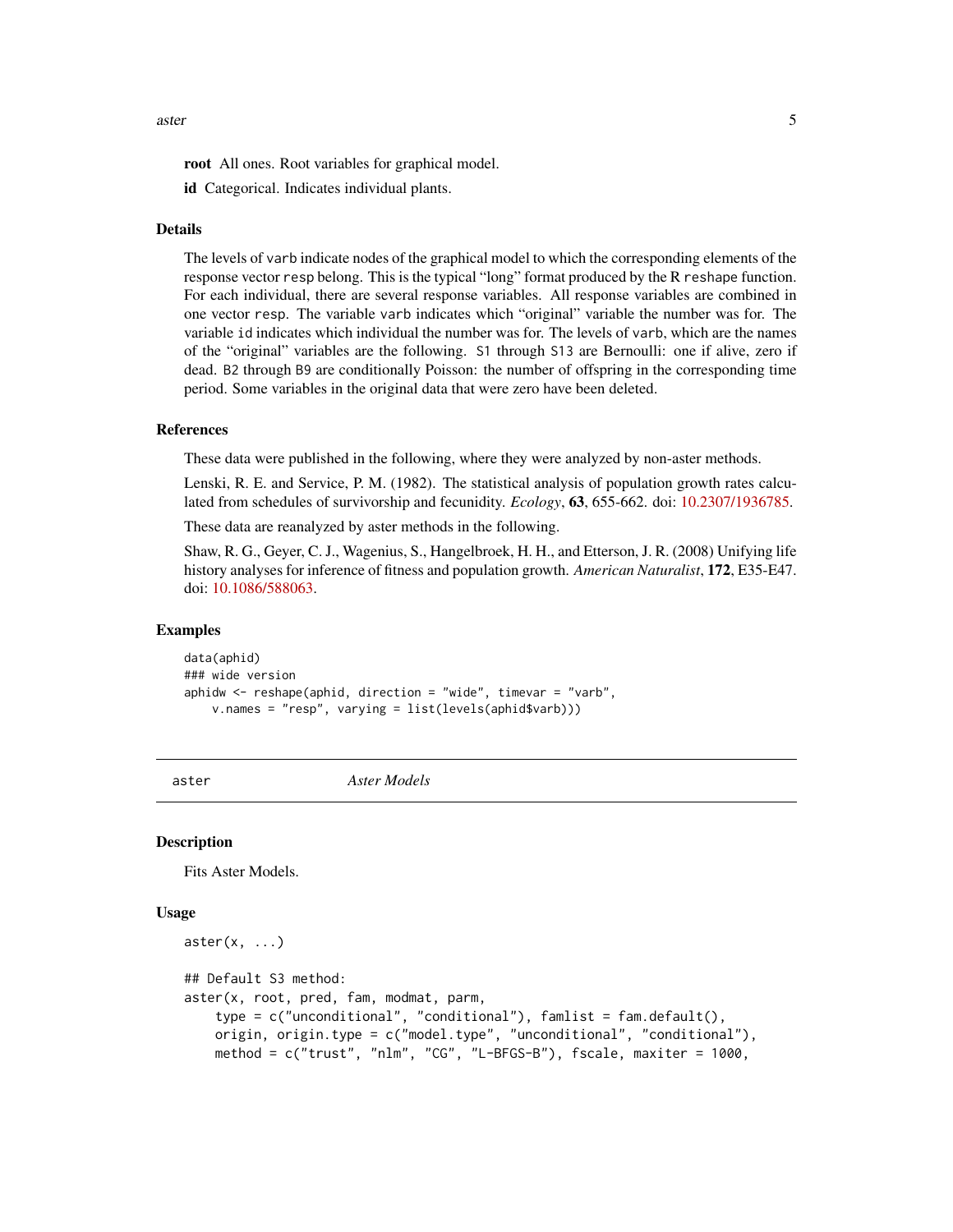```
6 asteroid and the contract of the contract of the contract of the contract of the contract of the contract of the contract of the contract of the contract of the contract of the contract of the contract of the contract of
```

```
nowarn = TRUE, newton = TRUE, optout = FALSE, coef.names, \dots)
## S3 method for class 'formula'
aster(formula, pred, fam, varvar, idvar, root,
   data, parm, type = c("unconditional", "conditional"),
   famlist = fam.default(),
   origin, origin.type = c("model.type", "unconditional", "conditional"),
   method = c("trust", "nlm", "CG", "L-BFGS-B"), fscale, maxiter = 1000,
   nowarn = TRUE, newton = TRUE, optout = FALSE, ...)
```
# Arguments

| X           | an nind by nnode matrix, the data for an aster model. The rows are independent<br>and identically modeled random vectors. See details below for further require-<br>ments.                                                                                                                                                                                              |
|-------------|-------------------------------------------------------------------------------------------------------------------------------------------------------------------------------------------------------------------------------------------------------------------------------------------------------------------------------------------------------------------------|
|             | aster. formula constructs such an x from the response in its formula. Hence<br>data for aster. formula must be a vector of length nind * nnode.                                                                                                                                                                                                                         |
| root        | an object of the same shape as x, the root data. For aster default an nind by<br>nnode matrix, For aster. formula an nind * nnode vector.                                                                                                                                                                                                                               |
| pred        | an integer vector of length nnode determining the dependence graph of the aster<br>model. pred[j] is the index of the predecessor of the node with index j unless<br>the predecessor is a root node, in which case $pred[j] == 0$ . See details below<br>for further requirements.                                                                                      |
| fam         | an integer vector of length nnode determining the exponential family structure of<br>the aster model. Each element is an index into the vector of family specifications<br>given by the argument famlist.                                                                                                                                                               |
| modmat      | an nind by nnode by ncoef three-dimensional array, the model matrix.                                                                                                                                                                                                                                                                                                    |
|             | aster. formula constructs such a modmat from its formula, the data frame data,<br>and the variables in the environment of the formula.                                                                                                                                                                                                                                  |
| parm        | usually missing. Otherwise a vector of length ncoef giving a starting point for<br>the optimization.                                                                                                                                                                                                                                                                    |
| type        | type of model. The value of this argument can be abbreviated.                                                                                                                                                                                                                                                                                                           |
| famlist     | a list of family specifications (see families).                                                                                                                                                                                                                                                                                                                         |
| origin      | Distinguished point in parameter space. May be missing, in which case an un-<br>specified default is provided. See details below for further explanation. This is<br>what lm, glm and other functions that do regression call "offset" but we don't<br>change our name for reasons of backward compatibility.                                                           |
| origin.type | Parameter space in which specified distinguished point is located. If "conditional"<br>then argument "origin" is a conditional canonical parameter value. If "unconditional"<br>then argument "origin" is an unconditional canonical parameter value. If<br>"model.type" then the type is taken from argument "type". The value of this<br>argument can be abbreviated. |
| method      | optimization method. If "trust" then the trust function is used. If "nlm" then<br>the nlm function is used. Otherwise the optim function is used with the specified<br>method supplied to it. The value of this argument can be abbreviated.                                                                                                                            |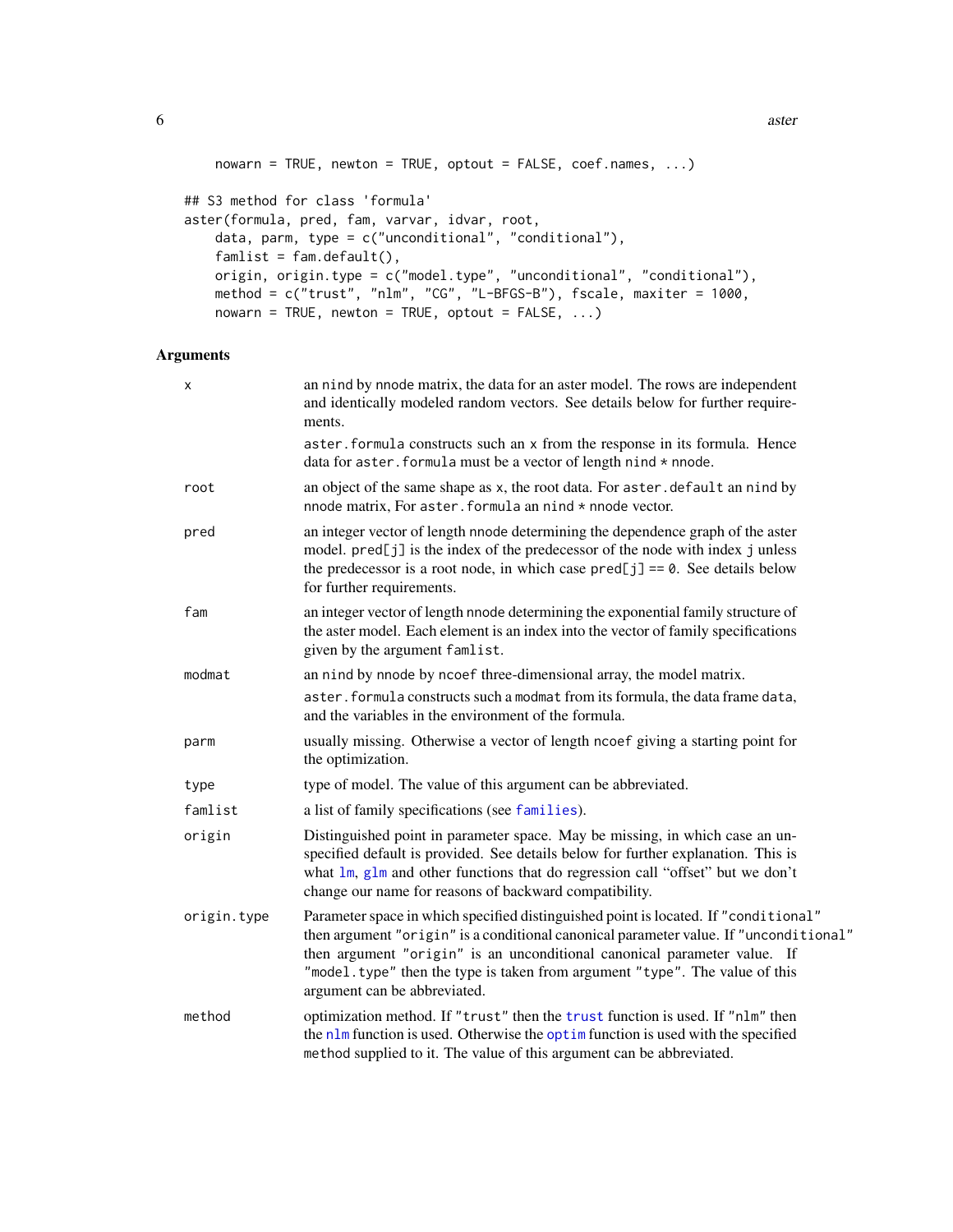<span id="page-6-0"></span>aster 7 and 2008 and 2008 and 2008 and 2008 and 2008 and 2008 and 2008 and 2008 and 2008 and 2008 and 2008 and 2008 and 2008 and 2008 and 2008 and 2008 and 2008 and 2008 and 2008 and 2008 and 2008 and 2008 and 2008 and 200

| fscale     | an estimate of the size of the log likelihood at the maximum. Defaults to nind.                                                                                                                                                                                                                                                                                         |
|------------|-------------------------------------------------------------------------------------------------------------------------------------------------------------------------------------------------------------------------------------------------------------------------------------------------------------------------------------------------------------------------|
| maxiter    | maximum number of iterations. Defaults to '1000'.                                                                                                                                                                                                                                                                                                                       |
| nowarn     | if TRUE (the default), suppress warnings from the optimization routine.                                                                                                                                                                                                                                                                                                 |
| newton     | if TRUE (the default), do one Newton iteration on the result produced by the<br>optimization routine, except when method == "trust" when no such Newton<br>iteration is done, regardless of the value of newton, because trust always ter-<br>minates with a Newton iteration when it converges.                                                                        |
| optout     | if TRUE, save the entire result of the optimization routine (trust, nlm, or optim,<br>as the case may be).                                                                                                                                                                                                                                                              |
| coef.names | names of the regression coefficients. If missing, dimnames (modmat) [[3]] is<br>used. In aster formula these are produced automatically by the R formula<br>machinery.                                                                                                                                                                                                  |
|            | other arguments passed to the optimization method.                                                                                                                                                                                                                                                                                                                      |
| formula    | a symbolic description of the model to be fit. See lm, glm, and formula for<br>discussions of the R formula mini-language.                                                                                                                                                                                                                                              |
| varvar     | a variable of the same length as the response in the formula that is a factor whose<br>levels are character strings treated as variable names. The number of variable<br>names is nnode. Must be of the form rep(vars, each = nind) where vars is<br>a vector of variable names. Usually found in the data frame data when this is<br>produced by the reshape function. |
| idvar      | a variable of the same length as the response in the formula that indexes individ-<br>uals. The number of individuals is nind. Must be of the form rep(inds, times<br>= nnode) where inds is a vector of labels for individuals. Usually found in the<br>data frame data when this is produced by the reshape function.                                                 |
| data       | an optional data frame containing the variables in the model. If not found in<br>data, the variables are taken from environment (formula), typically the envi-<br>ronment from which aster is called. Usually produced by the reshape func-<br>tion.                                                                                                                    |

# Details

The vector pred must satisfy  $all(pred < seq(along = pred)$ , that is, each predecessor must precede in the order given in pred. The vector pred defines a function p.

The joint distribution of the data matrix x is a product of conditionals

$$
\prod_{i \in I} \prod_{j \in J} \Pr{X_{ij} | X_{ip(j)}}\}
$$

When  $p(j) = 0$ , the notation  $X_{ip(j)}$  means root[i,j]. Other elements of the matrix root are not used.

The conditional distribution  $Pr{X_{ij} | X_{ip(j)}}$  is the  $X_{ip(j)}$ -fold convolution of the j-th family in the vector fam, a one-parameter exponential family (i.e., the sum of  $X_{ip(j)}$  i.i.d. terms having this one-parameter exponential family distribution).

For type == "conditional" the canonical parameter vector  $\theta_{ij}$  is modeled in GLM fashion as  $\theta = a + M\beta$  where M is the model matrix modmat and a is the distinguished point origin. Since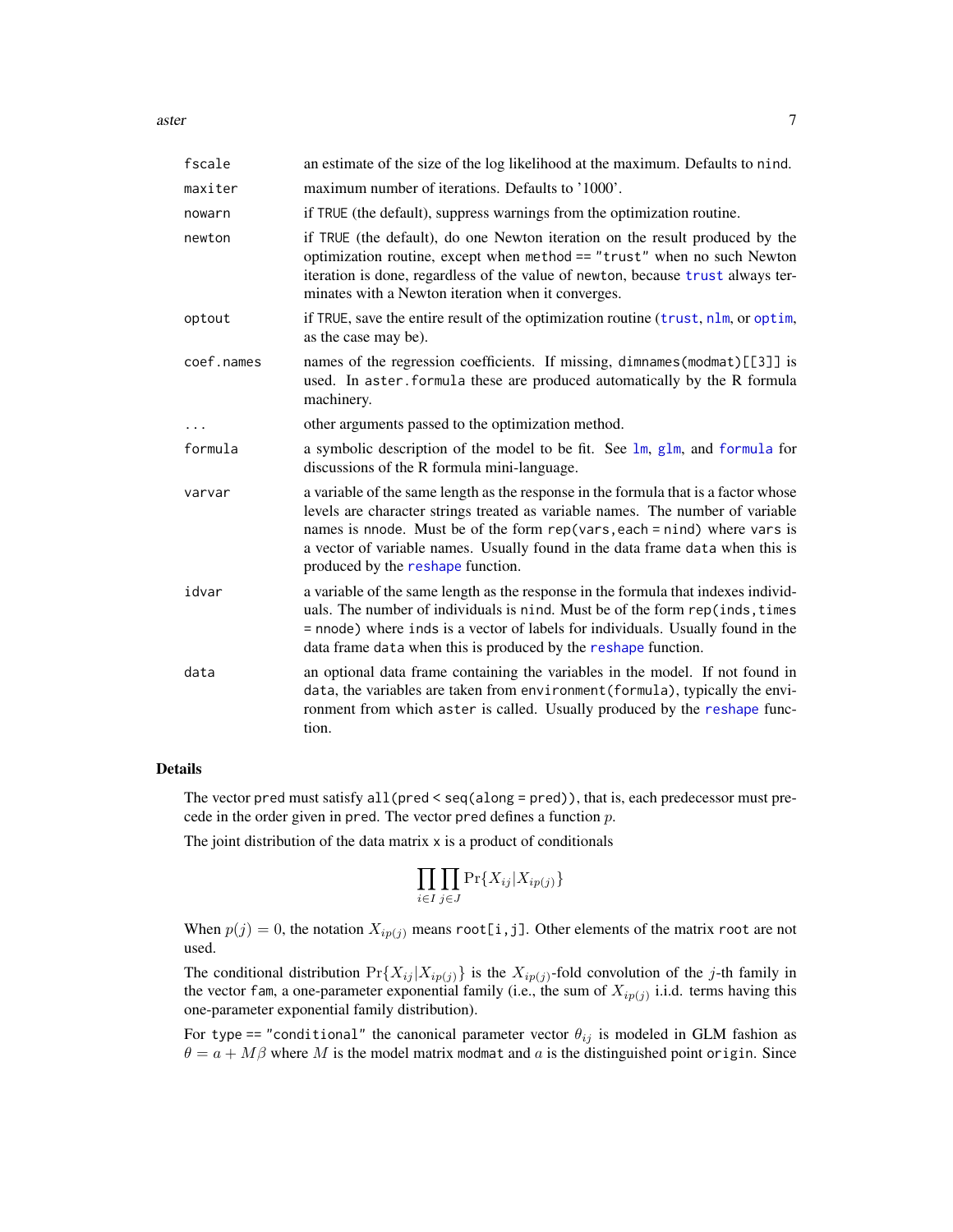<span id="page-7-0"></span>the "vector"  $\theta$  is actually a matrix, the "matrix" M must correspondingly be a three-dimensional array. So  $\theta = a + M\beta$  written out in full is

$$
\theta_{ij} = a_{ij} + \sum_{k \in K} m_{ijk} \beta_k
$$

This specifies the log likelihood.

For type == "unconditional" the canonical parameter vector for an unconditional model is modeled in GLM fashion as  $\varphi = a + M\beta$  (where the notation is as above). The unconditional canonical parameters are then specified in terms of the conditional ones by

$$
\varphi_{ij} = \theta_{ij} - \sum_{k \in S(j)} \psi_k(\theta_{ik})
$$

where  $S(j)$  denotes the set of successors of j, the k such that  $p(k) = j$ , and  $\psi_k$  is the cumulant function for the k-th exponential family. This rather crazy looking formulation is an invertible change of parameter and makes  $\varphi$  the canonical parameter and x the canonical statistic of a full flat unconditional exponential family. Again, this specifies the log likelihood.

In versions of aster prior to version 0.6 there was no  $\alpha$  in the model specification, which is the same as specifying  $a = 0$  in the current specification. If a is in the column space of the model matrix, that is, if there exists an  $\alpha$  such that  $a = M\alpha$ , then there is no difference in the model specified with a and the one with  $a = 0$ . The maximum likelihood regression coefficients  $\beta$  will be different, but the maximum likelihood estimates of all other parameters (conditional and unconditional, canonical and mean value) will be the same. This is the usual case and explains why "linear" models (with  $a = 0$ ) as opposed to "affine" models (with general a) are popular. In the unusual case where a is not in the column space of the design matrix, then affine models are a generalization of linear models: the two are not equivalent, their maximum likelihood estimates are not the same in any parameterization.

In order to use the R model formula mini-language we must flatten the dimensionality, making the model matrix modmat two-dimensional (a true matrix). This must be done as if by matrix (modmat, ncol = ncoef), which imposes the requirements on varvar and idvar given in the arguments section: they must look like  $row(x)$  and  $col(x)$  modulo relabeling. Then x and root become onedimensional, done as if by as. numeric $(x)$  and as. numeric(root).

The standard way to do this in  $R$  is to use the [reshape](#page-0-0) function on a data frame in which the columns of the x matrix are variables in the data frame. [reshape](#page-0-0) automatically puts things in the right order and creates varvar and idvar. This is shown in the examples section below and in the package vignette titled "Aster Package Tutorial".

#### Value

aster returns an object of class inheriting from "aster". aster.formula, returns an object of class "aster" and subclass "aster.formula".

The function [summary](#page-0-0) (i.e., [summary.aster](#page-48-1)) can be used to obtain or print a summary of the results, the function [anova](#page-0-0) (i.e., [anova.aster](#page-1-1)) to produce an analysis of deviance table, and the function [predict](#page-0-0) (i.e., [predict.aster](#page-33-1)) to produce predicted values and standard errors.

An object of class "aster" is a list containing at least the following components:

coefficients a named vector of coefficients.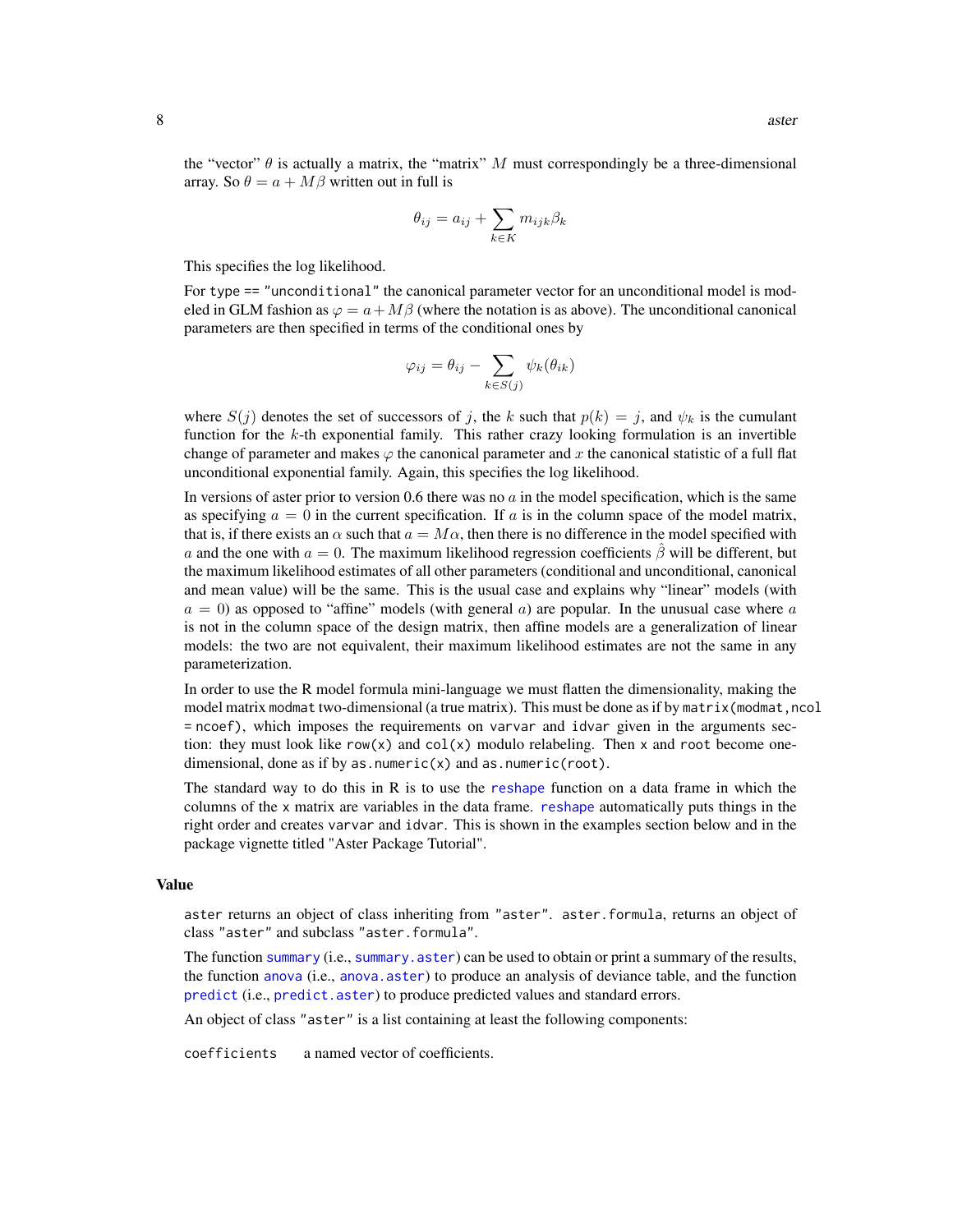<span id="page-8-0"></span>aster 9

| rank      | the numeric rank of the fitted generalized linear model part of the aster model<br>(i.e., the rank of modmat).                                                                                                 |
|-----------|----------------------------------------------------------------------------------------------------------------------------------------------------------------------------------------------------------------|
| deviance  | up to a constant, minus twice the maximized log-likelihood. (Note the minus.<br>This is somewhat counterintuitive, but cannot be changed for reasons of back-<br>ward compatibility.)                          |
| iter      | the number of iterations used by the optimization method.                                                                                                                                                      |
| converged | logical. Was the optimization algorithm judged to have converged?                                                                                                                                              |
| code      | integer. The convergence code returned by the optimization method.                                                                                                                                             |
| gradient  | The gradient vector of minus the log likelihood at the fitted coefficients vec-<br>tor.                                                                                                                        |
| hessian   | The Hessian matrix of minus the log likelihood (i.e., the observed Fisher in-<br>formation) at the fitted coefficients vector. This is also the expected Fisher<br>information when type $==$ "unconditional". |
| fisher    | Expected Fisher information at the fitted coefficients vector.                                                                                                                                                 |
| optout    | The object returned by the optimization routine (trust, nlm, or optim). Only<br>returned when the argument optout is TRUE.                                                                                     |
|           |                                                                                                                                                                                                                |

Calls to aster.formula return a list also containing:

| call    | the matched call.      |
|---------|------------------------|
| formula | the formula supplied.  |
| terms   | the terms object used. |
| data    | the data argument.     |

# NA Values

It was almost always wrong for aster model data to have NA values. Although theoretically possible for the R formula mini-language to do the right thing for an aster model with NA values in the data, usually it does some wrong thing. Thus, since version 0.8-20, this function and the [reaster](#page-43-1) function give errors when used with data having NA values. Users must remove all NA values (or replace them with what they should be, perhaps zero values) "by hand".

# Directions of Recession

Even if the result of this function has component converges equal to TRUE, the result will be nonsense if there are one or more directions of recession. These are not detected by this function, but rather by the summary function applied to the result of this function, for which see [summary.aster](#page-48-1).

#### References

Geyer, C. J., Wagenius, S., and Shaw, R. G. (2007) Aster Models for Life History Analysis. *Biometrika*, 94, 415–426. doi: [10.1093/biomet/asm030.](https://doi.org/10.1093/biomet/asm030)

Shaw, R. G., Geyer, C. J., Wagenius, S., Hangelbroek, H. H., and Etterson, J. R. (2008) Unifying Life History Analysis for Inference of Fitness and population growth. *American Naturalist*, 172, E35–E47. doi: [10.1086/588063.](https://doi.org/10.1086/588063)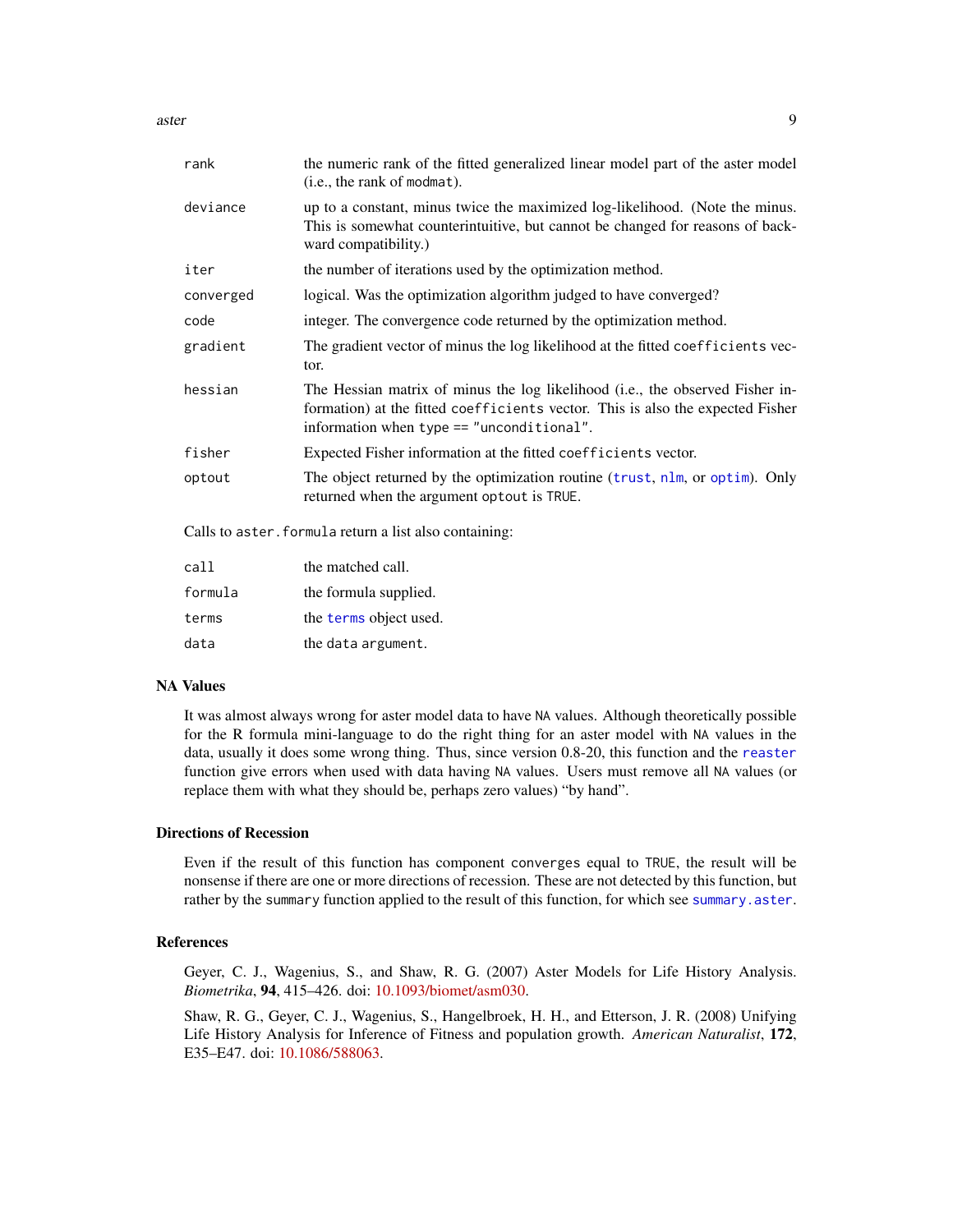## See Also

```
anova.aster, summary.aster, and predict.aster
```
#### Examples

```
### see package vignette for explanation ###
library(aster)
data(echinacea)
vars <- c("ld02", "ld03", "ld04", "fl02", "fl03", "fl04",
    "hdct02", "hdct03", "hdct04")
redata <- reshape(echinacea, varying = list(vars), direction = "long",
    timevar = "varb", times = as.factor(vars), v.names = "resp")
redata <- data.frame(redata, root = 1)
pred <- c(0, 1, 2, 1, 2, 3, 4, 5, 6)
fam <- c(1, 1, 1, 1, 1, 1, 3, 3, 3)
hdct <- grepl("hdct", as.character(redata$varb))
redata <- data.frame(redata, hdct = as.integer(hdct))
level <- gsub("[0-9]", "", as.character(redata$varb))
redata <- data.frame(redata, level = as.factor(level))
aout <- aster(resp ~ varb + level : (nsloc + ewloc) + hdct : pop,
    pred, fam, varb, id, root, data = redata)
summary(aout, show.graph = TRUE)
```
astertransform *Transform between Aster Model Parameterizations*

#### **Description**

Transform between different parameterizations of the aster model. In effect, this function is called inside [predict.aster](#page-33-1). Users generally do not need to call it directly.

#### Usage

```
astertransform(arg, obj, from = c("unconditional", "conditional"),
    to.cond = c("unconditional", "conditional"),
    to.mean = c("mean.value", "canonical"))
```
#### Arguments

| arg     | canonical parameter vector of length nrow(obj\$data), either unconditional $(\varphi)$ |
|---------|----------------------------------------------------------------------------------------|
|         | or conditional $(\theta)$ depending on the value of argument from.                     |
| obi     | aster model object, the result of a call to aster.                                     |
| from    | the type of canonical parameter which argument arg is.                                 |
| to.cond | the type of parameter we want.                                                         |
| to.mean | the type of parameter we want.                                                         |

## Value

a vector of the same length as arg, the transformed parameter vector.

<span id="page-9-0"></span>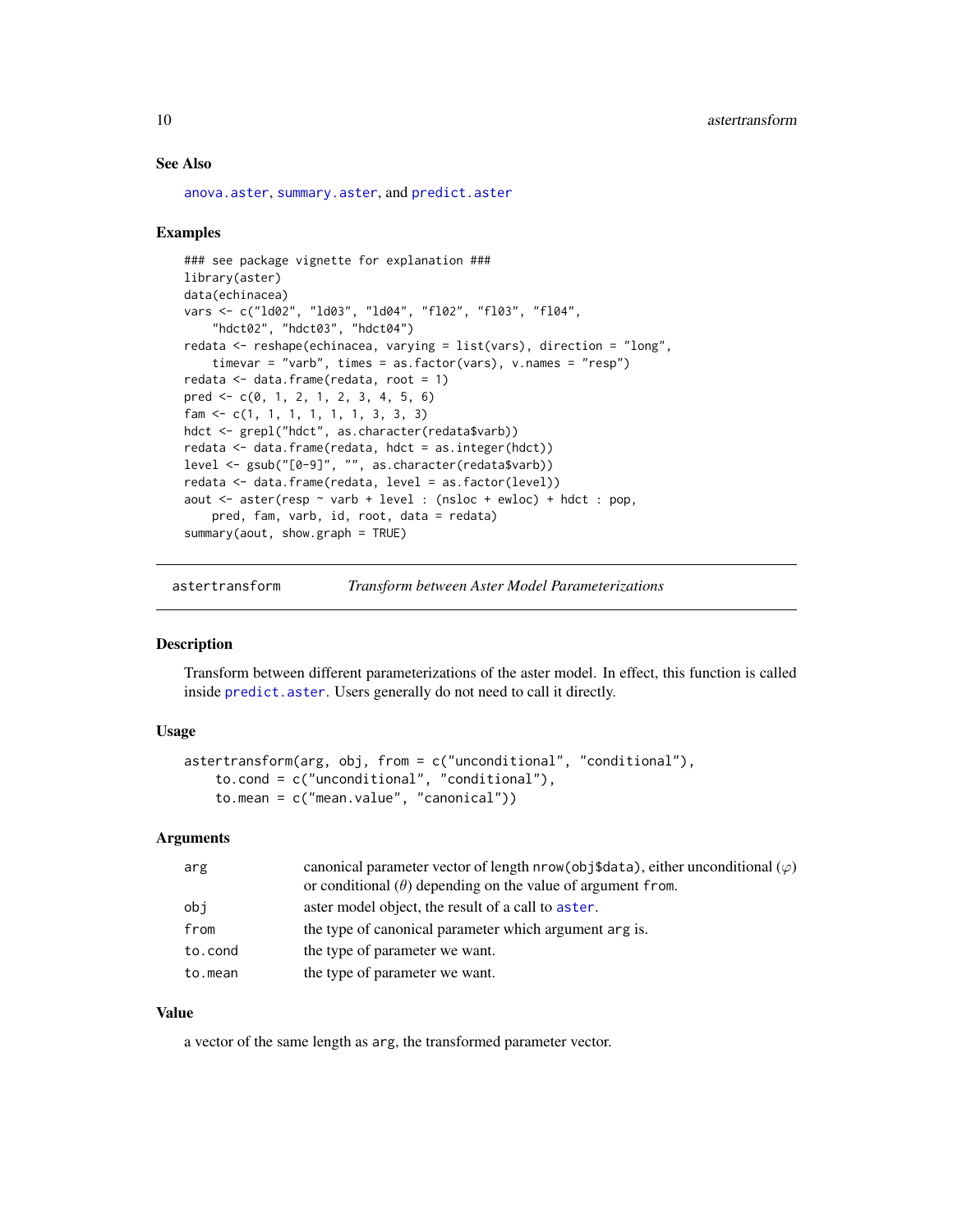<span id="page-10-0"></span>

# Description

Data on life history traits for the partridge pea *Chamaecrista fasciculata*

#### Usage

data(chamae)

# Format

A data frame with records for 2235 plants. Data are already in "long" format; no need to reshape.

- resp Response vector.
- varb Categorical. Gives node of graphical model corresponding to each component of resp. See details below.
- root All ones. Root variables for graphical model.
- id Categorical. Indicates individual plants.
- STG1N Numerical. Reproductive stage. Integer with only 3 values in this dataset.
- LOGLVS Numerical. Log leaf number.
- LOGSLA Numerical. Log leaf thickness.
- BLK Categorical. Block within experiment.

# Details

The levels of varb indicate nodes of the graphical model to which the corresponding elements of the response vector resp belong. This is the typical "long" format produced by the R reshape function. For each individual, there are several response variables. All response variables are combined in one vector resp. The variable varb indicates which "original" variable the number was for. The variable id indicates which individual the number was for. The levels of varb, which are the names of the "original" variables are

fecund Fecundity. Bernoulli, One if any fruit, zero if no fruit.

fruit Integer. Number of fruits observed. Greater than or equal 3 if nonzero.

seed Integer. Number of seeds observed from a random sample of 3 of the fruits for this individual.

#### Source

Julie Etterson <https://sites.google.com/d.umn.edu/dr-julie-r-etterson/home>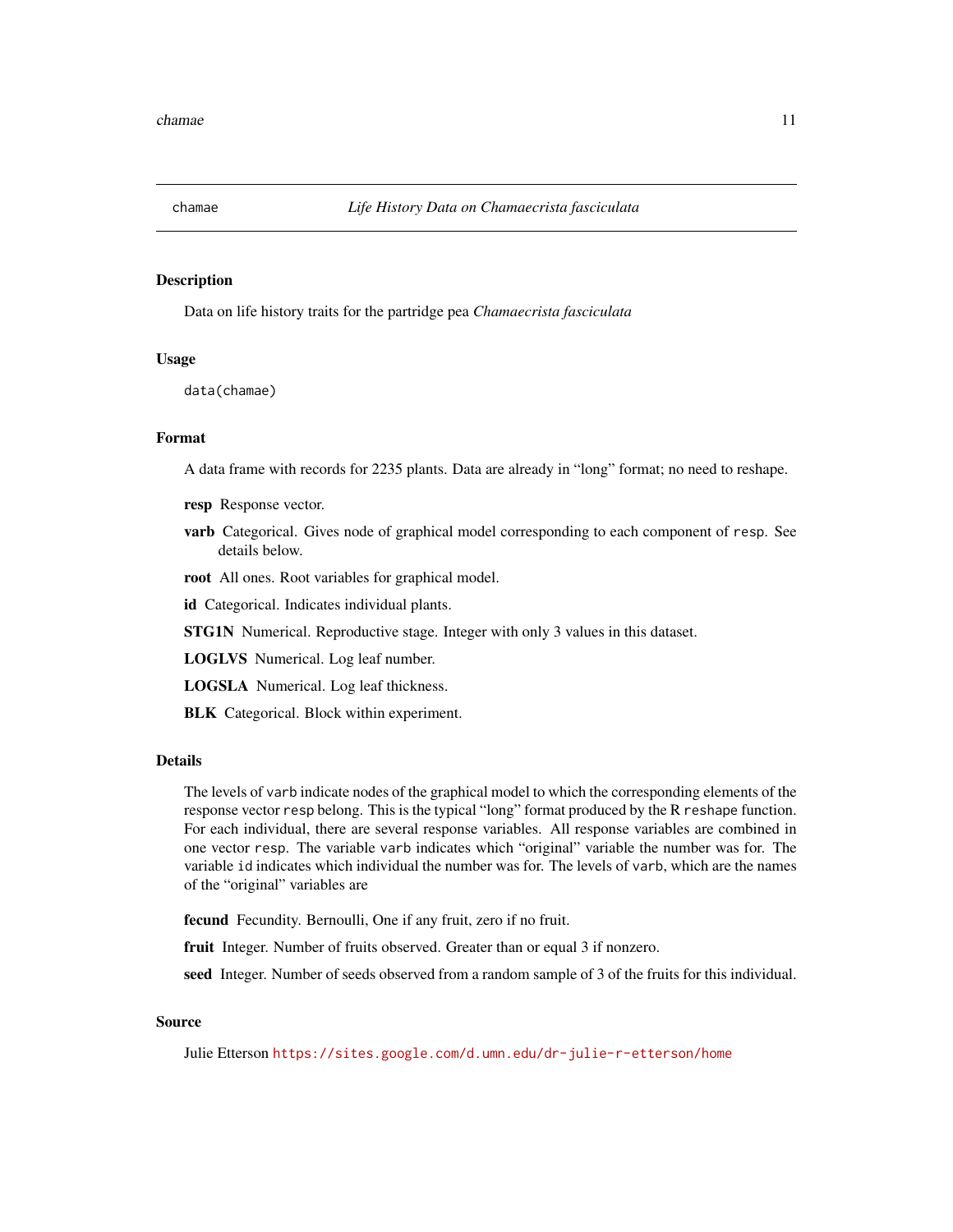#### <span id="page-11-0"></span>References

These data are a subset of data previously analyzed by non-aster methods in the following.

Etterson, J. R. (2004). Evolutionary potential of *Chamaecrista fasciculata* in relation to climate change. I. Clinal patterns of selection along an environmental gradient in the great plains. *Evolution*, 58, 1446-1458. doi: [10.1111/j.00143820.2004.tb01726.x.](https://doi.org/10.1111/j.0014-3820.2004.tb01726.x)

Etterson, J. R., and Shaw, R. G. (2001). Constraint to adaptive evolution in response to global warming. *Science*, 294, 151-154. doi: [10.1126/science.1063656.](https://doi.org/10.1126/science.1063656)

These data are reanalyzed by aster methods in the following.

Shaw, R. G., Geyer, C. J., Wagenius, S., Hangelbroek, H. H., and Etterson, J. R. (2008) Unifying life history analyses for inference of fitness and population growth. *American Naturalist*, 172, E35-E47. doi: [10.1086/588063.](https://doi.org/10.1086/588063)

#### Examples

```
data(chamae)
### wide version
chamaew <- reshape(chamae, direction = "wide", timevar = "varb",
    v.names = "resp", varying = list(levels(chamae$varb)))
```
chamae2 *Life History Data on Chamaecrista fasciculata*

#### Description

Data on life history traits for the partridge pea *Chamaecrista fasciculata*

#### Usage

```
data(chamae2)
```
#### Format

A data frame with records for 2239 plants. Data are already in "long" format; no need to reshape.

- resp Response vector.
- varb Categorical. Gives node of graphical model corresponding to each component of resp. See details below.

root All ones. Root variables for graphical model.

id Categorical. Indicates individual plants.

STG1N Numerical. Reproductive stage. Integer with only 3 values in this dataset.

LOGLVS Numerical. Log leaf number.

LOGSLA Numerical. Log leaf thickness.

**BLK** Categorical. Block within experiment.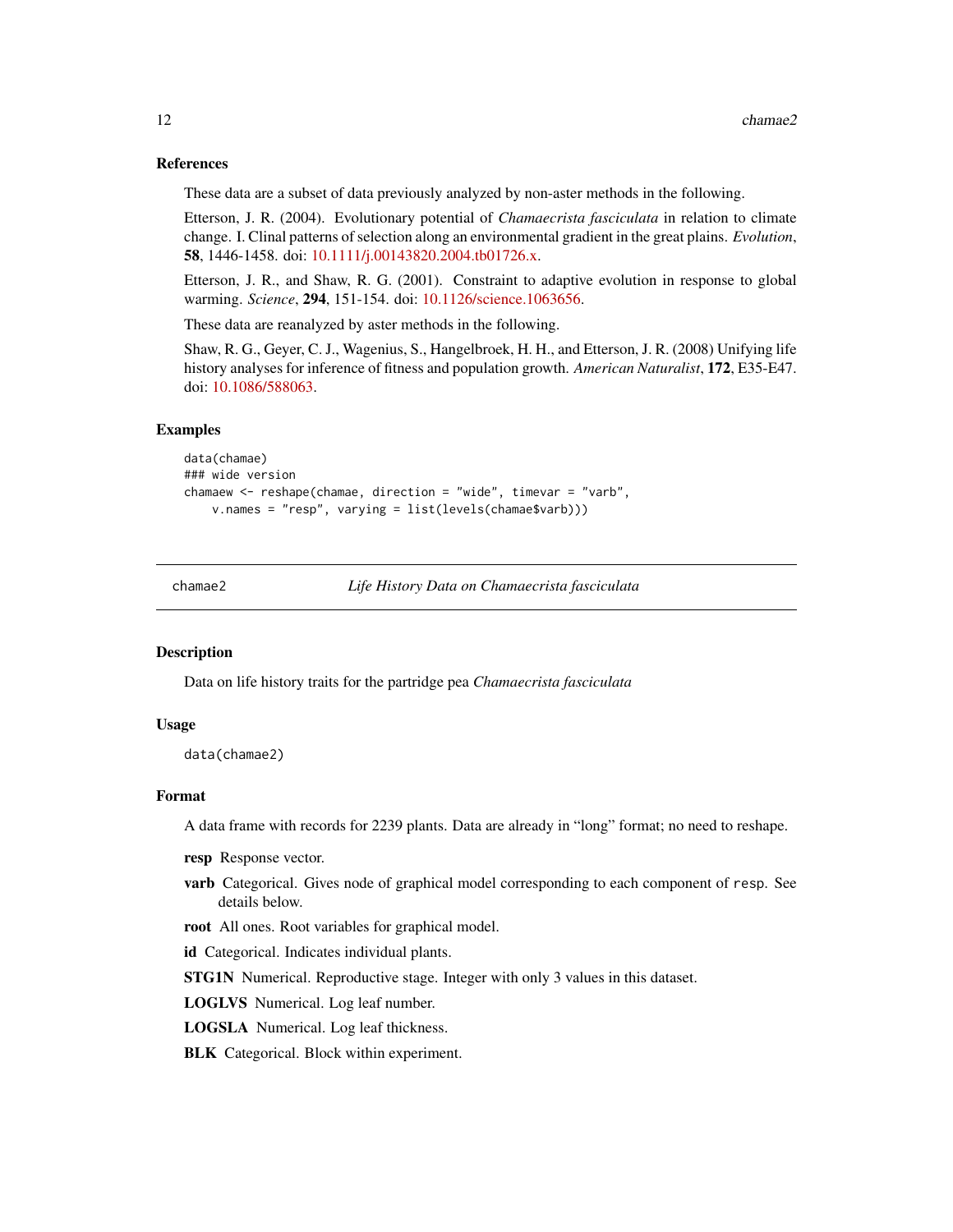#### <span id="page-12-0"></span>chamae3 13

# Details

The levels of varb indicate nodes of the graphical model to which the corresponding elements of the response vector resp belong. This is the typical "long" format produced by the R reshape function. For each individual, there are several response variables. All response variables are combined in one vector resp. The variable varb indicates which "original" variable the number was for. The variable id indicates which individual the number was for. The levels of varb, which are the names of the "original" variables are

fecund Fecundity. Bernoulli, One if any fruit, zero if no fruit.

fruit Integer. Number of fruits observed.

#### Source

Julie Etterson <https://sites.google.com/d.umn.edu/dr-julie-r-etterson/home>

#### References

These data are a subset of data previously analyzed by non-aster methods in the following.

Etterson, J. R. (2004). Evolutionary potential of *Chamaecrista fasciculata* in relation to climate change. I. Clinal patterns of selection along an environmental gradient in the great plains. *Evolution*, 58, 1446-1458. doi: [10.1111/j.00143820.2004.tb01726.x.](https://doi.org/10.1111/j.0014-3820.2004.tb01726.x)

Etterson, J. R., and Shaw, R. G. (2001). Constraint to adaptive evolution in response to global warming. *Science*, 294, 151-154. doi: [10.1126/science.1063656.](https://doi.org/10.1126/science.1063656)

These data are reanalyzed by aster methods in the following.

Shaw, R. G., Geyer, C. J., Wagenius, S., Hangelbroek, H. H., and Etterson, J. R. (2008) Unifying life history analyses for inference of fitness and population growth. *American Naturalist*, 172, E35-E47. doi: [10.1086/588063.](https://doi.org/10.1086/588063)

## Examples

```
data(chamae2)
### wide version
chamae2w <- reshape(chamae2, direction = "wide", timevar = "varb",
    v.names = "resp", varying = list(levels(chamae2$varb)))
```

```
chamae3 Life History Data on Chamaecrista fasciculata
```
#### Description

Data on life history traits for the partridge pea *Chamaecrista fasciculata*

#### Usage

data(chamae3)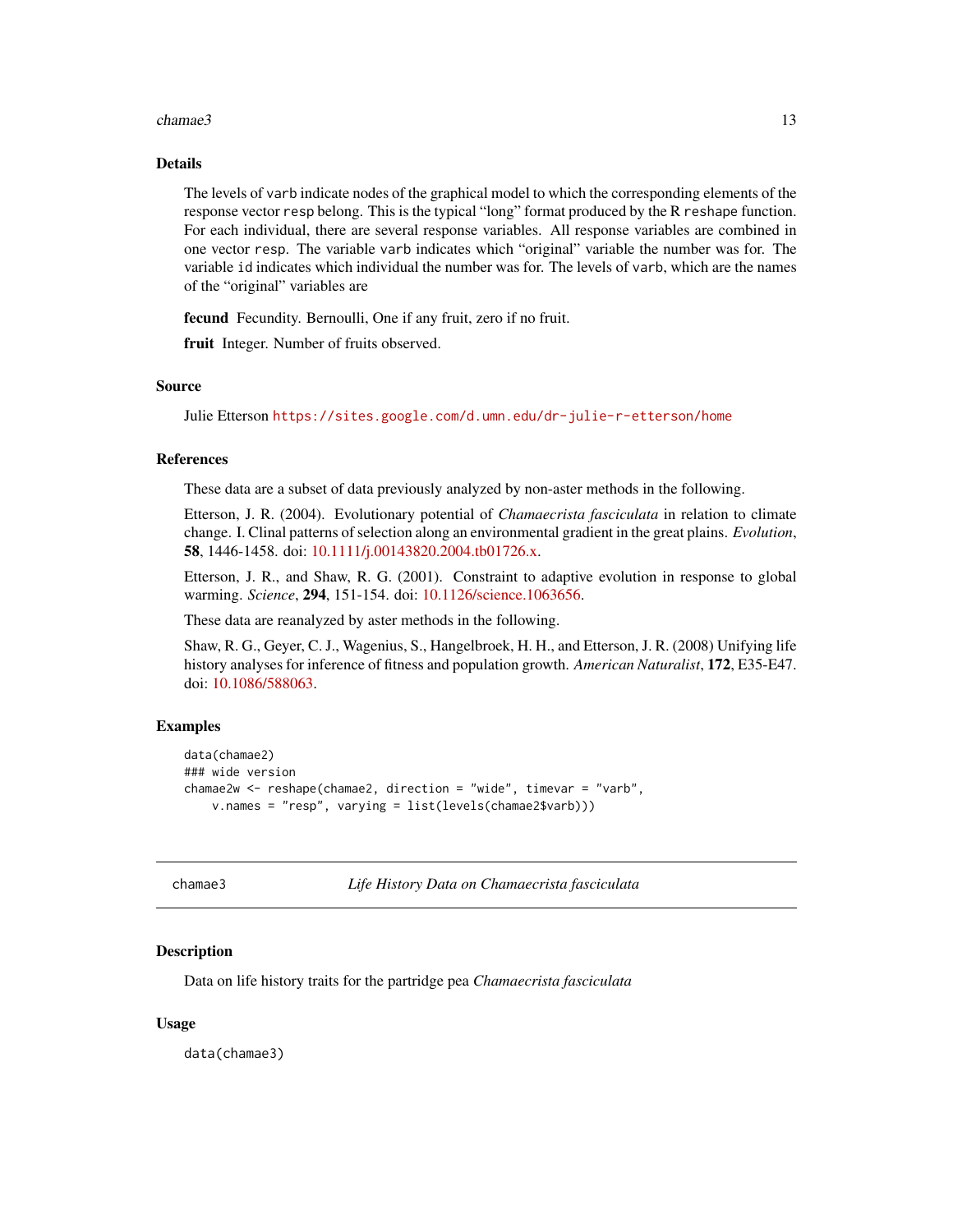#### Format

A data frame with records for 2239 plants. Data are already in "long" format; no need to reshape.

- resp Response vector.
- varb Categorical. Gives node of graphical model corresponding to each component of resp. See details below.
- root All ones. Root variables for graphical model.

id Categorical. Indicates individual plants.

fit Zero-or-one-valued. Indicates "fitness" nodes of the graph.

**SIRE** Categorical. Sire.

DAM Categorical. Dam.

**SITE** Categorical. Experiment site.

- POP Categorical. Population of sire and dam.
- ROW Numerical. Row. Position in site.

**BLK** Categorical. Block within site.

#### Details

The levels of varb indicate nodes of the graphical model to which the corresponding elements of the response vector resp belong. This is the typical "long" format produced by the R reshape function. For each individual, there are several response variables. All response variables are combined in one vector resp. The variable varb indicates which "original" variable the number was for. The variable id indicates which individual the number was for. The levels of varb, which are the names of the "original" variables are

fecund Fecundity. Bernoulli, One if any fruit, zero if no fruit.

fruit Integer. Number of fruits observed.

#### Source

Julie Etterson <https://sites.google.com/d.umn.edu/dr-julie-r-etterson/home>

#### References

These data are a subset of data previously analyzed by non-aster methods in the following.

Etterson, J. R. (2004). Evolutionary potential of *Chamaecrista fasciculata* in relation to climate change. II. Genetic architecture of three populations reciprocally planted along an environmental gradient in the great plains. *Evolution*, 58, 1459–1471. doi: [10.1111/j.00143820.2004.tb01727.x.](https://doi.org/10.1111/j.0014-3820.2004.tb01727.x)

These data were reanalyzed by aster methods in the following.

Geyer, C. J., Ridley, C. E., Latta, R. G., Etterson, J. R., and Shaw, R. G. (2013) Local Adaptation and Genetic Effects on Fitness: Calculations for Exponential Family Models with Random Effects. *Annals of Applied Statistics*, 7, 1778–1795. doi: [10.1214/13AOAS653.](https://doi.org/10.1214/13-AOAS653)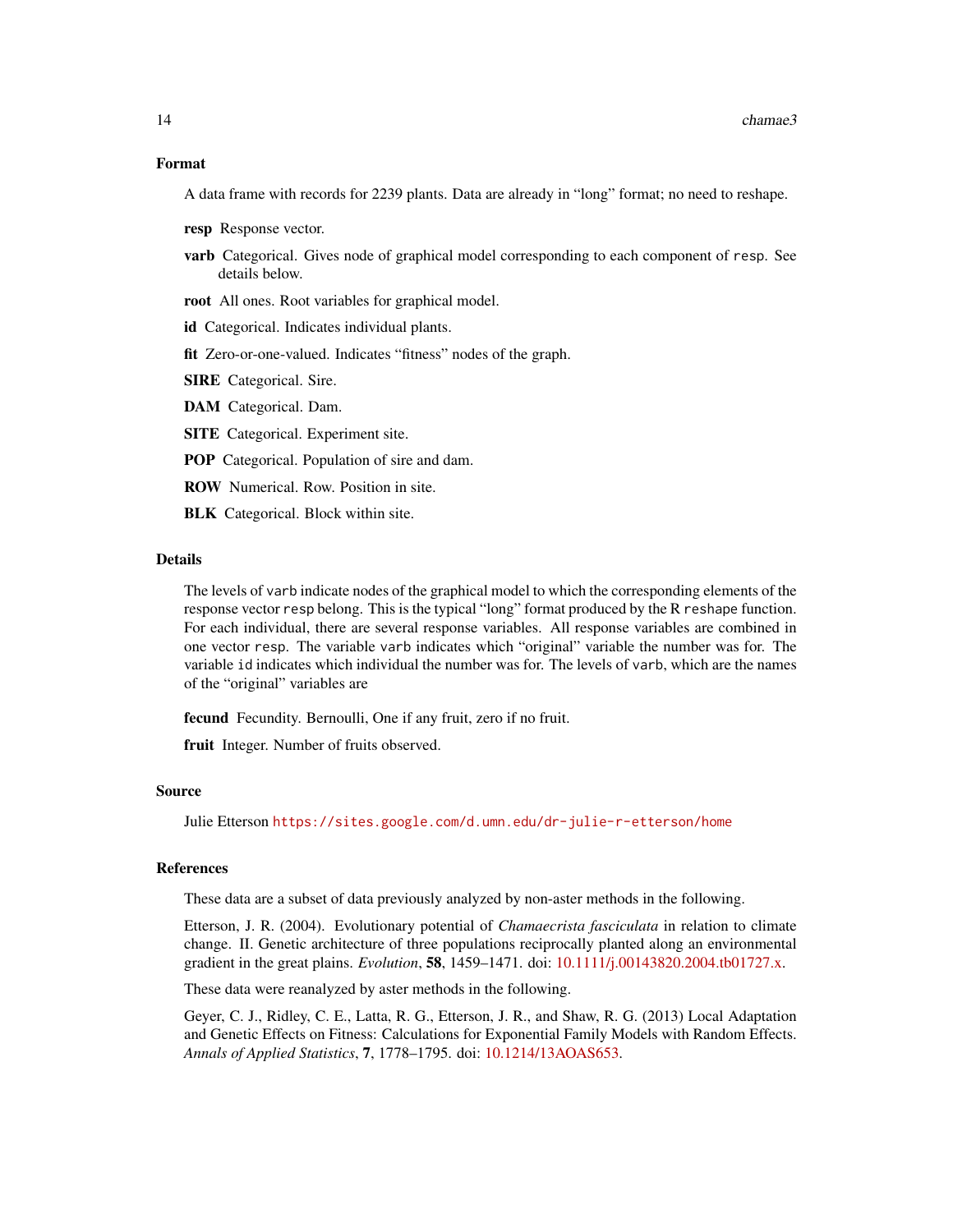#### <span id="page-14-0"></span>echin2 15

## Examples

```
data(chamae3)
### wide version
## Not run:
### CRAN policy says examples must take < 5 sec. This doesn't.
foo <- chamae3
### delete fit because it makes no sense in wide version
foo$fit <- NULL
chamae3w <- reshape(foo, direction = "wide", timevar = "varb",
   v.names = "resp", varying = list(levels(chamae3$varb)))
```
## End(Not run)

echin2 *Life History Data on Echinacea angustifolia*

#### Description

Data on life history traits for the narrow-leaved purple coneflower *Echinacea angustifolia*

# Usage

data(echin2)

# Format

A data frame with records for 557 plants observed over five years. Data are already in "long" format; no need to reshape.

resp Response vector.

- varb Categorical. Gives node of graphical model corresponding to each component of resp. See details below.
- root All ones. Root variables for graphical model.

id Categorical. Indicates individual plants.

flat Categorical. Position in growth chamber.

row Categorical. Row in the field.

posi Numerical. Position within row in the field.

crosstype Categorical. See details.

yearcross Categorical. Year in which cross was done.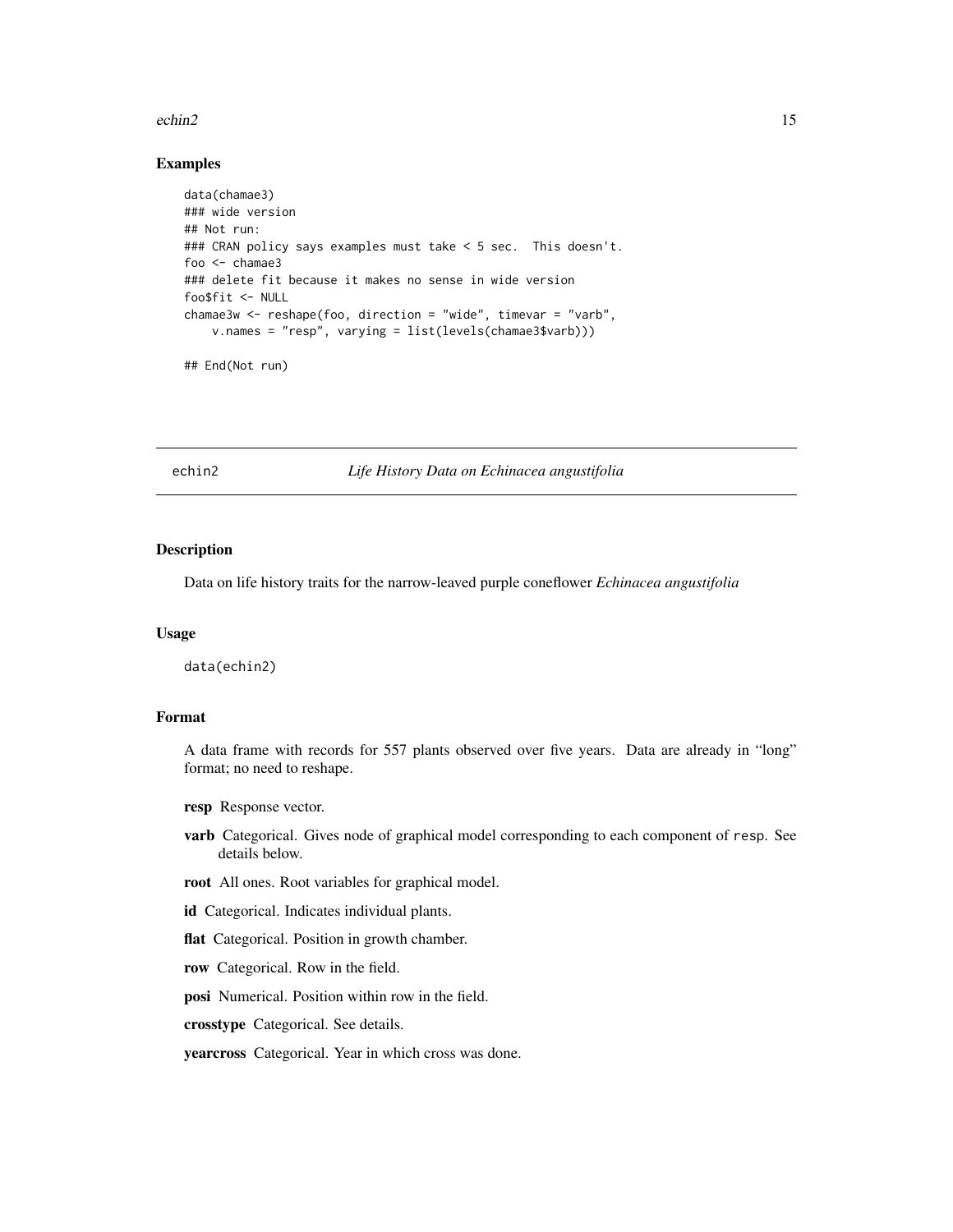#### Details

The levels of varb indicate nodes of the graphical model to which the corresponding elements of the response vector resp belong. This is the typical "long" format produced by the R reshape function. For each individual, there are several response variables. All response variables are combined in one vector resp. The variable varb indicates which "original" variable the number was for. The variable id indicates which individual the number was for. The levels of varb, which are the names of the "original" variables are

lds1 Survival for the first month in the growth chamber.

lds2 Ditto for 2nd month in the growth chamber.

lds3 Ditto for 3rd month in the growth chamber.

ld01 Survival for first year in the field.

ld02 Ditto for 2nd year in the field.

ld03 Ditto for 3rd year in the field.

ld04 Ditto for 4th year in the field.

ld05 Ditto for 5th year in the field.

roct2003 Rosette count, measure of size and vigor, recorded for 3rd year in the field.

roct2004 Ditto for 4th year in the field.

roct2005 Ditto for 5th year in the field.

These data are complicated by the experiment being done in two parts. Plants start their life indoors in a growth chamber. The predictor variable flat only makes sense during this time in which three response variables lds1, lds2, and lds3 are observed. After three months in the growth chamber, the plants (if they survived, i. e., if lds3 == 1) were planted in an experimental field plot outdoors. The variables row and posi only make sense during this time in which all of the rest of the response variables are observed. Because of certain predictor variables only making sense with respect to certain components of the response vector, the R formula mini-language is unable to cope, and model matrices must be constructed "by hand".

*Echinacea angustifolia* is native to North American tallgrass prairie, which was once extensive but now exists only in isolated remnants. To evaluate the effects of different mating regimes on the fitness of resulting progeny, crosses were conducted to produce progeny of (a) mates from different remnants, (b) mates chosen at random from the same remnant, and (c) mates known to share maternal parent. These three categories are the three levels of crosstype.

#### Source

Stuart Wagenius, <https://www.chicagobotanic.org/research/staff/wagenius>

# References

These data are analyzed in the following.

Shaw, R. G., Geyer, C. J., Wagenius, S., Hangelbroek, H. H., and Etterson, J. R. (2008) Unifying life history analyses for inference of fitness and population growth. *American Naturalist*, 172, E35-E47. doi: [10.1086/588063.](https://doi.org/10.1086/588063)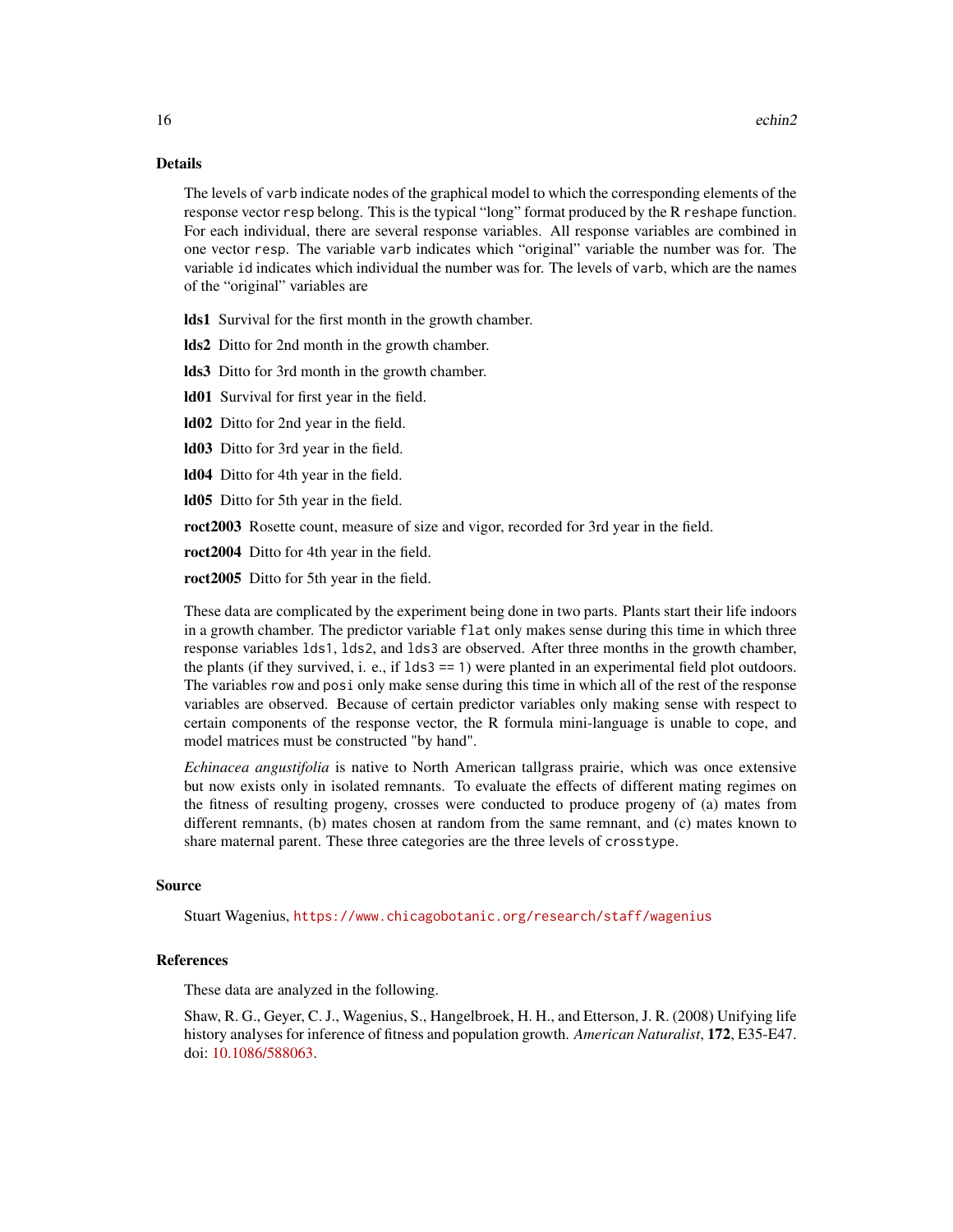#### <span id="page-16-0"></span>echinacea **17**

#### Examples

data(echin2)

# echinacea *Life History Data on Echinacea angustifolia*

#### Description

Data on life history traits for the narrow-leaved purple coneflower *Echinacea angustifolia*

#### Usage

data(echinacea)

#### Format

A data frame with records for 570 plants observed over three years.

ld02 Indicator of being alive in 2002.

ld03 Ditto for 2003.

ld04 Ditto for 2004.

fl02 Indicator of flowering 2002.

fl03 Ditto for 2003.

fl04 Ditto for 2004.

hdct02 Count of number of flower heads in 2002.

hdct03 Ditto for 2003.

hdct04 Ditto for 2004.

pop the remnant population of origin of the plant (all plants were grown together, pop encodes ancestry).

ewloc east-west location in plot.

nsloc north-south location in plot.

#### Source

Stuart Wagenius, <https://www.chicagobotanic.org/research/staff/wagenius>

## References

These data are analyzed in the following.

Geyer, C. J., Wagenius, S., and Shaw, R. G. (2007) Aster Models for Life History Analysis. *Biometrika*, 94, 415–426. doi: [10.1093/biomet/asm030.](https://doi.org/10.1093/biomet/asm030)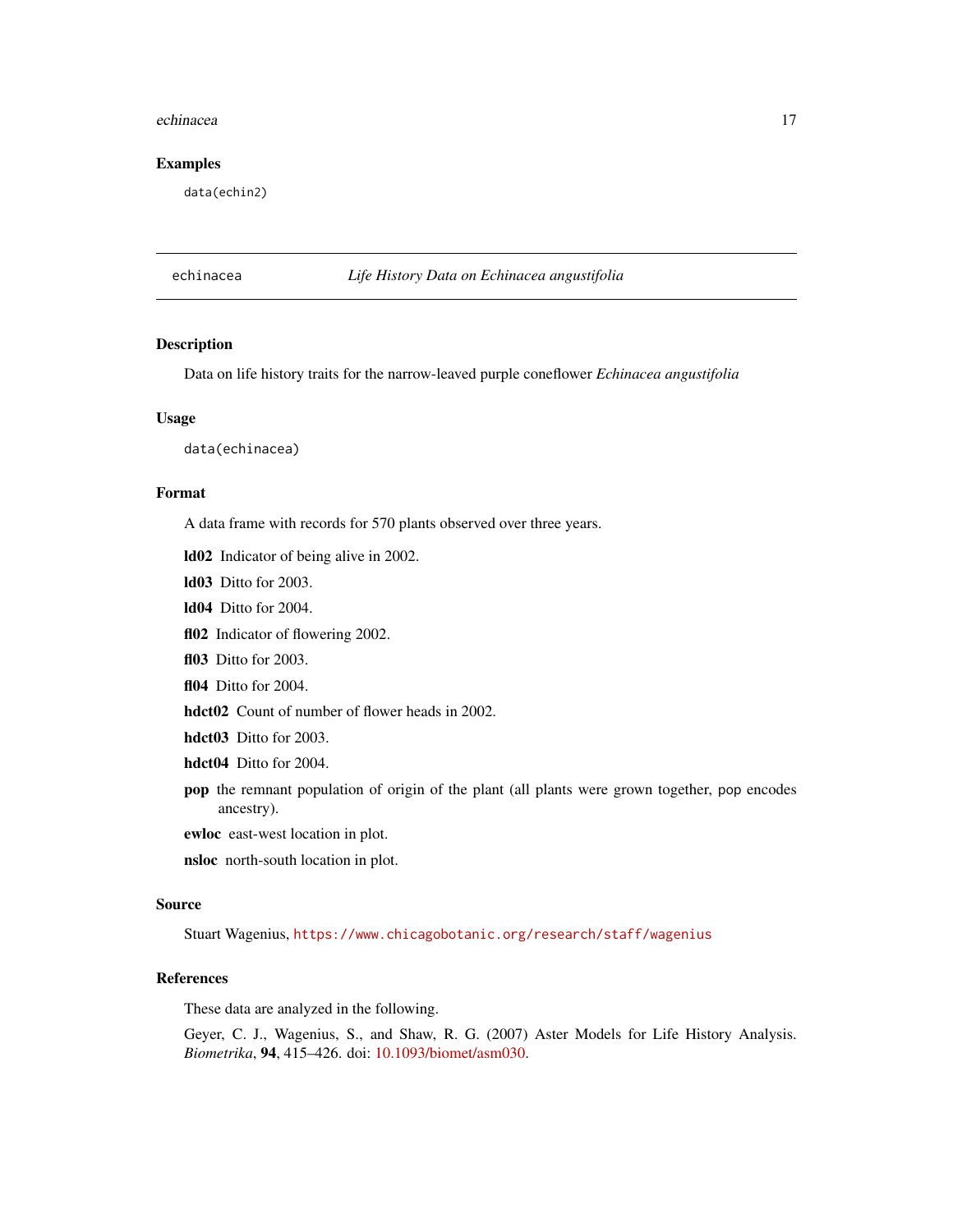# Examples

```
library(aster)
data(echinacea)
vars <- c("ld02", "ld03", "ld04", "fl02", "fl03", "fl04",
    "hdct02", "hdct03", "hdct04")
redata <- reshape(echinacea, varying = list(vars), direction = "long",
    timevar = "varb", times = as.factor(vars), v.names = "resp")
names(echinacea)
dim(echinacea)
names(redata)
dim(redata)
```
<span id="page-17-1"></span>families *Families for Aster Models*

#### Description

Families (response models) known to the package. These functions construct simple family specifications used in specifying models for [aster](#page-4-1) and [mlogl](#page-22-1). They are mostly for convenience, since the specifications are easy to construct by hand.

## Usage

```
fam.bernoulli()
fam.poisson()
fam.truncated.poisson(truncation)
fam.negative.binomial(size)
fam.truncated.negative.binomial(size, truncation)
fam.normal.location(sd)
fam.default()
famfun(fam, deriv, theta)
```
## Arguments

| truncation | the truncation point, called $k$ in the details section below.                                                                                                    |
|------------|-------------------------------------------------------------------------------------------------------------------------------------------------------------------|
| size       | the sample size. May be non-integer.                                                                                                                              |
| sd         | the standard deviation. May be non-integer.                                                                                                                       |
| fam        | a family specification, which is a list of class "astfam" containing, at least one<br>element named "name" and perhaps other elements specifying hyperparameters. |
| deriv      | derivative wanted: $0, 1,$ or $2$ .                                                                                                                               |
| theta      | value of the canonical parameter.                                                                                                                                 |

<span id="page-17-0"></span>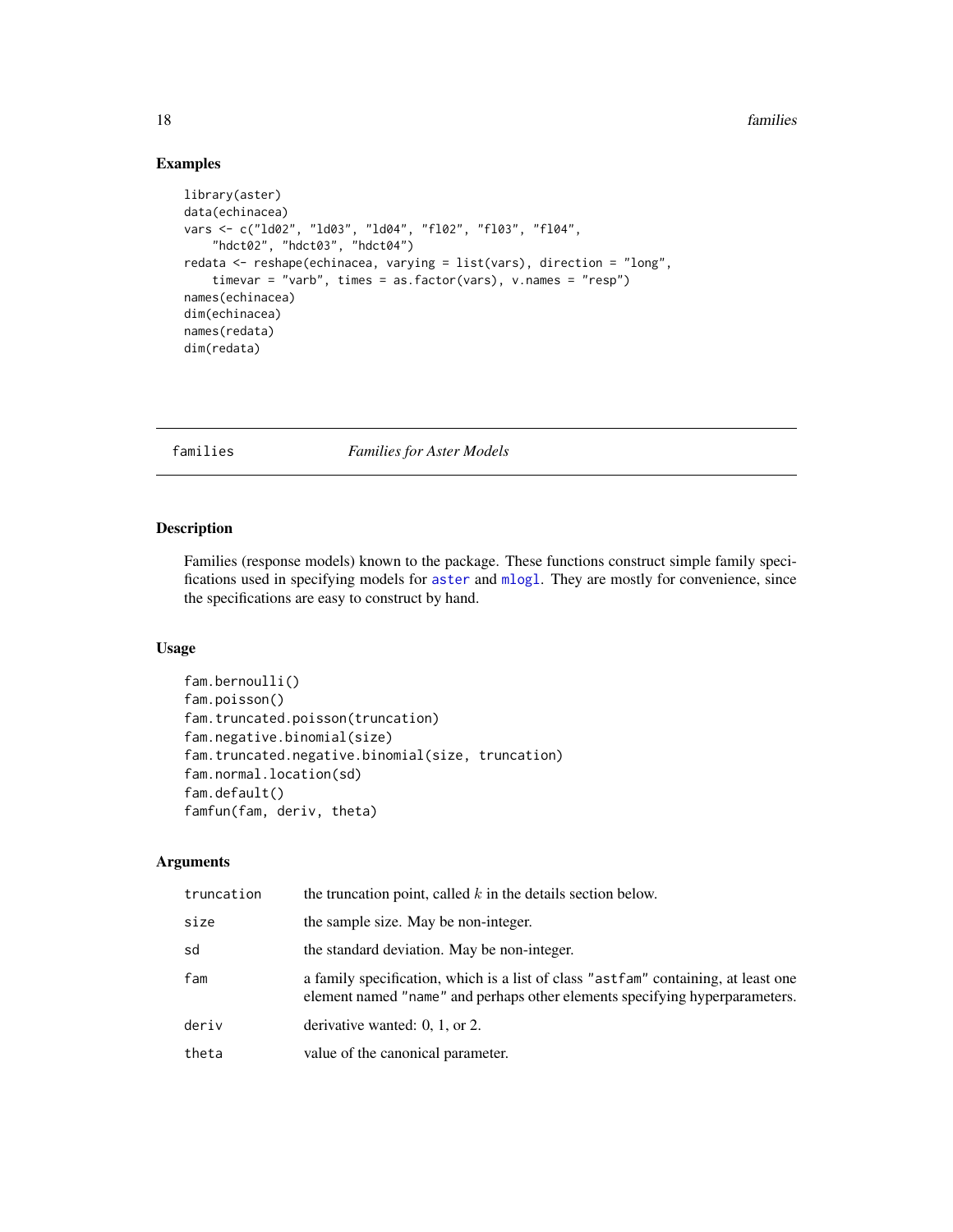#### <span id="page-18-0"></span>families that the contract of the contract of the contract of the contract of the contract of the contract of the contract of the contract of the contract of the contract of the contract of the contract of the contract of

# Details

.

Currently implemented families are

- "bernoulli" Bernoulli. The mean value parameter  $\mu$  is the success probability. The canonical parameter is  $\theta = \log(\mu) - \log(1 - \mu)$ , also called logit of  $\mu$ . The first derivative of the cumulant function has the value  $\mu$  and the second derivative of the cumulant function has the value  $\mu(1-\mu)$ .
- "poisson" Poisson. The mean value parameter  $\mu$  is the mean of the Poisson distribution. The canonical parameter is  $\theta = \log(\mu)$ . The first and second derivatives of the cumulant function both have the value  $\mu$ .
- "truncated.poisson" Poisson conditioned on being strictly greater than  $k$ , specified by the argument truncation. Let  $\mu$  be the mean of the corresponding untruncated Poisson distribution. Then the canonical parameters for both truncated and untruncated distributions are the same  $\theta = \log(\mu)$ . Let Y be a Poisson random variable having the same mean parameter as this distribution, and define

$$
\beta = \frac{\Pr\{Y > k+1\}}{\Pr\{Y = k+1\}}
$$

Then the mean value parameter and first derivative of the cumulant function of this distribution has the value

$$
\tau = \mu + \frac{k+1}{1+\beta}
$$

and the second derivative of the cumulant function has the value

$$
\mu \left[ 1 - \frac{k+1}{1+\beta} \left( 1 - \frac{k+1}{\mu} \cdot \frac{\beta}{1+\beta} \right) \right]
$$

"negative.binomial" Negative binomial. The size parameter  $\alpha$  may be noninteger, meaning the cumulant function is  $\alpha$  times the cumulant function of the geometric distribution. The mean value parameter  $\mu$  is the mean of the negative binomial distribution. The success probability parameter is

$$
p = \frac{\alpha}{\mu + \alpha}.
$$

The canonical parameter is  $\theta = \log(1-p)$ . Since  $1-p < 1$ , the canonical parameter space is restricted, the set of  $\theta$  such that  $\theta < 0$ . This is, however, a regular exponential family (the log likelihood goes to minus infinity as  $\theta$  converges to the boundary of the parameter space, so the constraint  $\theta$  < 0 plays no role in maximum likelihood estimation so long as the optimization software is not too stupid. There will be no problems so long as the default optimizer ([trust](#page-0-0)) is used. Since zero is not in the canonical parameter space a negative default origin is used. The first derivative of the cumulant function has the value

$$
\mu = \alpha \frac{1-p}{p}
$$

and the second derivative has the value

$$
\alpha \frac{1-p}{p^2}.
$$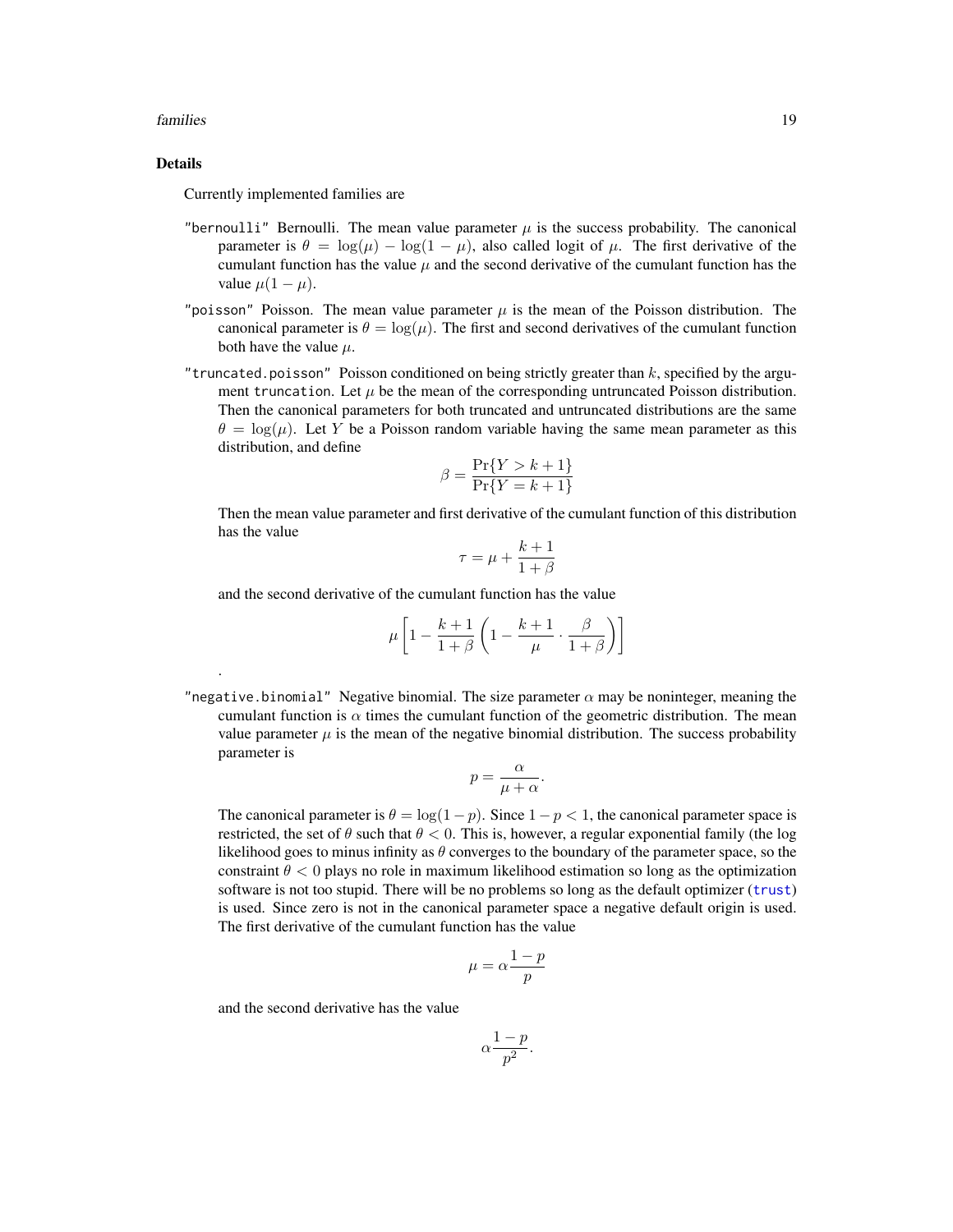<span id="page-19-0"></span>"truncated.negative.binomial" Negative binomial conditioned on being strictly greater than k, specified by the argument truncation. Let p be the success probability parameter of the corresponding untruncated negative binomial distribution. Then the canonical parameters for both truncated and untruncated distributions are the same  $\theta = \log(1 - p)$ , and consequently the canonical parameter spaces are the same, the set of  $\theta$  such that  $\theta < 0$ , and both models are regular exponential families. Let  $Y$  be an untruncated negative binomial random variable having the same size and success probability parameters as this distribution. and define

$$
\beta = \frac{\Pr\{Y > k + 1\}}{\Pr\{Y = k + 1\}}
$$

Then the mean value parameter and first derivative of the cumulant function of this distribution has the value

$$
\tau = \mu + \frac{k+1}{p(1+\beta)}
$$

and the second derivative is too complicated to write here (the formula can be found in the vignette trunc.pdf.

"normal.location" Normal, unknown mean, known variance. The sd (standard deviation) parameter  $\sigma$  may be noninteger, meaning the cumulant function is  $\sigma^2$  times the cumulant function of the standard normal distribution. The mean value parameter  $\mu$  is the mean of the normal distribution. The canonical parameter is  $\theta = \mu/\sigma^2$ . The first derivative of the cumulant function has the value

$$
\mu = \sigma^2 \theta
$$

and the second derivative has the value

 $\sigma^2$ .

#### Value

For all but fam.default, a list of class "astfam" giving name and values of any hyperparameters. For fam.default, a list each element of which is of class "astfam". The list of families which were hard coded in earlier versions of the package.

# See Also

[aster](#page-4-1) and [mlogl](#page-22-1)

#### Examples

```
### mean of poisson with mean 0.2
famfun(fam.poisson(), 1, log(0.2))
### variance of poisson with mean 0.2
famfun(fam.poisson(), 2, log(0.2))
### mean of poisson with mean 0.2 conditioned on being nonzero
famfun(fam.truncated.poisson(trunc = 0), 1, log(0.2))### variance of poisson with mean 0.2 conditioned on being nonzero
famfun(fam.truncated.poisson(trunc = 0), 2, log(0.2))
```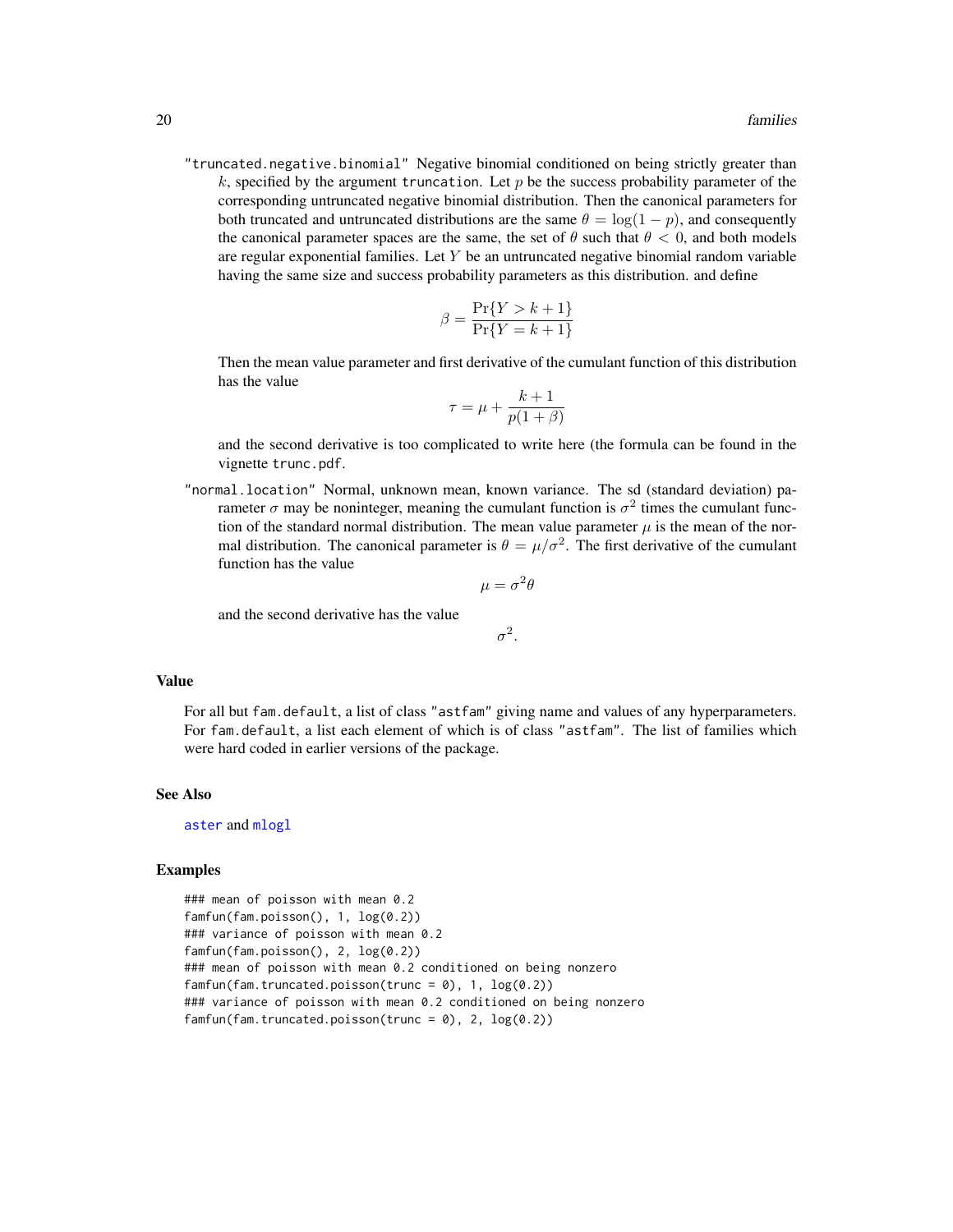# <span id="page-20-1"></span><span id="page-20-0"></span>Description

Toy life history data created to exhibit the phenomenon of directions of recession. It was analyzed in a special topics course on aster models Fall 2018.

#### Usage

data(foobar)

#### Format

data(foobar) loads four R objects.

fam a vector of family indices.

pred a vector of predecessor indices.

vars a vector of variable names associated with the nodes of the aster graph.

redata a data frame having data on 300 individuals, each of which has  $length(vars) == 4$  components of fitness, so the aster graph for one individual has four nodes. This data frame is already in long format; no need to [reshape](#page-0-0). The variables in this data frame are:

resp the response vector.

- varb Categorical. Gives node of graphical model corresponding to each component of resp. See details below.
- root All ones. Root variables for graphical model.
- id Categorical. Individual ID numbers.
- trt Categorical. Treatment.
- blk Categorical. Block.
- fit Bernoulli (zero-or-one-valued). Indicator variable of the fitness nodes of the graph; in these data there is just one node for fitness.

# Details

The levels of varb indicate nodes of the graphical model to which the corresponding elements of the response vector resp belong. This is the typical "long" format produced by the R reshape function. For each individual, there are several response variables. All response variables are combined in one vector resp. The variable varb indicates which "original" variable the the corresponding component of the response vector was. The variable id indicates which individual the corresponding component of the response vector was.

# Source

Charles J. Geyer <http://www.stat.umn.edu/geyer/8931aster/foobar.rda>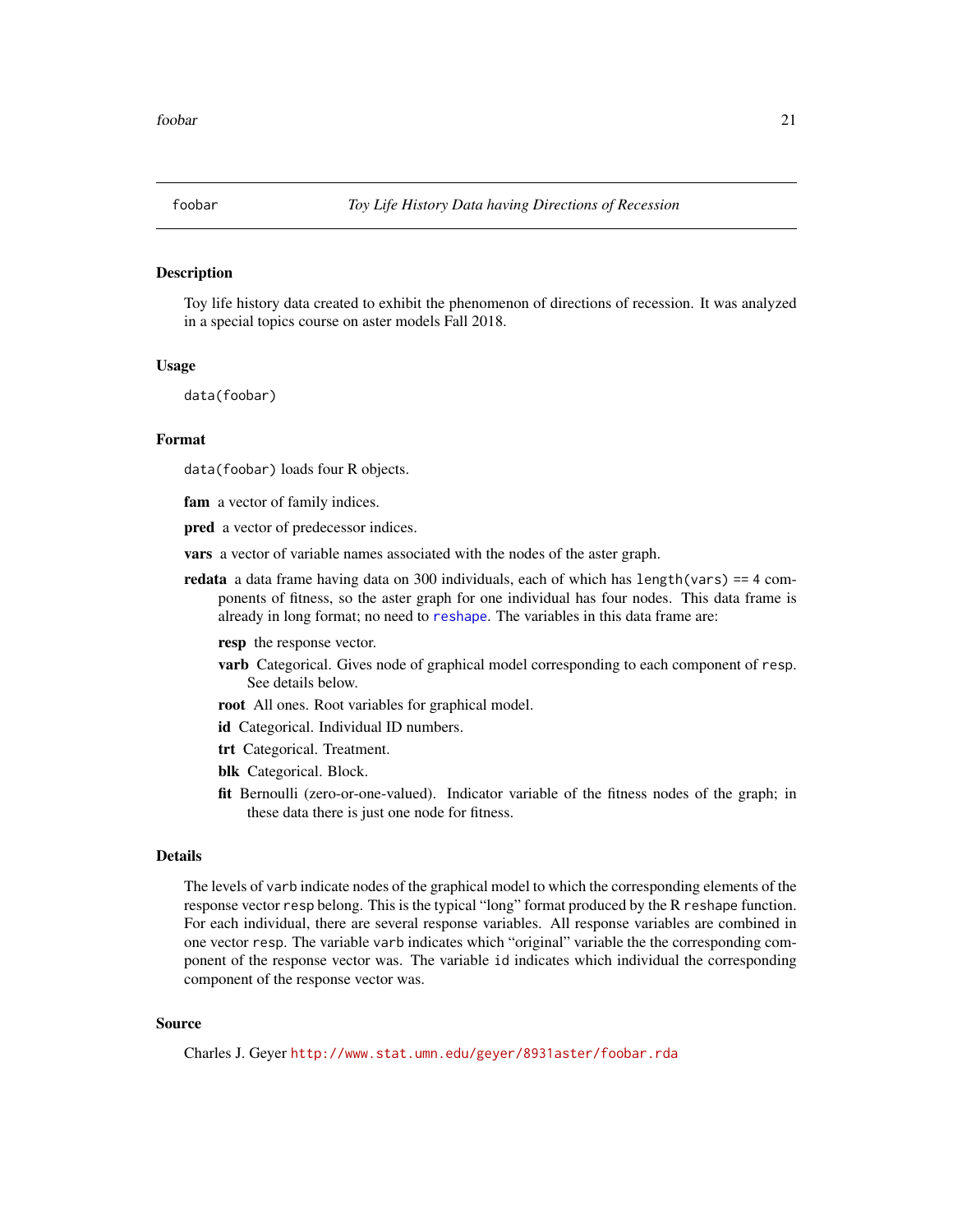#### References

These data are analyzed in deck 9 of the slides for a special topics course on aster models taught fall semester 2018 (<http://www.stat.umn.edu/geyer/8931aster/slides/s9.pdf>).

#### Examples

```
data(foobar)
library(aster)
aout \leq aster(resp \sim varb + fit : (trt * blk), pred,
    fam, varb, id, root, data = redata)
foo <- try(summary(aout))
# gives an error about directions of recession
# get directions of recession
dor <- attr(foo, "condition")$dor
dor
# found one apparent direction of recession
# from regular pattern
# it looks like a true direction of recession
dor < - dor / max(abs(dor))
dor
# but what does it do? For that need to map to saturated model
# parameter space
modmat <- aout$modmat
dim(modmat)
# oof! modmat is three-dimensional. Need an actual matrix here.
modmat \leq matrix(as.vector(modmat), ncol = length(dor))
dor.phi <- drop(modmat %*% dor)
names(dor.phi) \leq with(redata, paste(id, as.character(varb), sep = "."))
dor.phi[der.phi] = 0]
fam.default()[fam[vars == "seeds"]]
# since the support of the Poisson distribution is bounded above,
# actually this must be minus the DOR (if it is a DOR at all).
# check that all components of response vector for which dor.phi == 1 are zero
# (lower bound of Poisson range)
all(redata$resp[dor.phi == 1] == 0)# so minus dor.phi is a true direction of recession in the saturated model
# canonical parameter space, and minus dor is a true direction of recession
# in the submodel canonical parameter space
#
# try to get more info
trt.blk <- with(redata,
    paste(as.character(trt), as.character(blk), sep = "."))
unique(trt.blk[der.phi == 1])# the reason for the direction of recession is that every individual getting
# treatment a in block A had zero seeds.
#
# the reason the submodel DOR, R object dor, was so hard to interpret was
# because fit:trta:blkA is not in the model. So let's force it in
redata \leq transform(redata, trt = relevel(trt, ref = "b"),
    blk = relevel(blk, ref = "B"))
# Note: following code is copied exactly from above. Only difference
# is releveling in the immediately preceding statement
```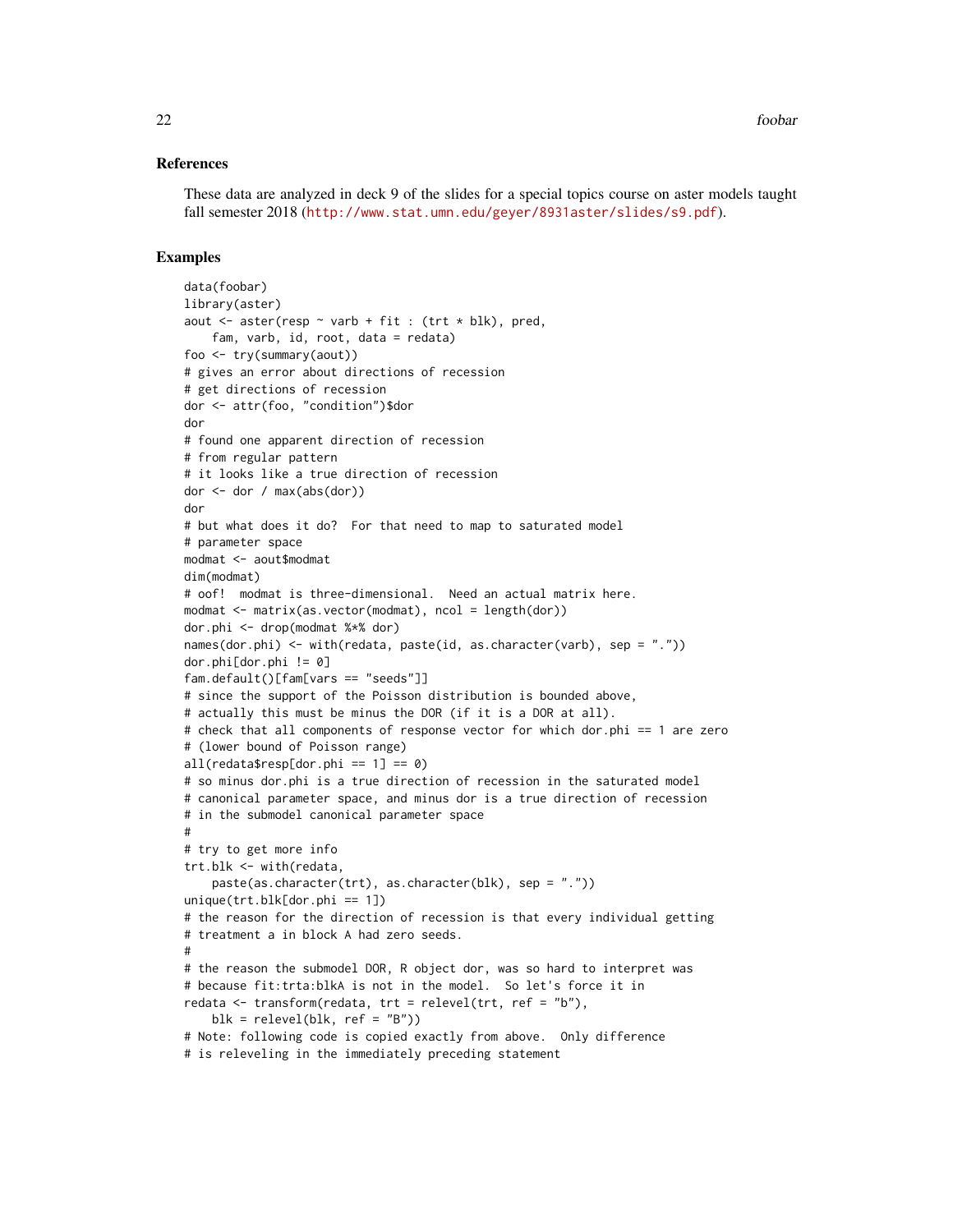#### <span id="page-22-0"></span>mlogl 23

```
aout \leq aster(resp \sim varb + fit : (trt \star blk), pred,
    fam, varb, id, root, data = redata)
foo <- try(summary(aout))
dor <- attr(foo, "condition")$dor
dor <- dor / max(abs(dor))
dor
# now it is obvious from looking at this dor that all individuals in trt a
# and blk A are at the lower end (zero) of the Poisson range.
# maybe the other dor we had previously would be "obvious" to someone
# sufficiently skilled in understanding the meaning of regression coefficients
# but not "obvious" to your humble author
#
# as for what to do about this, see the course slides cited in the reference
# section. There is no single Right Thing to do.
```
<span id="page-22-1"></span>mlogl *Minus Log Likelihood for Aster Models*

#### Description

Minus the Log Likelihood for an Aster model, and its first and second derivative. This function is called inside R function [aster](#page-4-1). Users generally do not need to call it directly.

#### Usage

```
mlogl(parm, pred, fam, x, root, modmat, deriv = 0,type = c("unconditional", "conditional"), famlist = fam.default(),
   origin, origin.type = c("model.type", "unconditional", "conditional"))
```
# Arguments

| parm | parameter value (vector of regression coefficients) where we evaluate the log<br>likelihood, etc. We also refer to length (parm) as ncoef.                                                                                                                                                                |
|------|-----------------------------------------------------------------------------------------------------------------------------------------------------------------------------------------------------------------------------------------------------------------------------------------------------------|
| pred | integer vector determining the graph. $pred[j]$ is the index of the predecessor<br>of the node with index j unless the predecessor is a root node, in which case<br>$pred[j] == 0$ . We also refer to length( $pred$ ) as nnode. This argument is<br>required to satisfy $pred[j] < j$ for all j.         |
| fam  | an integer vector of length nnode determining the exponential family structure of<br>the aster model. Each element is an index into the vector of family specifications<br>given by the argument famlist.                                                                                                 |
| x    | the response. If a matrix, rows are individuals, and columns are variables (nodes<br>of graphical model). So $ncol(x) ==$ nnode and we also refer to $nrow(x)$ as<br>nind. If not a matrix, then x must be as if it were such a matrix and then<br>dimension information removed by $x = as.$ numeric(x). |
| root | A matrix or vector like x. Data root $[i, j]$ is the data for a root node that is the<br>predecessor of the response $x[i, j]$ and is ignored when $pred[j] > 0$ .                                                                                                                                        |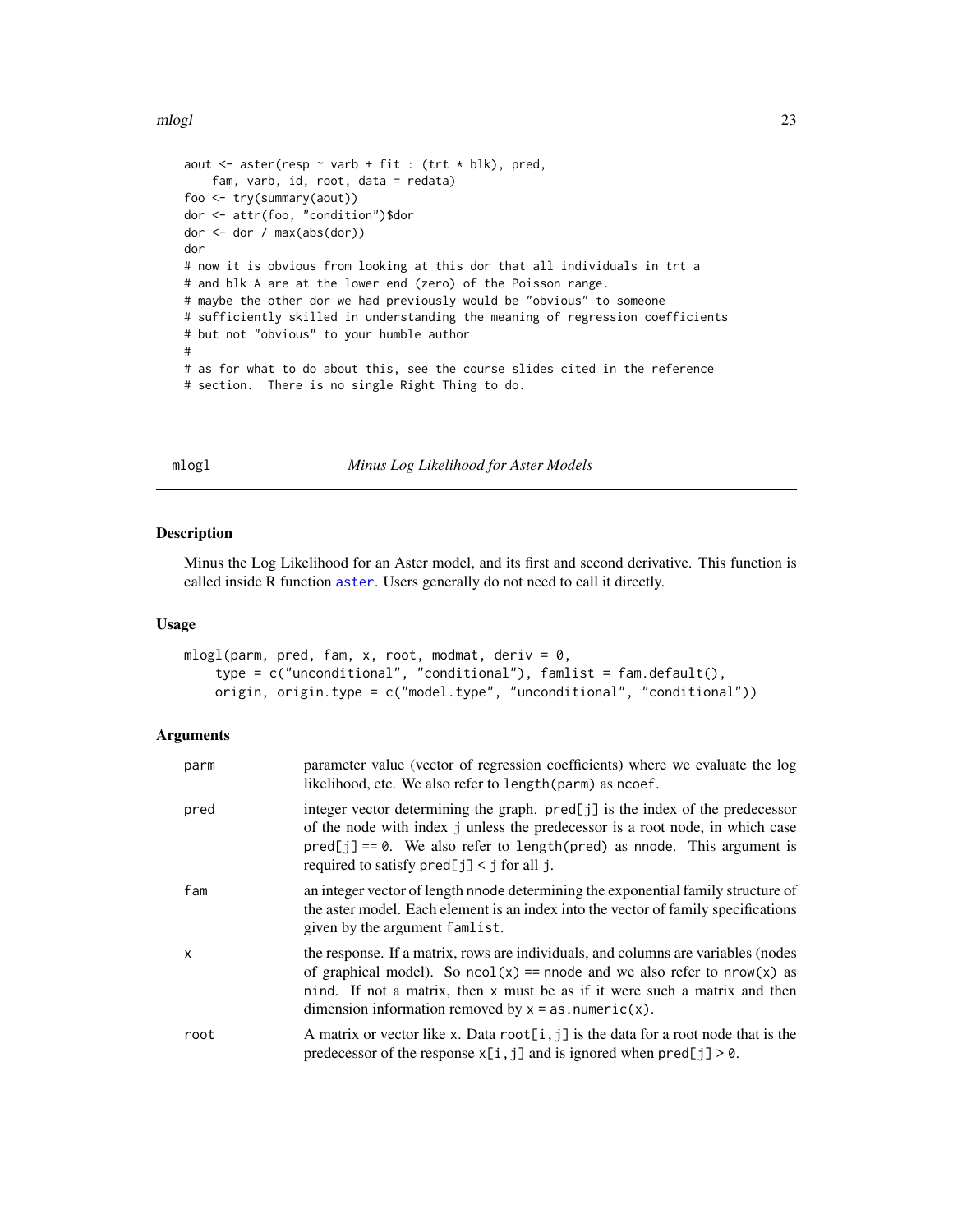<span id="page-23-0"></span>

| modmat      | a three-dimensional array, nind by nnode by ncoef, the model matrix. Or a<br>matrix, nind $*$ nnode by ncoef (when x and root are one-dimensional of length<br>$nind * mode$ ).                                                                                                                                                                                         |
|-------------|-------------------------------------------------------------------------------------------------------------------------------------------------------------------------------------------------------------------------------------------------------------------------------------------------------------------------------------------------------------------------|
| deriv       | derivatives wanted: $0, 1$ , or $2$ .                                                                                                                                                                                                                                                                                                                                   |
| type        | type of model. The value of this argument can be abbreviated.                                                                                                                                                                                                                                                                                                           |
| famlist     | a list of family specifications (see families).                                                                                                                                                                                                                                                                                                                         |
| origin      | Distinguished point in parameter space. May be missing, in which case an un-<br>specified default is provided. See aster for further explanation.                                                                                                                                                                                                                       |
| origin.type | Parameter space in which specified distinguished point is located. If "conditional"<br>then argument "origin" is a conditional canonical parameter value. If "unconditional"<br>then argument "origin" is an unconditional canonical parameter value. If<br>"model.type" then the type is taken from argument "type". The value of this<br>argument can be abbreviated. |

# Value

a list containing some of the following components:

| value    | minus the log likelihood.                                                                    |
|----------|----------------------------------------------------------------------------------------------|
| gradient | minus the first derivative vector of the log likelihood (minus the score).                   |
| hessian  | minus the second derivative matrix of the log likelihood (observed Fisher infor-<br>mation). |

newpickle *Penalized Quasi-Likelihood for Aster Models*

# Description

Evaluates the objective function for approximate maximum likelihood for an aster model with random effects. Uses Laplace approximation to integrate out the random effects analytically. The "quasi" in the title is a misnomer in the context of aster models but the acronym PQL for this procedure is well-established in the generalized linear mixed models literature.

# Usage

```
newpickle(alphaceesigma, fixed, random, obj, y, origin, zwz, deriv = 0)
```
# Arguments

| alphaceesigma | the parameter value where the function is evaluated, a numeric vector, see de-<br>tails.                                                                                                                                       |
|---------------|--------------------------------------------------------------------------------------------------------------------------------------------------------------------------------------------------------------------------------|
| fixed         | the model matrix for fixed effects. The number of rows is nrow(obj\$data).<br>The number of columns is the number of fixed effects.                                                                                            |
| random        | the model matrix or matrices for random effects. The number of rows is nrow(obj\$data).<br>The number of columns is the number of random effects in a group. Either a ma-<br>trix or a list each element of which is a matrix. |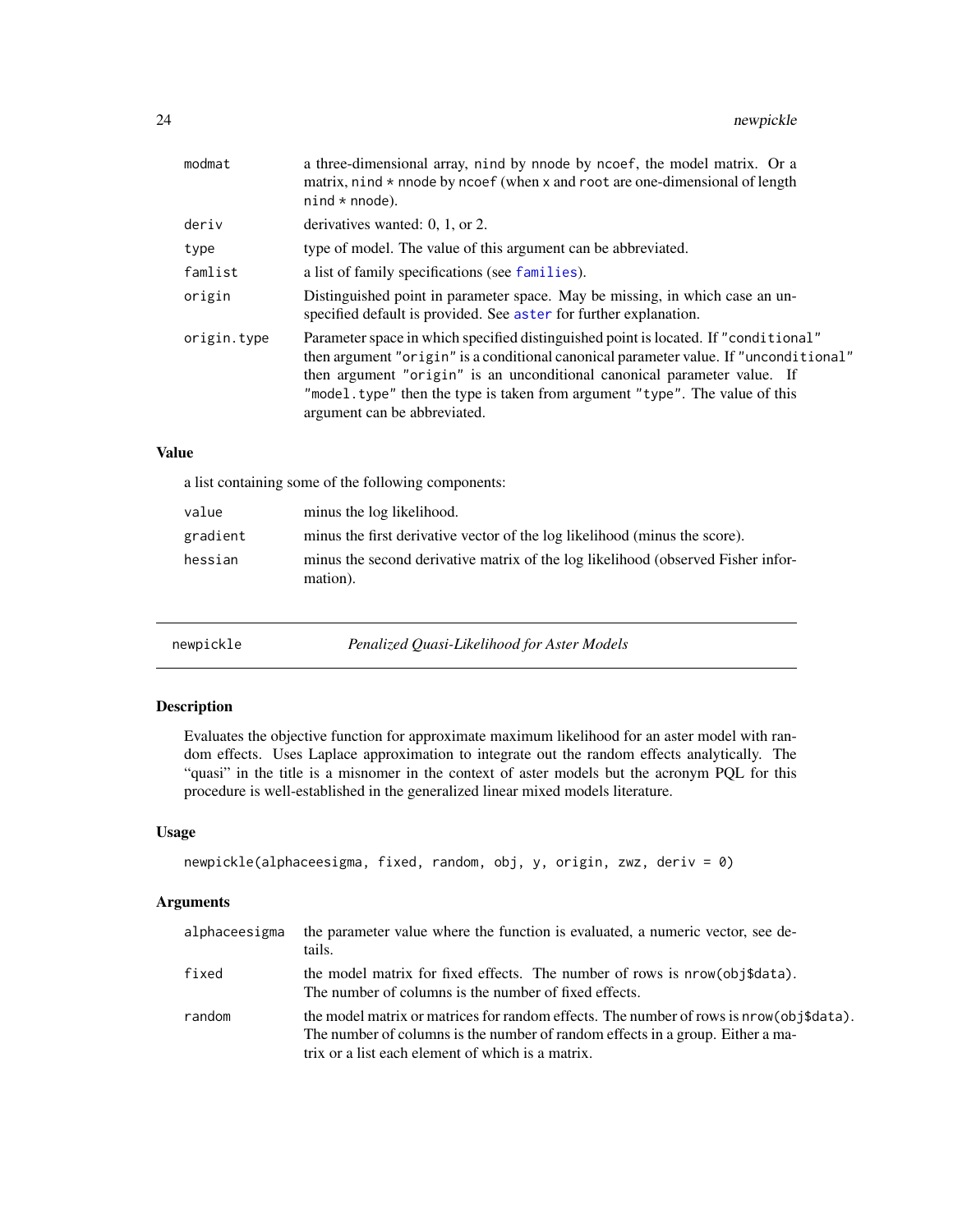<span id="page-24-0"></span>

| obj    | aster model object, the result of a call to aster.                                                                                                                                                                      |
|--------|-------------------------------------------------------------------------------------------------------------------------------------------------------------------------------------------------------------------------|
| y      | response vector. May be omitted, in which case obj\$x is used. If supplied, must<br>be a matrix of the same dimensions as obj\$x.                                                                                       |
| origin | origin of aster model. May be omitted, in which case default origin (see aster)<br>is used. If supplied, must be a matrix of the same dimensions obj\$x.                                                                |
| ZWZ    | A possible value of $ZT WZ$ , where Z is the model matrix for all random effects<br>and $W$ is the variance matrix of the response. May be missing, in which case it<br>is calculated from alphace esigma. See details. |
| deriv  | Number of derivatives wanted, either zero or one. Must be zero if zwz is missing.                                                                                                                                       |

# Details

Define

$$
p(\alpha, c, \sigma) = m(a + M\alpha + ZAc) + c^T c/2 + \log \det[AZ^T W(a + M\alpha + ZAc)ZA + I]
$$

where m is minus the log likelihood function of a saturated aster model, where  $W$  is the Hessian matrix of m, where a is a known vector (the *offset vector* in the terminology of  $g1m$  but the *origin* in the terminology of [aster](#page-4-1)), where  $M$  is a known matrix, the model matrix for fixed effects (the argument fixed of this function),  $Z$  is a known matrix, the model matrix for random effects (either the argument random of this functions if it is a matrix or Reduce (cbind, random) if random is a list of matrices), where  $A$  is a diagonal matrix whose diagonal is the vector rep(sigma, times = nrand) where nrand is sapply(random, ncol) when random is a list of matrices and  $ncol(random)$  when random is a matrix, and where I is the identity matrix. This function evaluates  $p(\alpha, c, \sigma)$  when zwz is missing. Otherwise it evaluates the same thing except that

$$
Z^T W (a + M\alpha + ZAc) Z
$$

is replaced by zwz. Note that A is a function of  $\sigma$  although the notation does not explicitly indicate this.

# Value

a list with components value and gradient, the latter missing if deriv == 0.

#### Note

Not intended for use by naive users. Use [reaster](#page-43-1). Actually no longer used by other functions in this package.

#### Examples

```
data(radish)
pred < -c(0,1,2)fam <-c(1,3,2)### need object of type aster to supply to penmlogl and pickle
aout \leq aster(resp \sim varb + fit : (Site * Region + Block + Pop),
```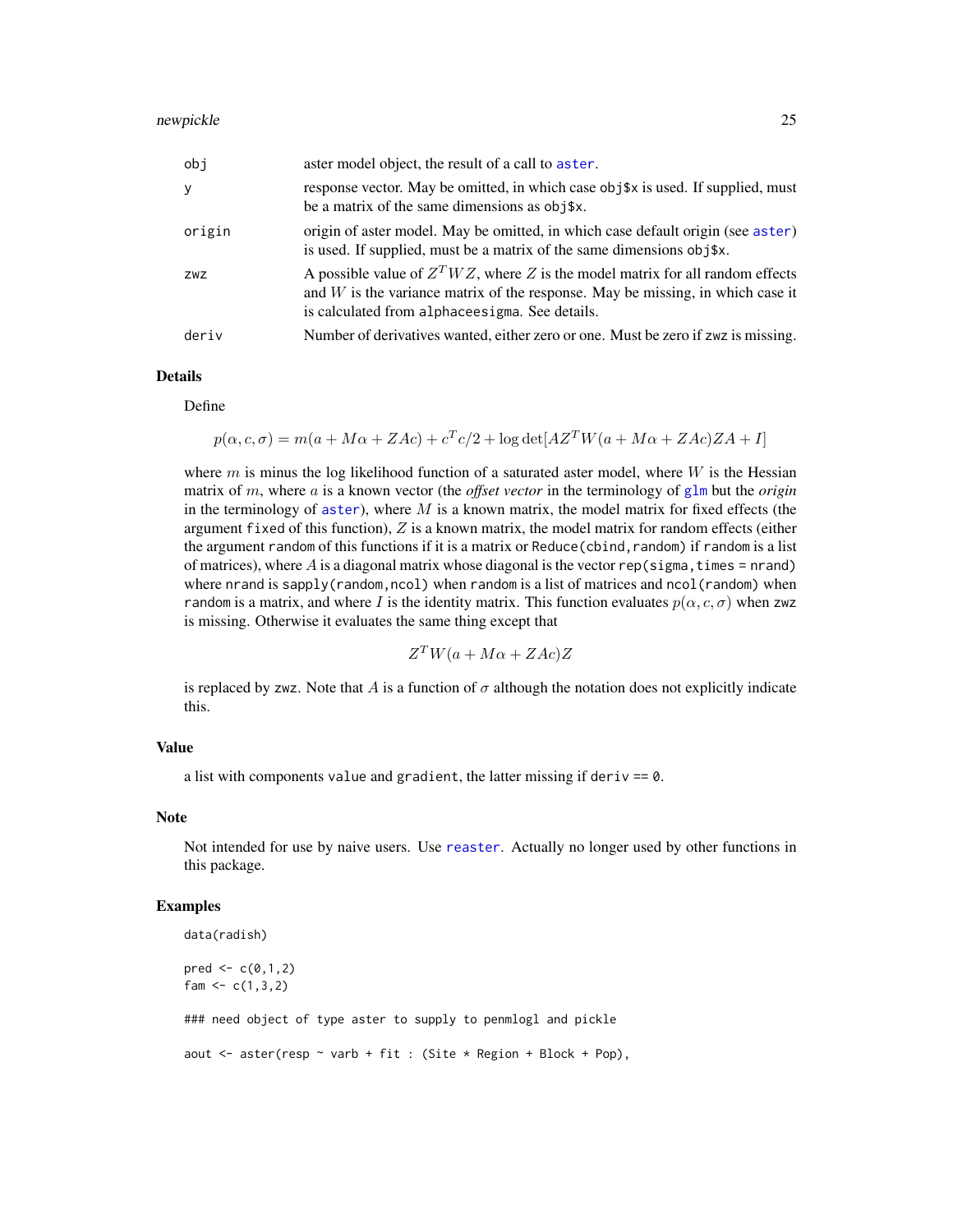```
pred, fam, varb, id, root, data = radish)
### model matrices for fixed and random effects
modmat.fix <- model.matrix(resp ~ varb + fit : (Site * Region),
    data = radish)modmat.blk <- model.matrix(resp \sim 0 + fit:Block, data = radish)
modmat.pop <- model.matrix(resp \sim 0 + fit:Pop, data = radish)
rownames(modmat.fix) <- NULL
rownames(modmat.blk) <- NULL
rownames(modmat.pop) <- NULL
idrop <- match(aout$dropped, colnames(modmat.fix))
idrop <- idrop[! is.na(idrop)]
modmat.fix <- modmat.fix[ , - idrop]
nfix <- ncol(modmat.fix)
nblk <- ncol(modmat.blk)
npop <- ncol(modmat.pop)
alpha.start <- aout$coefficients[match(colnames(modmat.fix),
    names(aout$coefficients))]
cee.start <- rep(0, nblk + npop)
sigma.start \leq rep(1, 2)
alphaceesigma.start <- c(alpha.start, cee.start, sigma.start)
foo <- newpickle(alphaceesigma.start, fixed = modmat.fix,
    random = list(modmat.blk, modmat.pop), obj = aout)
```
oats *Life History Data on Avena barbata*

#### **Description**

Data on life history traits for the invasive California wild oat *Avena barbata*

#### Usage

data(oats)

#### Format

A data frame with records for 821 plants. Data are already in "long" format; no need to reshape.

- resp Response vector.
- varb Categorical. Gives node of graphical model corresponding to each component of resp. See details below.
- root All ones. Root variables for graphical model.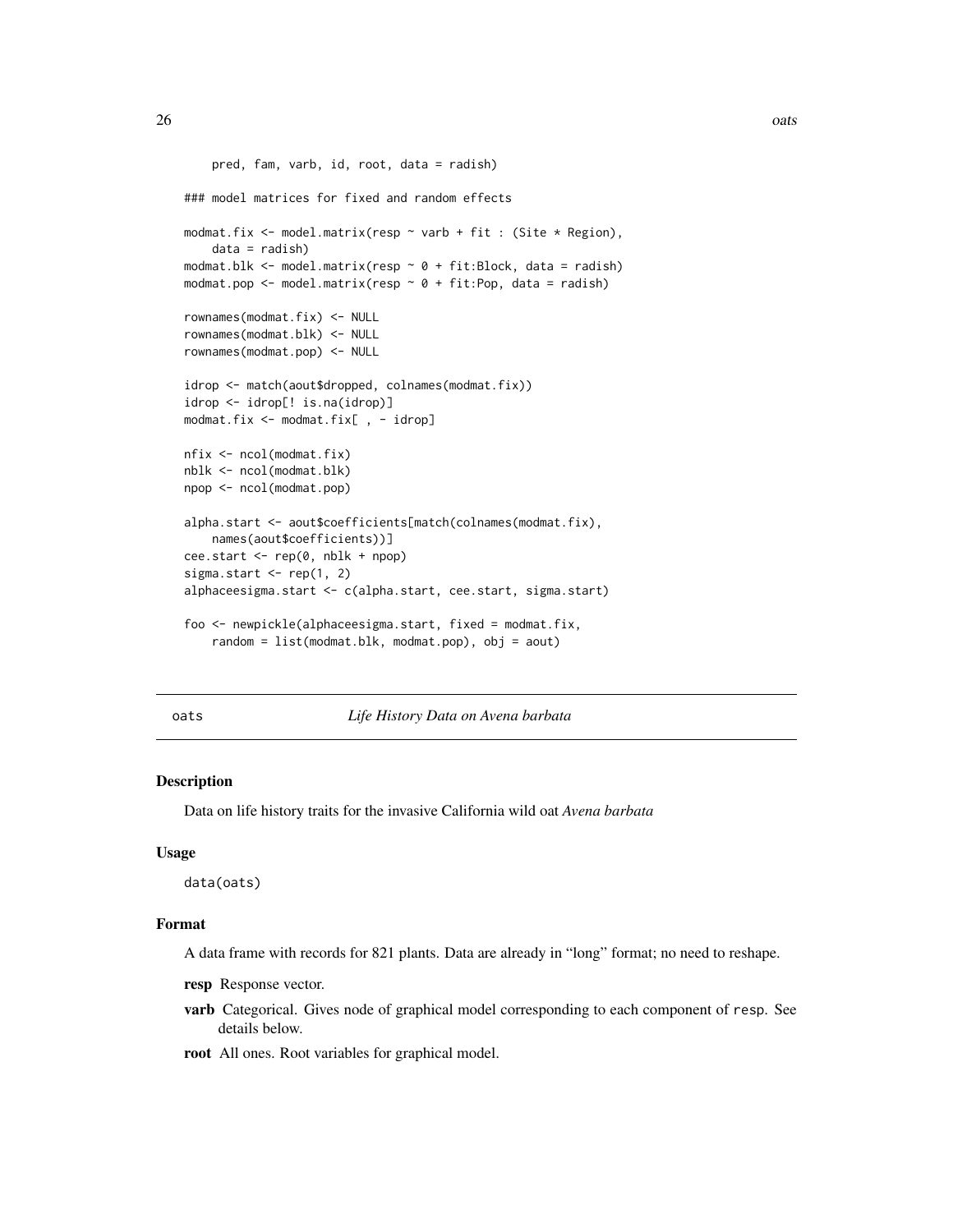- id Categorical. Indicates individual plants.
- Plant.id Categorical. Another indicator of individual plants.
- Env Categorical. Environment in which plant was grown, a combination of experimental site and year.
- Gen Categorical. Ecotype of plant: mesic (M) or xeric (X).
- Fam Categorical. Accession, nested within ecotype.
- Site Categorical. Experiment site. Two sites in these data.
- Year Categorical. Year in which data were collected. Four years in these data.
- fit Indicator (zero or one). Shorthand for as.numeric(oats\$varb == "Spike"). So-called because the components of outcome indicated are the best surrogate of Darwinian fitness in these data.

# Details

The levels of varb indicate nodes of the graphical model to which the corresponding elements of the response vector resp belong. This is the typical "long" format produced by the R reshape function. For each individual, there are several response variables. All response variables are combined in one vector resp. The variable varb indicates which "original" variable the number was for. The variable id indicates which individual the number was for. The levels of varb, which are the names of the "original" variables are

Surv Indicator (zero or one). Bernoulli, One if individual survived to produce flowers.

Spike Integer. Zero-truncated Poisson, number of spikelets (compound floral structures) observed.

Graphical model is

 $1 \longrightarrow$  Surv  $\longrightarrow$  Spike

#### Source

Robert Latta [https://www.dal.ca/faculty/science/biology/faculty-staff/our-faculty/](https://www.dal.ca/faculty/science/biology/faculty-staff/our-faculty/robert-latta.html) [robert-latta.html](https://www.dal.ca/faculty/science/biology/faculty-staff/our-faculty/robert-latta.html)

# References

These data are a subset of data previously analyzed using non-aster methods in the following.

Latta, R. G. (2009). Testing for local adaptation in *Avena barbata*, a classic example of ecotypic divergence. *Molecular Ecology*, 18, 3781–3791. doi: [10.1111/j.1365294X.2009.04302.x.](https://doi.org/10.1111/j.1365-294X.2009.04302.x)

These data are reanalyzed by aster methods in the following.

Geyer, C. J., Ridley, C. E., Latta, R. G., Etterson, J. R., and Shaw, R. G. (2013) Local Adaptation and Genetic Effects on Fitness: Calculations for Exponential Family Models with Random Effects. *Annals of Applied Statistics*, 7, 1778–1795. doi: [10.1214/13AOAS653.](https://doi.org/10.1214/13-AOAS653)

# Examples

data(oats)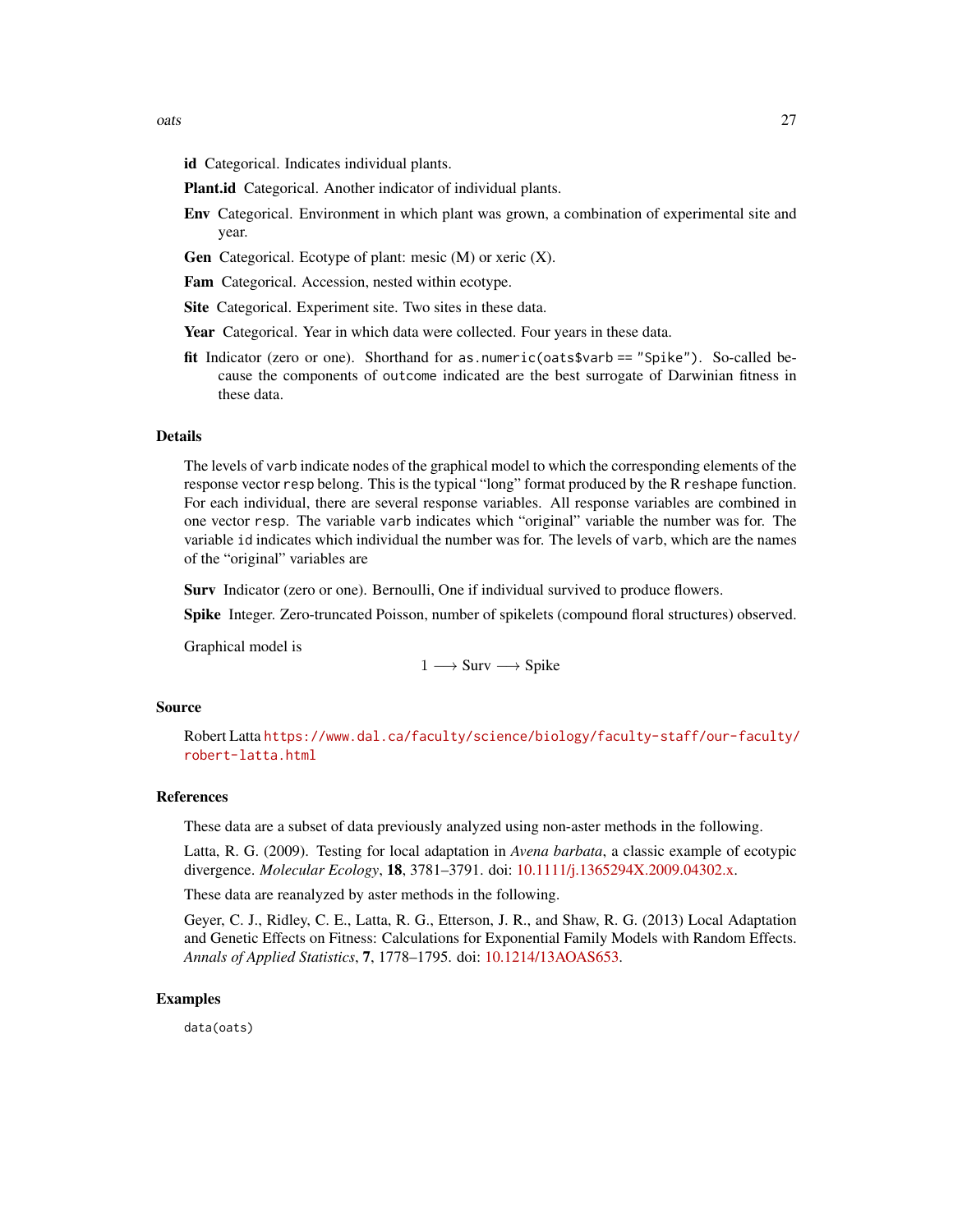<span id="page-27-1"></span><span id="page-27-0"></span>

#### Description

Penalized minus log likelihood for an aster model, and its first and second derivative. The penalization allows for (approximate) random effects. These functions are called inside [pickle](#page-28-1), [pickle1](#page-28-2), [pickle2](#page-28-2), [pickle3](#page-28-2), and [reaster](#page-43-1).

### Usage

```
penmlogl(parm, sigma, fixed, random, obj, y, origin, deriv = 2)
penmlogl2(parm, alpha, sigma, fixed, random, obj, y, origin)
```
#### Arguments

| parm   | for penmlogl, parameter value (vector of regression coefficients and rescaled<br>random effects) at which we evaluate the penalized log likelihood. For penmlog12<br>the vector of rescaled random effects only (see next item). |
|--------|----------------------------------------------------------------------------------------------------------------------------------------------------------------------------------------------------------------------------------|
| alpha  | the vector of fixed effects. For penmlog12, the concatenation c(alpha, parm)<br>is the same as parm that is supplied to pemnmlogl.                                                                                               |
| sigma  | vector of square roots of variance components, one component for each group<br>of random effects.                                                                                                                                |
| fixed  | the model matrix for fixed effects. The number of rows is nrow(obj\$data).<br>The number of columns is the number of fixed effects.                                                                                              |
| random | the model matrix or matrices for random effects. Each has the same number of<br>rows as fixed. The number of columns is the number of random effects in a<br>group. Either a matrix or a list of matrices.                       |
| obj    | aster model object, the result of a call to aster.                                                                                                                                                                               |
| y      | response vector. May be omitted, in which case obj\$x is used. If supplied, must<br>be a matrix of the same dimensions as obj\$x.                                                                                                |
| origin | origin of aster model. May be omitted, in which case default origin (see aster)<br>is used. If supplied, must be a matrix of the same dimensions obj\$x.                                                                         |
| deriv  | number of derivatives wanted. Allowed values are 0, 1, or 2.                                                                                                                                                                     |
|        |                                                                                                                                                                                                                                  |

# Details

Consider an aster model with random effects and canonical parameter vector of the form

$$
M\alpha + Z_1b_1 + \cdots + Z_kb_k
$$

where M and each  $Z_j$  are known matrices having the same row dimension, where  $\alpha$  is a vector of unknown parameters (the fixed effects) and each  $b_j$  is a vector of random effects that are supposed to be (marginally) independent and identically distributed mean-zero normal with variance sigma[j]^2.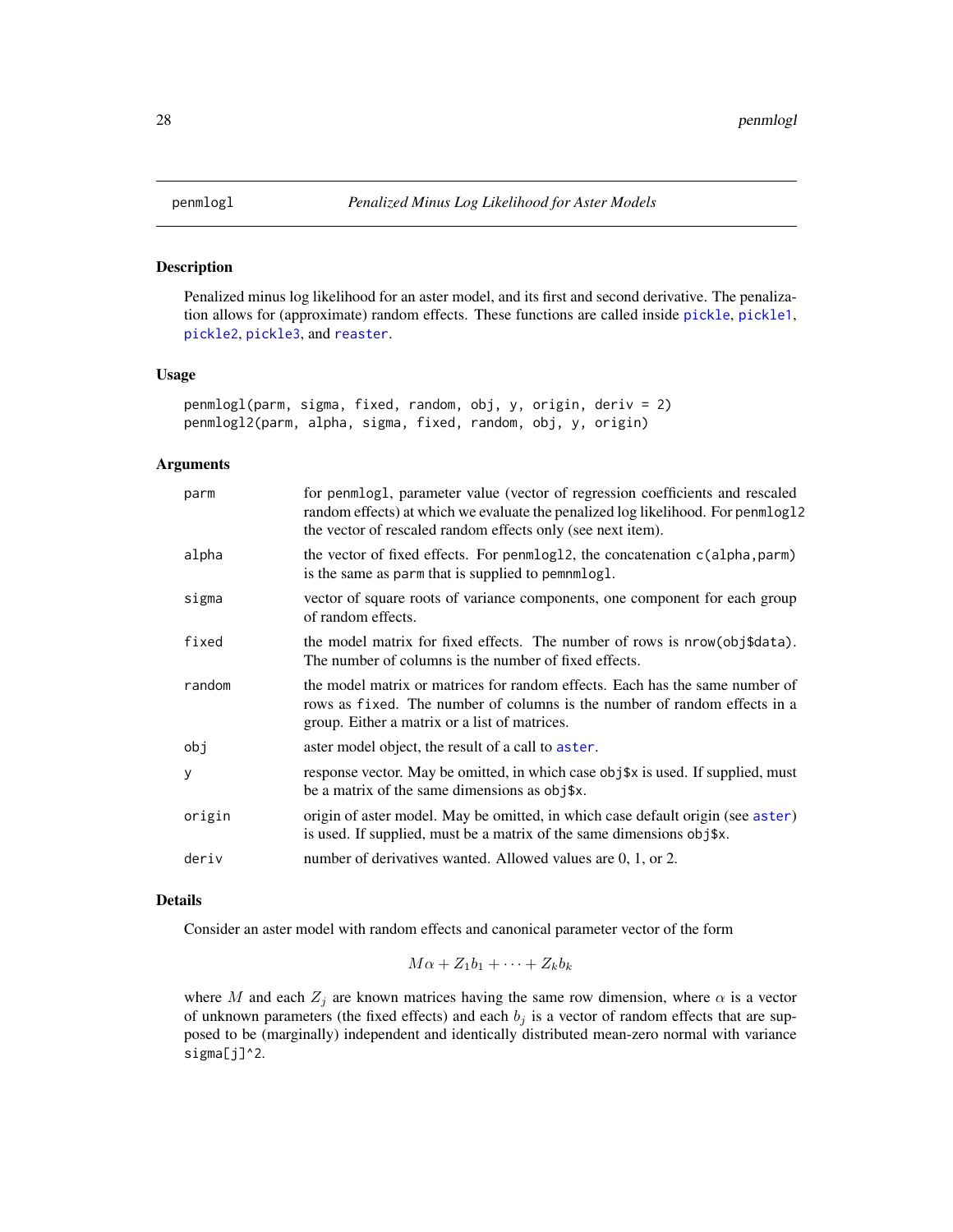#### <span id="page-28-0"></span>pickle **29**

These functions evaluate minus the "penalized log likelihood" for this model, which considers the random effects as parameters but adds a penalization term

$$
b_1^2/(2\sigma_1^2) + \cdots + b_k^2/(2\sigma_k^2)
$$

to minus the log likelihood.

To properly deal with random effects that are zero, random effects are rescaled by their standard deviation. The rescaled random effects are  $c_i = b_i/\sigma_i$ . If  $\sigma_i = 0$ , then the corresponding rescaled random effects  $c_i$  are also zero.

# Value

a list containing some of the following components:

| value         | minus the penalized log likelihood.                                                                     |
|---------------|---------------------------------------------------------------------------------------------------------|
| gradient      | minus the first derivative vector of the penalized log likelihood.                                      |
| hessian       | minus the second derivative matrix of the penalized log likelihood.                                     |
| argument      | the value of the parm argument for this function.                                                       |
| scale         | the vector by which parm must be scaled to obtain the true random effects.                              |
|               | mlogl.gradient gradient for evaluation of log likelihood; gradient is this plus gradient of<br>penalty. |
| mlogl.hessian | hessian for evaluation of log likelihood; hessian is this plus hessian of penalty.                      |

# Note

Not intended for use by naive users. Use [reaster](#page-43-1), which calls them.

# See Also

For an example using this function see the example for [pickle](#page-28-1).

<span id="page-28-1"></span>pickle *Penalized Quasi-Likelihood for Aster Models*

# <span id="page-28-2"></span>Description

Evaluates an approximation to minus the log likelihood for an aster model with random effects. Uses Laplace approximation to integrate out the random effects analytically. The "quasi" in the title is a misnomer in the context of aster models but the acronym PQL for this procedure is wellestablished in the generalized linear mixed models literature.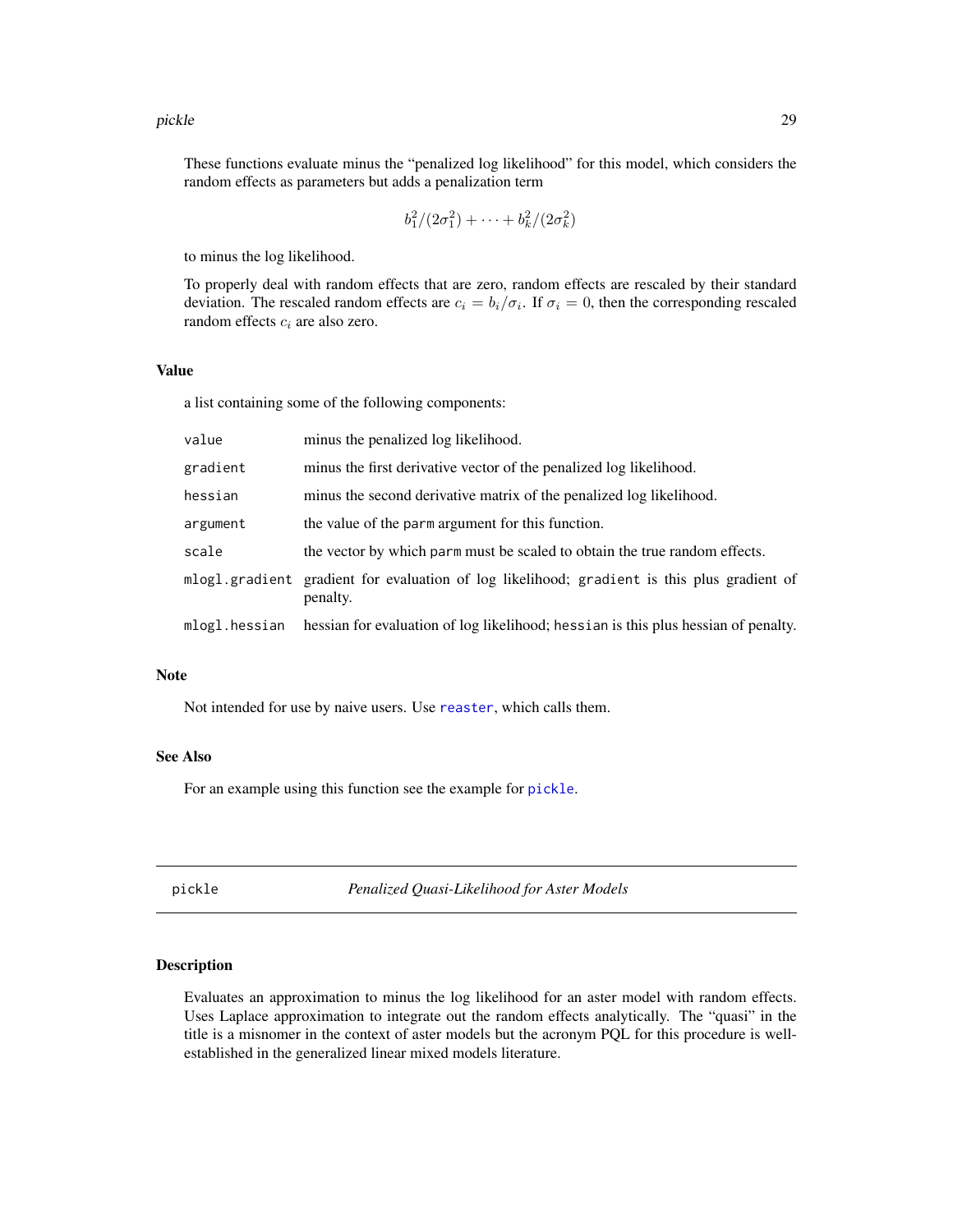# <span id="page-29-0"></span>Usage

```
pickle(sigma, parm, fixed, random, obj, y, origin, cache, ...)
makezwz(sigma, parm, fixed, random, obj, y, origin)
pickle1(sigma, parm, fixed, random, obj, y, origin, cache, zwz,
    deriv = 0, \ldots)
pickle2(alphasigma, parm, fixed, random, obj, y, origin, cache, zwz,
    deriv = 0, ...)
pickle3(alphaceesigma, fixed, random, obj, y, origin, zwz, deriv = 0)
```
# Arguments

| sigma         | vector of square roots of variance components, one component for each group of<br>random effects. Negative values are allowed; the vector of variance components<br>is sigma^2.                                                                                                                                                                                                    |
|---------------|------------------------------------------------------------------------------------------------------------------------------------------------------------------------------------------------------------------------------------------------------------------------------------------------------------------------------------------------------------------------------------|
| parm          | starting value for inner optimization. Ignored if cache\$parm exists, in which<br>case the latter is used. For pickle and pickle1, length is number of effects<br>(fixed and random). For pickle2, length is number of random effects. For all,<br>random effects are rescaled, divided by the corresponding component of sigma<br>if that is nonzero and equal to zero otherwise. |
| alphasigma    | the concatenation of the vector of fixed effects and the vector of square roots of<br>variance components.                                                                                                                                                                                                                                                                         |
| alphaceesigma | the concatenation of the vector of fixed effects, the vector of rescaled random<br>effects, and the vector of square roots of variance components.                                                                                                                                                                                                                                 |
| fixed         | the model matrix for fixed effects. The number of rows is nrow(obj\$data).<br>The number of columns is the number of fixed effects.                                                                                                                                                                                                                                                |
| random        | the model matrix or matrices for random effects. The number of rows is nrow(obj\$data).<br>The number of columns is the number of random effects in a group. Either a ma-<br>trix or a list each element of which is a matrix.                                                                                                                                                     |
| obj           | aster model object, the result of a call to aster.                                                                                                                                                                                                                                                                                                                                 |
| у             | response vector. May be omitted, in which case obj\$x is used. If supplied, must<br>be a matrix of the same dimensions as obj\$x.                                                                                                                                                                                                                                                  |
| origin        | origin of aster model. May be omitted, in which case default origin (see aster)<br>is used. If supplied, must be a matrix of the same dimensions obj\$x.                                                                                                                                                                                                                           |
| cache         | If not missing, an environment in which to cache the value of parm found during<br>previous evaluations. If supplied parm is taken from cache.                                                                                                                                                                                                                                     |
| ZWZ           | A possible value of $ZT W Z$ , where Z is the model matrix for all random effects<br>and $W$ is the variance matrix of the response.                                                                                                                                                                                                                                               |
| deriv         | Number of derivatives wanted. For pickle1 or pickle2, either zero or one. For<br>pickle3, zero, one or two.                                                                                                                                                                                                                                                                        |
| $\cdots$      | additional arguments passed to trust, which is used to maximize the penalized<br>log likelihood.                                                                                                                                                                                                                                                                                   |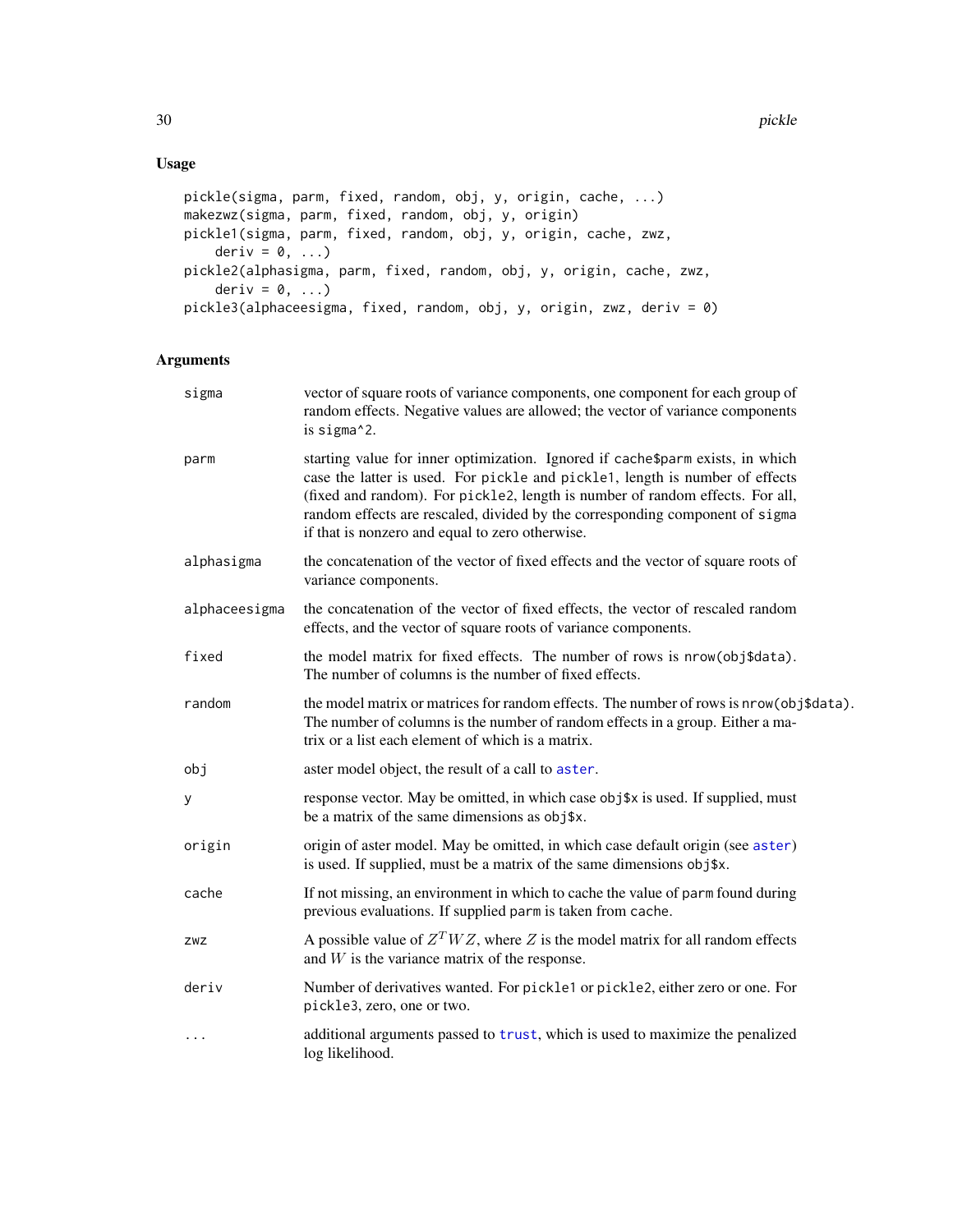<span id="page-30-0"></span>pickle 31

#### Details

Define

$$
p(\alpha, c, \sigma) = m(a + M\alpha + ZAc) + c^{T}c/2 + \log \det[AZ^{T}\widehat{W}ZA + I]/2
$$

where  $m$  is minus the log likelihood function of a saturated aster model,  $a$  is a known vector (the *offset vector* in the terminology of [glm](#page-0-0) but the *origin* in the terminology of [aster](#page-4-1)), M is a known matrix, the model matrix for fixed effects (the argument fixed of these functions),  $Z$  is a known matrix, the model matrix for random effects (either the argument random of these functions if it is a matrix or Reduce(cbind, random) if random is a list of matrices),  $\vec{A}$  is a diagonal matrix whose diagonal is the vector rep(sigma, times = nrand) where nrand is sapply(random,ncol) when random is a list of matrices and ncol(random) when random is a matrix,  $\widehat{W}$  is any symmetric positive semidefinite matrix (more on this below), and  $I$  is the identity matrix. Note that  $A$  is a function of  $\sigma$  although the notation does not explicitly indicate this.

Let  $c^*$  denote the minimizer of  $p(\alpha, c, \sigma)$  considered as a function of c for fixed  $\alpha$  and  $\sigma$ , and let  $\tilde{\alpha}$  and  $\tilde{c}$  denote the (joint) minimizers of  $p(\alpha, c, \sigma)$  considered as a function of  $\alpha$  and c for fixed  $\sigma$ . Note that  $c^*$  is a function of  $\alpha$  and  $\sigma$  although the notation does not explicitly indicate this. Note that  $\tilde{\alpha}$  and  $\tilde{c}$  are functions of  $\sigma$  (only) although the notation does not explicitly indicate this. Now define

$$
q(\alpha, \sigma) = p(\alpha, c^*, \sigma)
$$

and

 $r(\sigma) = p(\tilde{\alpha}, \tilde{c}, \sigma)$ 

Then pickle1 evaluates  $r(\sigma)$ , pickle2 evaluates  $q(\alpha, \sigma)$ , and pickle3 evaluates  $p(\alpha, c, \sigma)$ , where  $Z^T \hat{W} Z$  in the formulas above is specified by the argument zwz of these functions. All of these functions supply derivative (gradient) vectors if deriv = 1 is specified, and pickle3 supplies the second derivative (Hessian) matrix if deriv = 2 is specified.

Let W denote the second derivative function of m, that is,  $W(\varphi)$  is the second derivative matrix of the function m evaluated at the point  $\varphi$ . The idea is that  $\widehat{W}$  should be approximately the value of  $W(a + M\hat{\alpha} + Z\hat{A}\hat{c})$ , where  $\hat{\alpha}$ ,  $\hat{c}$ , and  $\hat{\sigma}$  are the (joint) minimizers of  $p(\alpha, c, \sigma)$  and  $\hat{A} = A(\hat{\sigma})$ . In aid of this, the function makezwz evaluates  $Z^T W (a + M \alpha + ZAc) Z$  for any  $\alpha$ , c, and  $\sigma$ .

pickle evaluates the function

 $s(\sigma) = m(a + M\tilde{\alpha} + ZA\tilde{c}) + \tilde{c}^T\tilde{c}/2 + \log \det[AZ^T W(a + M\tilde{\alpha} + ZA\tilde{c})ZA + I]$ 

no derivatives can be computed because no derivatives of the function  $W$  are computed for aster models.

The general idea is the one uses pickle with a no-derivative optimizer, such as the "Nelder-Mead" method of the optim function to get a crude estimate of  $\hat{\sigma}$ . Then one uses [trust](#page-0-0) with objective function [penmlogl](#page-27-1) to estimate the corresponding  $\hat{\alpha}$  and  $\hat{c}$  (example below). Then one use makezwz to produce the corresponding zwz (example below). These estimates can be improved using [trust](#page-0-0) with objective function pickle3 using this zwz (example below), and this step may be iterated until convergence. Finally, [optim](#page-0-0) is used with objective function pickle2 to estimate the Hessian matrix of  $q(\alpha, \sigma)$ , which is approximate observed information because  $q(\alpha, \sigma)$  is approximate minus log likelihood.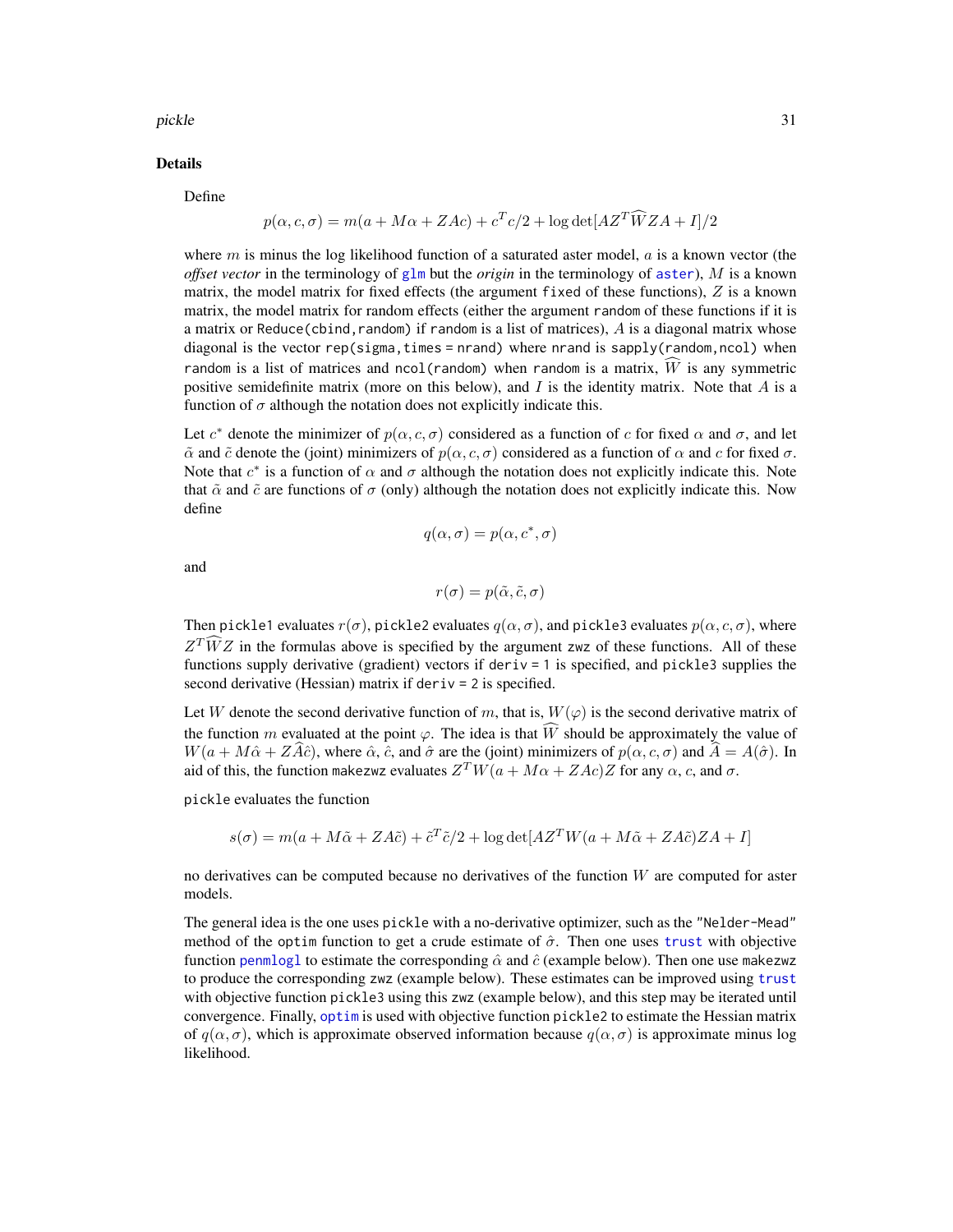#### <span id="page-31-0"></span>Value

For pickle, a scalar, minus the (PQL approximation of) the log likelihood. For pickle1 and pickle2, a list having components value and gradient (present only when deriv = 1). For pickle3, a list having components value, gradient (present only when deriv  $>= 1$ ), and hessian (present only when  $deriv = 2$ ).

# Note

Not intended for use by naive users. Use [reaster](#page-43-1), which calls them.

#### Examples

```
data(radish)
library(trust)
pred < -c(0,1,2)fam <-c(1,3,2)### need object of type aster to supply to penmlogl and pickle
aout \leq aster(resp \sim varb + fit : (Site * Region + Block + Pop),
   pred, fam, varb, id, root, data = radish)
### model matrices for fixed and random effects
modmat.fix <- model.matrix(resp ~ varb + fit : (Site * Region),
   data = radish)
modmat.blk \leq model.matrix(resp \sim 0 + fit:Block, data = radish)
modmat.pop \leq model.matrix(resp \sim 0 + fit:Pop, data = radish)
rownames(modmat.fix) <- NULL
rownames(modmat.blk) <- NULL
rownames(modmat.pop) <- NULL
idrop <- match(aout$dropped, colnames(modmat.fix))
idrop <- idrop[! is.na(idrop)]
modmat.fix <- modmat.fix[ , - idrop]
nfix <- ncol(modmat.fix)
nblk <- ncol(modmat.blk)
npop <- ncol(modmat.pop)
### try penmlogl
sigma.start \leq c(1, 1)alpha.start <- aout$coefficients[match(colnames(modmat.fix),
   names(aout$coefficients))]
parm.start <- c(alpha.start, rep(0, nblk + npop))
tout \le trust(objfun = penmlogl, parm.start, rinit = 1, rmax = 10,
   sigma = sigma.start, fixed = modmat.fix,
```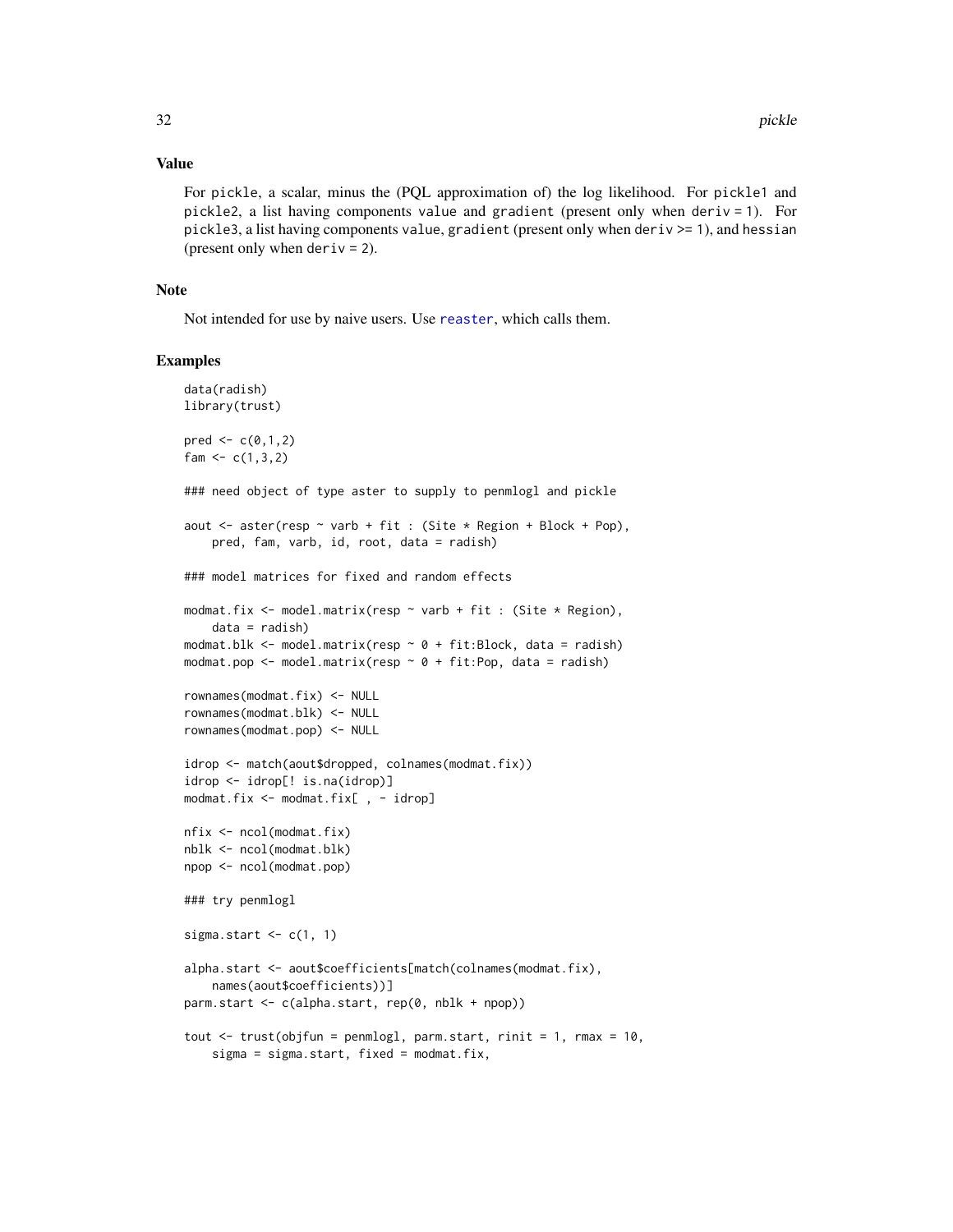#### pickle 33

```
random = list(modmat.blk, modmat.pop), obj = aout)
tout$converged
### crude estimate of variance components
eff.blk <- tout$argument[seq(nfix + 1, nfix + nblk)]
eff.pop <- tout$argument[seq(nfix + nblk + 1, nfix + nblk + npop)]
sigma.crude <- sqrt(c(var(eff.blk), var(eff.pop)))
### try optim and pickle
cache \leq new.env(parent = emptyenv())
oout <- optim(sigma.crude, pickle, parm = tout$argument,
    fixed = modmat.fix, random = list(modmat.blk, modmat.pop),
   obj = aout, cache = cache)oout$convergence == 0
### estimated variance components
oout$par^2
### get estimates of fixed and random effects
tout \le trust(objfun = penmlogl, tout$argument, rinit = 1, rmax = 10,
    sigma = 0out$par, fixed = modmat.fix,
    random = list(modmat.blk, modmat.pop), obj = aout, fterm = \emptyset)
tout$converged
sigma.better <- oout$par
alpha.better <- tout$argument[1:nfix]
c.better <- tout$argument[- (1:nfix)]
zwz.better <- makezwz(sigma.better, parm = c(alpha.better, c.better),
   fixed = modmat.fix, random = list(modmat.blk, modmat.pop), obj = aout)
### get better estimates
objfun <- function(alphaceesigma, zwz)
   pickle3(alphaceesigma, fixed = modmat.fix,
    random = list(modmat.blk, modmat.pop), obj = aout, zwz = zwz, deriv = 2)
tout <- trust(objfun, c(alpha.better, c.better, sigma.better),
    rinit = 1, rmax = 10, zwz = zwz.better)
tout$converged
alpha.mle <- tout$argument[1:nfix]
c.mle <- tout$argument[nfix + 1:(nblk + npop)]
sigma.mle <- tout$argument[nfix + nblk + npop + 1:2]
zwz.mle <- makezwz(sigma.mle, parm = c(alpha.mle, c.mle),
    fixed = modmat.fix, random = list(modmat.blk, modmat.pop), obj = aout)
### estimated variance components
sigma.mle^2
### preceding step can be iterated "until convergence"
### get (approximate) Fisher information
objfun <- function(alphasigma) pickle2(alphasigma, parm = c.mle,
```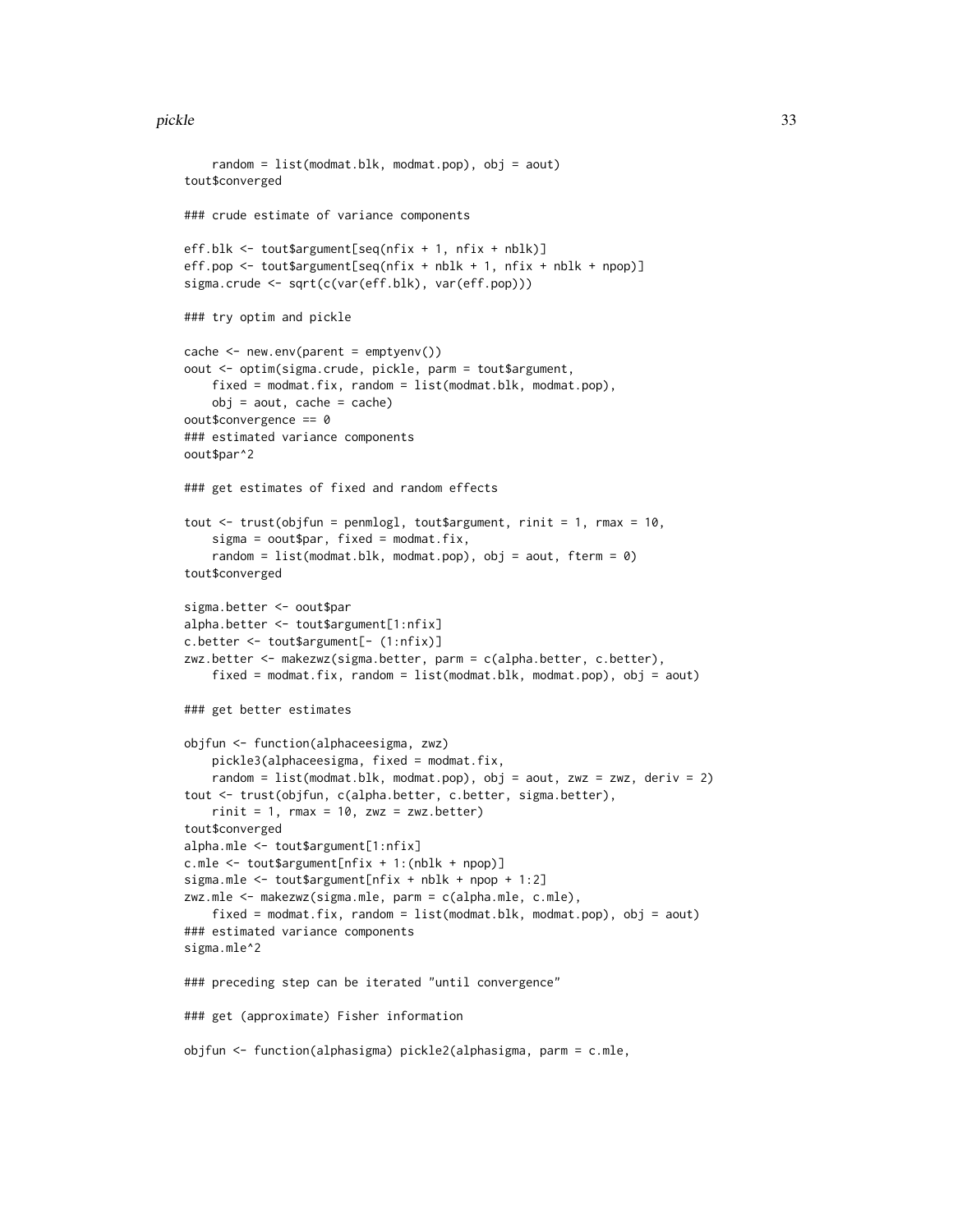```
fixed = modmat.fix, random = list(modmat.blk, modmat.pop),
    obj = aout, zwz = zwz.mle)$value
gradfun <- function(alphasigma) pickle2(alphasigma, parm = c.mle,
   fixed = modmat.fix, random = list(modmat.blk, modmat.pop),
    obj = aout, zwz = zwz.mle, deriv = 1)$gradient
oout <- optim(c(alpha.mle, sigma.mle), objfun, gradfun, method = "BFGS",
   hessian = TRUE)
oout$convergence == 0
fish <- oout$hessian
```
<span id="page-33-1"></span>predict.aster *Predict Method for Aster Model Fits*

#### **Description**

Obtains predictions (parameter estimates) and optionally estimates standard errors of those predictions (parameter estimates) from a fitted Aster model object.

#### Usage

```
## S3 method for class 'aster'
predict(object, x, root, modmat, amat,
    parm.type = c("mean.value", "canonical"),
   model.type = c("unconditional", "conditional"),
    is.always.parameter = FALSE,
    se.fit = FALSE, info = c("expected", "observed"),info.tol = sqrt(.Machine$double.eps), newcoef = NULL,
   gradient = se.fit, ...)
## S3 method for class 'aster.formula'
predict(object, newdata, varvar, idvar, root, amat,
   parm.type = c("mean.value", "canonical"),
   model.type = c("unconditional", "conditional"),
    is.always.parameter = FALSE,
    se.fit = FALSE, info = c("expected", "observed"),
    info.tol = sqrt(.Machine$double.eps), newcoef = NULL,
   gradient = se.fit, ...)
```
#### Arguments

object a fitted object of class inheriting from "aster" or "aster.formula".

modmat a model matrix to use instead of object\$modmat. Must have the same structure (three-dimensional array, first index runs over individuals, second over nodes of the graphical model, third over covariates). Must have the same second and third dimensions as object\$modmat. The second and third components of dimnames(modmat) and dimnames(object\$modmat) must also be the same. May be missing, in which case object\$modmat is used.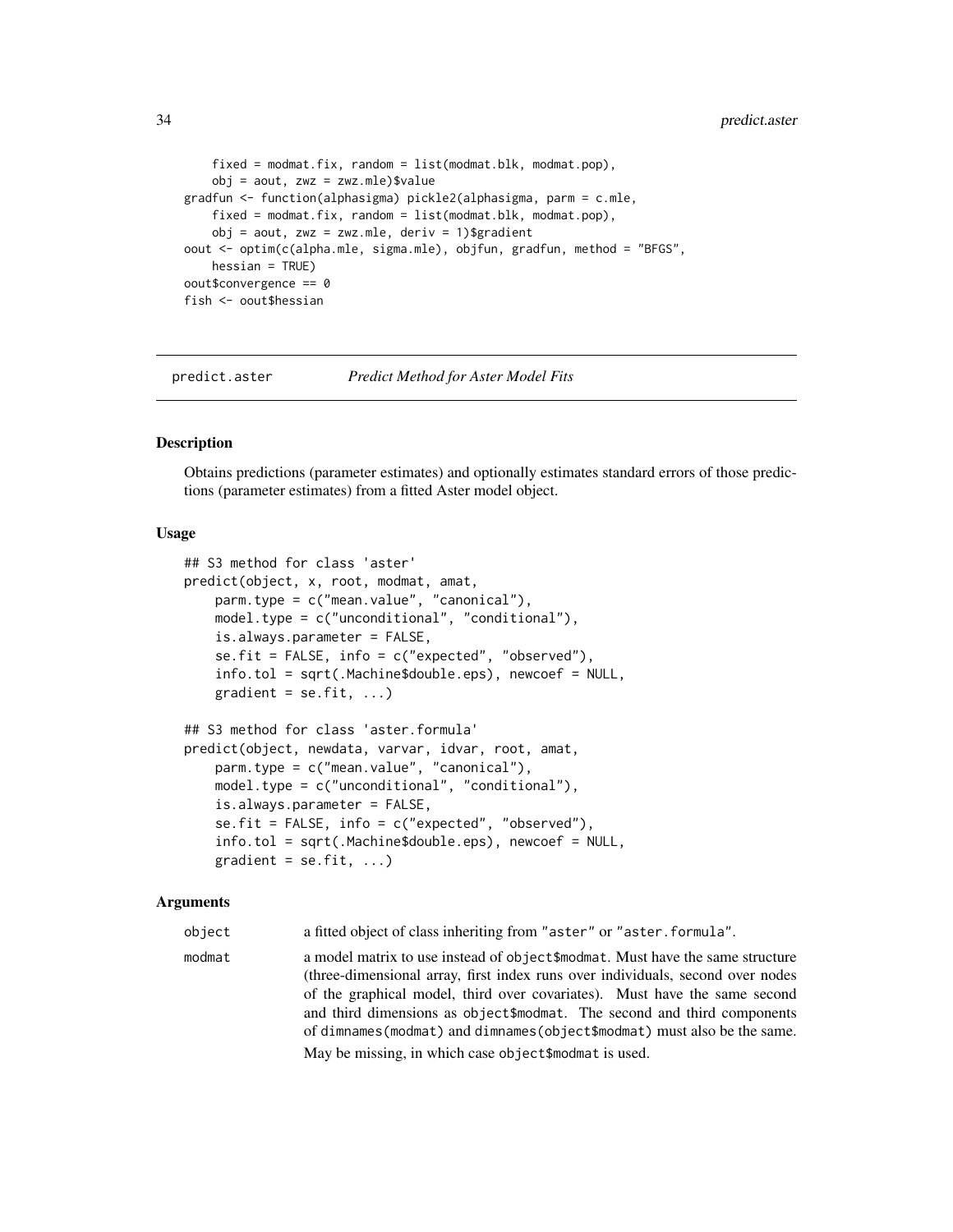<span id="page-34-0"></span>

|                     | predict.aster.formula constructs such a modmat from object\$formula, the<br>data frame newdata, and variables in the environment of the formula. When<br>newdata is missing, object\$modmat is used.                                                                                                                                                                                                                                            |
|---------------------|-------------------------------------------------------------------------------------------------------------------------------------------------------------------------------------------------------------------------------------------------------------------------------------------------------------------------------------------------------------------------------------------------------------------------------------------------|
| x                   | response. Ignored and may be missing unless parm. type = "mean. value" and<br>model.type = "conditional". Even then may be missing when modmat is<br>missing, in which case object\$x is used. A matrix whose first and second<br>dimensions and the corresponding dimnames agrees with those of modmat and<br>object\$modmat.                                                                                                                  |
|                     | predict.aster.formula constructs such an x from the response variable name<br>in object\$formula, the data frame newdata, and the variables in the environ-<br>ment of the formula. When newdata is missing, object\$x is used.                                                                                                                                                                                                                 |
| root                | root data. Ignored and may be missing unless parm. type == "mean. value".<br>Even then may be missing when modmat is missing, in which case object\$root<br>is used. A matrix of the same form as x.                                                                                                                                                                                                                                            |
|                     | predict.aster.formula looks up the variable supplied as the argument root<br>in the data frame newdata or in the variables in the environment of the for-<br>mula and makes it a matrix of the same form as x. When newdata is missing,<br>object\$root is used.                                                                                                                                                                                |
| amat                | if zeta is the requested prediction (mean value or canonical, unconditional or<br>conditional, depending on parm. type and model. type), then we predict the<br>linear function t (amat) %*% zeta. May be missing, in which case the identity<br>linear function is used.                                                                                                                                                                       |
|                     | For predict. aster, a three-dimensional array with $dim(amat)[1:2] == dim(modmat)[1:2]$ .<br>For predict.aster.formula, a three-dimensional array of the same dimen-<br>sions as required for predict.aster (even though modmat is not provided).<br>First dimension is number of individuals in newdata, if provided, otherwise<br>number of individuals in object\$data. Second dimension is number of vari-<br>ables (length(object\$pred)). |
| parm.type           | the type of parameter to predict. The default is mean value parameters (the op-<br>posite of the default for predict.glm), the expected value of a linear function of<br>the response under the MLE probability model (also called the MLE of the mean<br>value parameter). The expectation is unconditional or conditional depending on<br>parm.type.                                                                                          |
|                     | The alternative "canonical" is the value of a linear function of the MLE of<br>canonical parameters under the MLE probability model. The canonical param-<br>eter is unconditional or conditional depending on parm. type.<br>The value of this argument can be abbreviated.                                                                                                                                                                    |
| model.type          | the type of model in which to predict. The default is "unconditional" in<br>which case the parameters (either mean value or canonical, depending on the<br>value of parm. type) are those of an unconditional model. The alternative is<br>"conditional" in which case the parameters are those of a conditional model.                                                                                                                         |
|                     | The value of this argument can be abbreviated.                                                                                                                                                                                                                                                                                                                                                                                                  |
| is.always.parameter | logical, default FALSE. Only affects the result when parm. type = "mean. value"                                                                                                                                                                                                                                                                                                                                                                 |
|                     | and model.type = "conditional". TRUE means the conditional mean value<br>parameter is produced. FALSE means the conditional mean values themselves                                                                                                                                                                                                                                                                                              |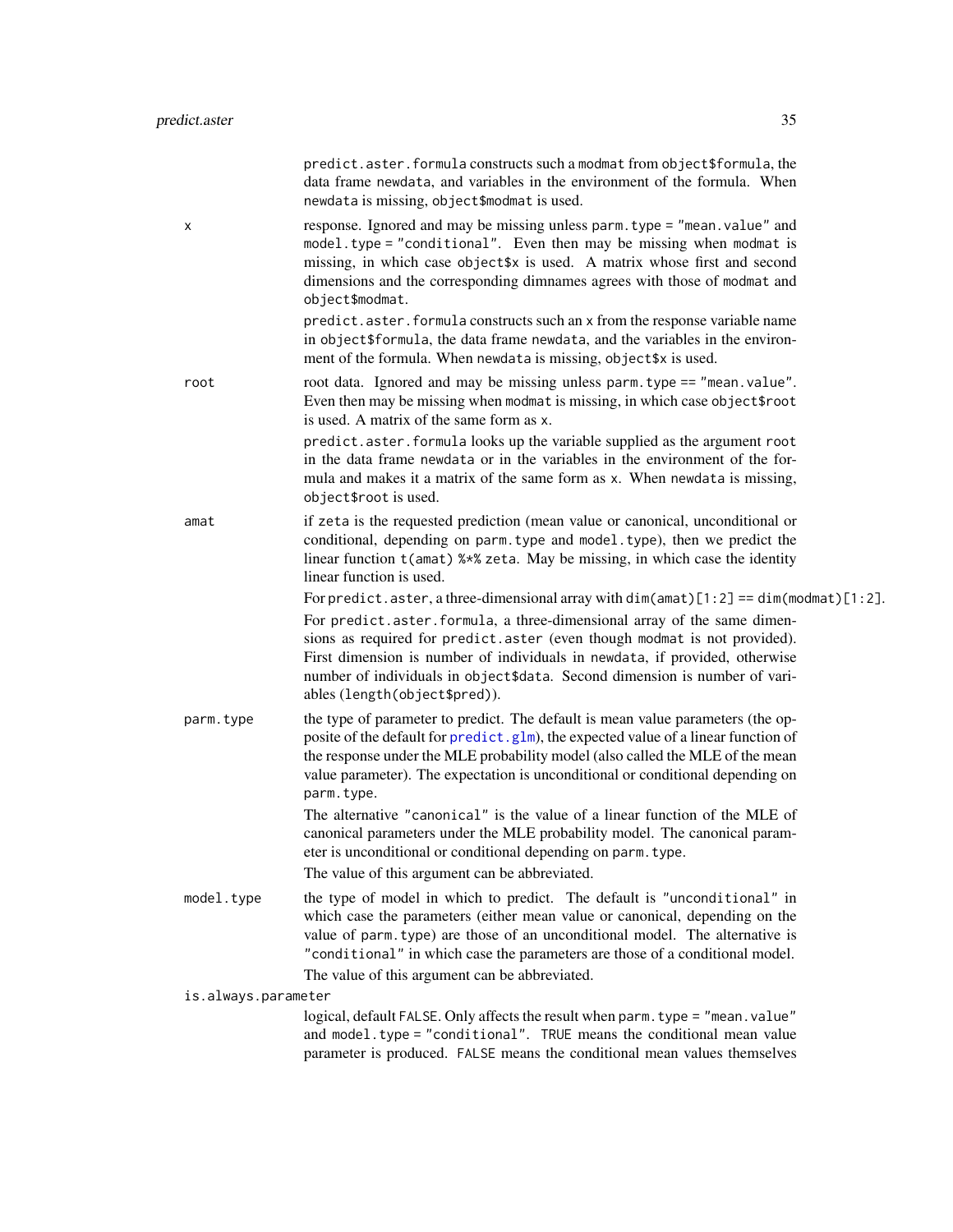|          | are produced (which depend on data so are not parameters). See Conditional<br>Mean Values Section below for further explanation.                                                                                                                                                                                                                                                                                                                                      |
|----------|-----------------------------------------------------------------------------------------------------------------------------------------------------------------------------------------------------------------------------------------------------------------------------------------------------------------------------------------------------------------------------------------------------------------------------------------------------------------------|
| se.fit   | logical switch indicating if standard errors are required.                                                                                                                                                                                                                                                                                                                                                                                                            |
| info     | the type of Fisher information to use to compute standard errors.                                                                                                                                                                                                                                                                                                                                                                                                     |
| info.tol | tolerance for eigenvalues of Fisher information. If eval is the vector of eigen-<br>values of the information matrix, then eval $\le$ cond. tol $\ast$ max (eval) are con-<br>sidered zero. Hence the corresponding eigenvectors are directions of constancy<br>or recession of the log likelihood.                                                                                                                                                                   |
| newdata  | optionally, a data frame in which to look for variables with which to predict. If<br>omitted, see modmat above. See also details section below.                                                                                                                                                                                                                                                                                                                       |
| varvar   | a variable of length nrow(newdata), typically a variable in newdata that is a<br>factor whose levels are character strings treated as variable names. The number<br>of variable names is nnode. Must be of the form rep (vars, each = nind) where<br>vars is a vector of variable names. Not used if newdata is missing.                                                                                                                                              |
| idvar    | a variable of length nrow(newdata), typically a variable in newdata that in-<br>dexes individuals. The number of individuals is nind. Must be of the form<br>$rep(inds, times = mode)$ where inds is a vector of labels for individuals. Not<br>used if newdata is missing.                                                                                                                                                                                           |
| newcoef  | if not NULL, a variable of length object\$coefficients and used in its place<br>when one wants predictions at other than the fitted coefficient values.                                                                                                                                                                                                                                                                                                               |
| gradient | if TRUE return the gradient (Jacobian of the transformation) matrix. This ma-<br>trix has number of rows equal to the length of the fitted values and number of<br>columns equal to the number of regression coefficients. It is the derivative ma-<br>trix (matrix of partial derivatives) of the mapping from regression coefficients<br>to whatever the predicted values are, which depends on what the arguments<br>newdata, amat, parm.type, and model.type are. |
| .        | further arguments passed to or from other methods.                                                                                                                                                                                                                                                                                                                                                                                                                    |

# Details

Note that model.type need have nothing to do with the type of the fitted aster model, which is object\$type.

Whether the fitted model is conditional or unconditional, one typically wants *unconditional* mean value parameters, because conditional mean value parameters for hypothetical individuals depend on the hypothetical data x, which usually makes no scientific sense.

If one asks for *conditional* mean value parameters, one gets them only if is.always.parameter = TRUE is specified. Otherwise, conditional expectations that are not parameters (because they depend on data) are produced. See Conditional Mean Values Section for more about this.

Similarly, if object  $$type == "conditional",$  then the conditional canonical parameters are a linear function of the regression coefficients  $\theta = M\beta$ , where M is the model matrix, but one can predict either  $\theta$  or the unconditional canonical parameters  $\varphi$ , as selected by model.type. Similarly, if object \$type == "unconditional", so  $\varphi = M\beta$ , one can predict either  $\theta$  or  $\varphi$  as selected by model.type.

The specification of the prediction model is confusing because there are so many possibilities. First the "usual" case. The fit was done using a formula, found in object\$formula. A data frame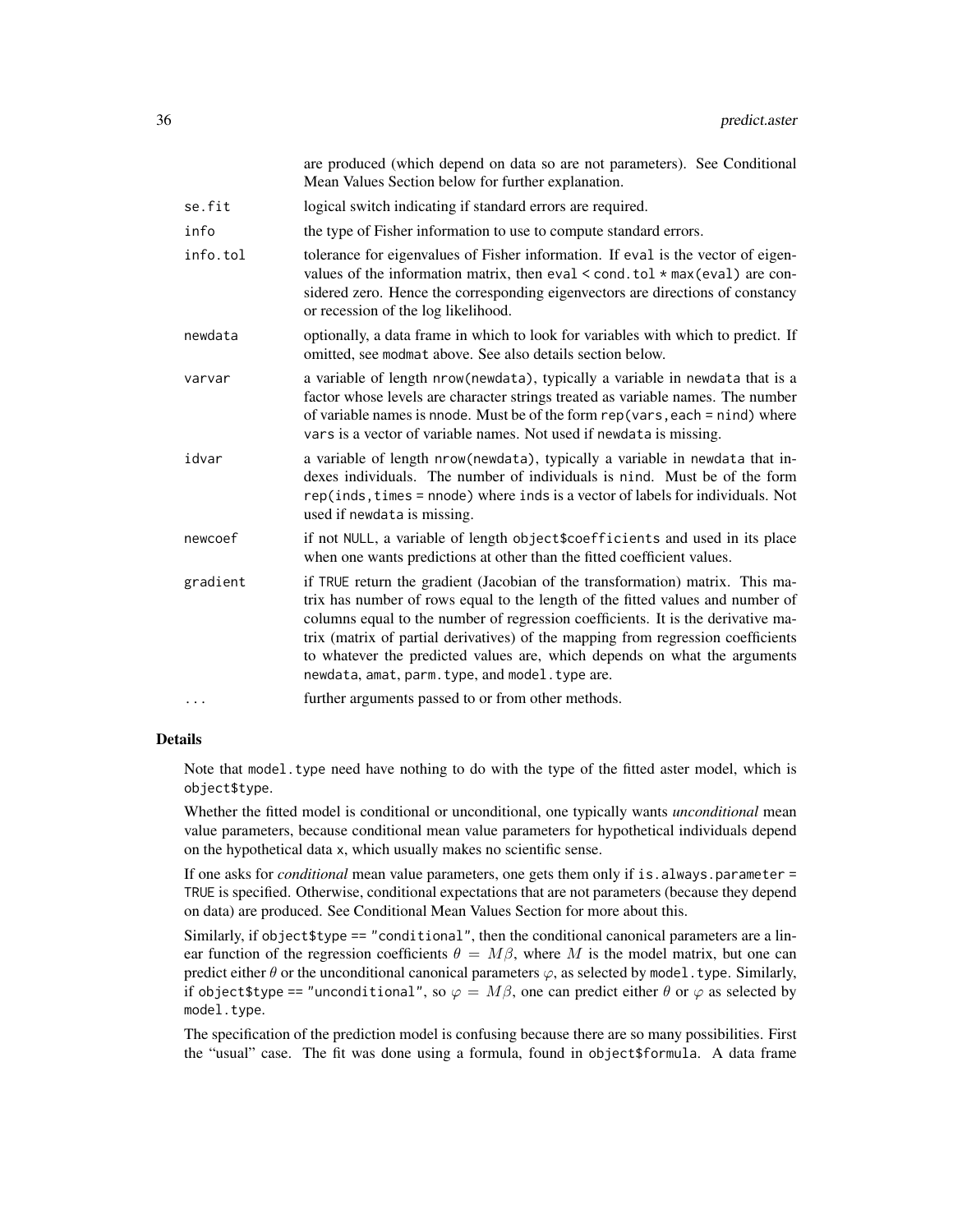#### <span id="page-36-0"></span>predict.aster 37

newdata that has the same variables as object\$data, the data frame used in the fit, but may have different rows (representing hypothetical individuals) is supplied. But newdata must specify *all nodes* of the graphical model for each (hypothetical, new) individual, just like object\$data did for real observed individuals. Hence newdata is typically constructed using [reshape](#page-0-0). See also the details section of [aster](#page-4-1).

In this "usual" case we need varvar and idvar to tell us what rows of newdata correspond to which individuals and nodes (the same role they played in the original fit by [aster](#page-4-1)). If we are predicting canonical parameters, then we do not need root or x. If we are predicting unconditional mean value parameters, then we also need root but not x. If we are predicting conditional mean value parameters, then we also need both root and x. In the "usual" case, these are found in newdata and not supplied as arguments to predict. Moreover, x is not named "x" but is the response in out\$formula.

The next case, predict (object) with no other arguments, is often used with linear models (predict.  $lm$ ), but we expect will be little used for aster models. As for linear models, this "predicts" the observed data. In this case modmat, x, and root are found in object and nothing is supplied as an argument to predict.aster, except perhaps amat if one wants a function of predictions for the observed data.

The final case, also perhaps little used, is a fail-safe mode for problems in which the R formula language just cannot be bludgeoned into doing what you want. This is the same reason [aster.default](#page-4-2) exists. Then a model matrix can be constructed "by hand", and the function predict.aster is used instead of predict.aster.formula.

Note that it is possible to use a "constructed by hand" model matrix even if object was produced by [aster.formula](#page-4-2). Simply explicitly call predict.aster rather than predict to override the R method dispatch (which would call predict.aster.formula in this case).

#### Value

If se.fit = FALSE and gradient = FALSE, a vector of predictions. If se.fit = TRUE, a list with components

| fit      | Predictions                                                                    |
|----------|--------------------------------------------------------------------------------|
| se.fit   | Estimated standard errors                                                      |
| gradient | The gradient of the transformation from regression coefficients to predictions |
|          | If gradient = TRUE, a list with components                                     |
| fit      | Predictions                                                                    |

gradient The gradient of the transformation from regression coefficients to predictions

#### Conditional Mean Values

Both the original aster paper (Geyer, et al., 2007) and this package are weird about conditional mean values. Equation (10) of that paper defines (using different notation from what we use here)

$$
\xi_j = E(x_j | x_{p(j)})
$$

where  $x_i$  are components of the response vector and  $p(j)$  denotes denotes the predecessor of node j. That paper explicitly says that this is is not a parameter because it depends on the data. In fact

$$
E(x_j | x_{p(j)}) = x_{p(j)} E(x_j | x_{p(j)} = 1)
$$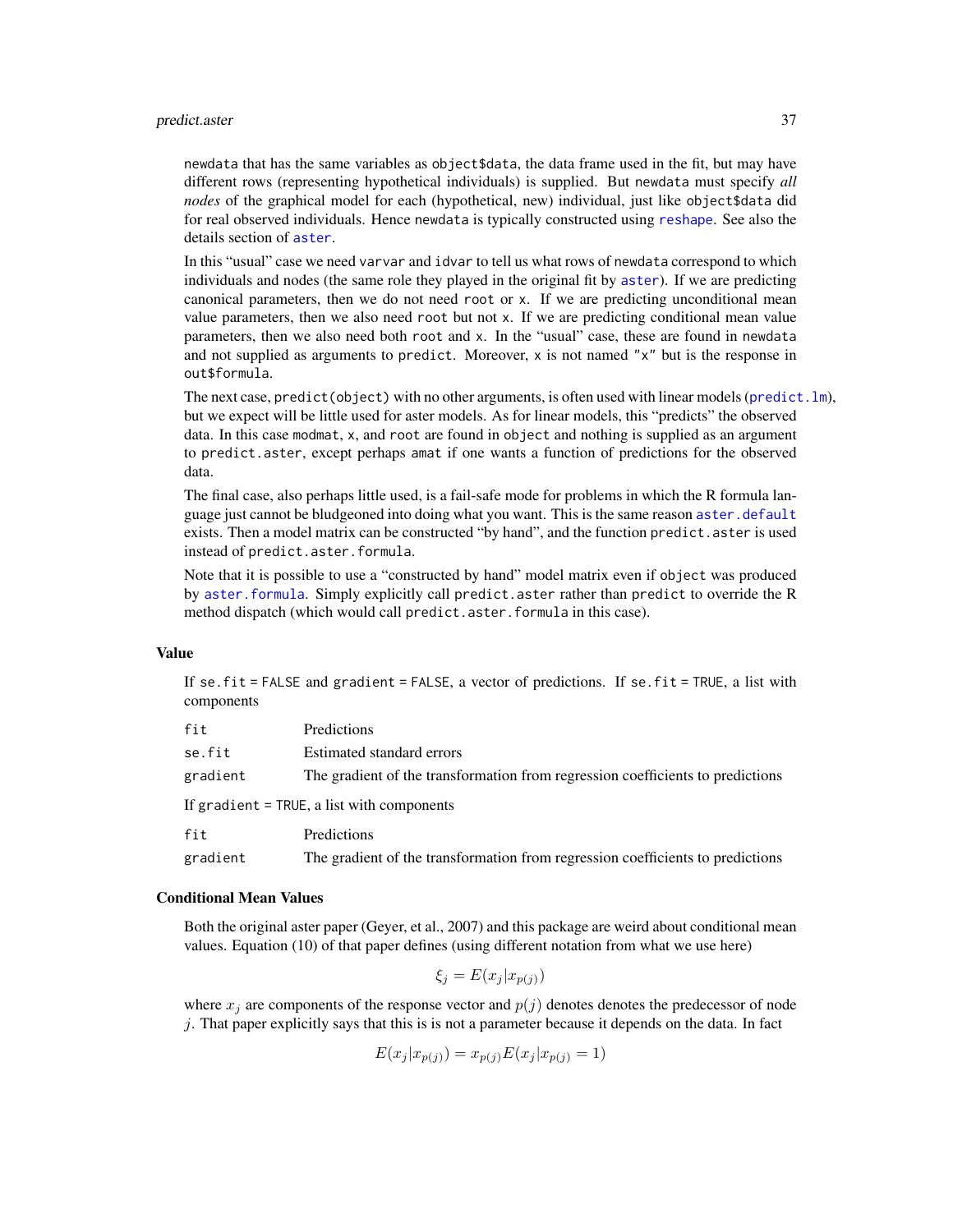(this is equation (3) of that paper in different notation). Thus it is weird to use a Greek letter to denote this.

There should be a conditional mean value parameter, and Geyer (2010, equation (11b)) defines it as

$$
\xi_j = E(y_j | y_{p(j)} = 1)
$$

(This equation only makes sense when the conditioning event  $x_{p(j)} = 1$  is possible, which it is not for k-truncated arrows for  $k > 0$ . Then a more complicated definition must be used. By definition  $x_j$  is the sum of  $x_{p(j)}$  independent and identically distributed random variables, and  $\xi_j$  is always the mean of one of those random variables.) This gives us the important relationship between conditional and unconditional mean value parameters

$$
\mu_j = \xi_j \mu_{p(j)}
$$

which holds for all successor nodes j. All later writings of this author use this definition of  $\xi$  as does the R package aster2 (Geyer, 2017). This is one of six important parameterizations of an unconditional aster model (Geyer, 2010, Sections 2.7 and 2.8). The R package aster2 uses all of them.

This function (as of version 1.0 of this package) has an argument is. always.parameter to switch between these two definitions in case parm. type = "mean.value" and model. type = "conditional" are specified. Then is.always.parameter = TRUE specifies that the latter definition of  $\xi$  is produced (which is a parameter, with all other options for parm.type and model.type). The option is.always.parameter = FALSE specifies that the former definition of  $\xi$  is produced (which is a conditional expectation but not a parameter) and is what this function produced in versions of this package before 1.0.

### References

Geyer, C. J. (2010) A Philosophical Look at Aster Models. Technical Report No. 676. School of Statistics, University of Minnesota. <http://purl.umn.edu/57163>.

Geyer, C.~J. (2017). R package aster2 (Aster Models), version 0.3. [https://cran.r-project.](https://cran.r-project.org/package=aster2) [org/package=aster2](https://cran.r-project.org/package=aster2).

Geyer, C. J., Wagenius, S., and Shaw, R. G. (2007) Aster models for life history analysis. *Biometrika*, 94, 415–426. doi: [10.1093/biomet/asm030.](https://doi.org/10.1093/biomet/asm030)

## Examples

```
### see package vignette for explanation ###
library(aster)
data(echinacea)
vars <- c("ld02", "ld03", "ld04", "fl02", "fl03", "fl04",
    "hdct02", "hdct03", "hdct04")
redata <- reshape(echinacea, varying = list(vars), direction = "long",
    timevar = "varb", times = as.factor(vars), v.names = "resp")
redata <- data.frame(redata, root = 1)
pred <- c(0, 1, 2, 1, 2, 3, 4, 5, 6)
fam <- c(1, 1, 1, 1, 1, 1, 3, 3, 3)
hdct <- grepl("hdct", as.character(redata$varb))
redata <- data.frame(redata, hdct = as.integer(hdct))
level <- gsub("[0-9]", "", as.character(redata$varb))
```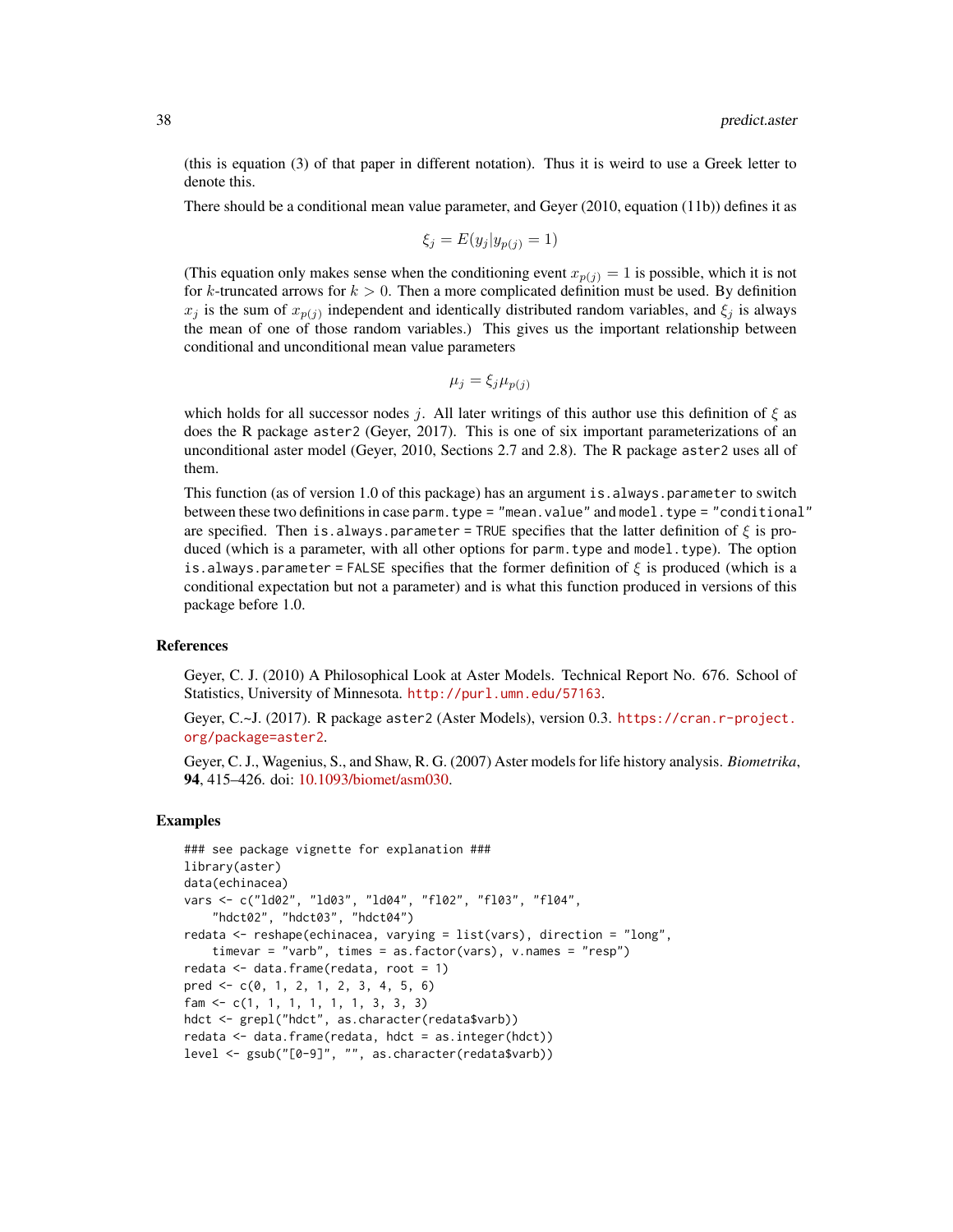#### <span id="page-38-0"></span>quickle 39

```
redata <- data.frame(redata, level = as.factor(level))
aout <- aster(resp ~ varb + level : (nsloc + ewloc) + hdct : pop,
   pred, fam, varb, id, root, data = redata)
newdata <- data.frame(pop = levels(echinacea$pop))
for (v in vars)
   newdata[[v]] <- 1
newdata$root <- 1
newdata$ewloc <- 0
newdata$nsloc <- 0
renewdata <- reshape(newdata, varying = list(vars),
     direction = "long", timevar = "varb", times = as.factor(vars),
     v.names = "resp")
hdct <- grepl("hdct", as.character(renewdata$varb))
renewdata <- data.frame(renewdata, hdct = as.integer(hdct))
level <- gsub("[0-9]", "", as.character(renewdata$varb))
renewdata <- data.frame(renewdata, level = as.factor(level))
nind <- nrow(newdata)
nnode <- length(vars)
amat <- array(0, c(nind, nnode, nind))
for (i in 1:nind)
    amat[i, grep("hdct", vars), i] < -1foo \leq predict(aout, varvar = varb, idvar = id, root = root,
    newdata = renewdata, se.fit = TRUE, amat = amat)
bar <- cbind(foo$fit, foo$se.fit)
dimnames(bar) <- list(as.character(newdata$pop), c("Estimate", "Std. Error"))
print(bar)
```
quickle *Penalized Quasi-Likelihood for Aster Models*

#### Description

Evaluates the objective function for approximate maximum likelihood for an aster model with random effects. Uses Laplace approximation to integrate out the random effects analytically. The "quasi" in the title is a misnomer in the context of aster models but the acronym PQL for this procedure is well-established in the generalized linear mixed models literature.

#### Usage

```
quickle(alphanu, bee, fixed, random, obj, y, origin, zwz, deriv = 0)
```
#### Arguments

| alphanu | the parameter vector value where the function is evaluated, a numeric vector, see<br>details.                                                                                                             |
|---------|-----------------------------------------------------------------------------------------------------------------------------------------------------------------------------------------------------------|
| bee     | the random effects vector that is used as the starting point for the inner optimiza-<br>tion, which maximizes the penalized log likelihood to find the optimal random<br>effects vector matching alphanu. |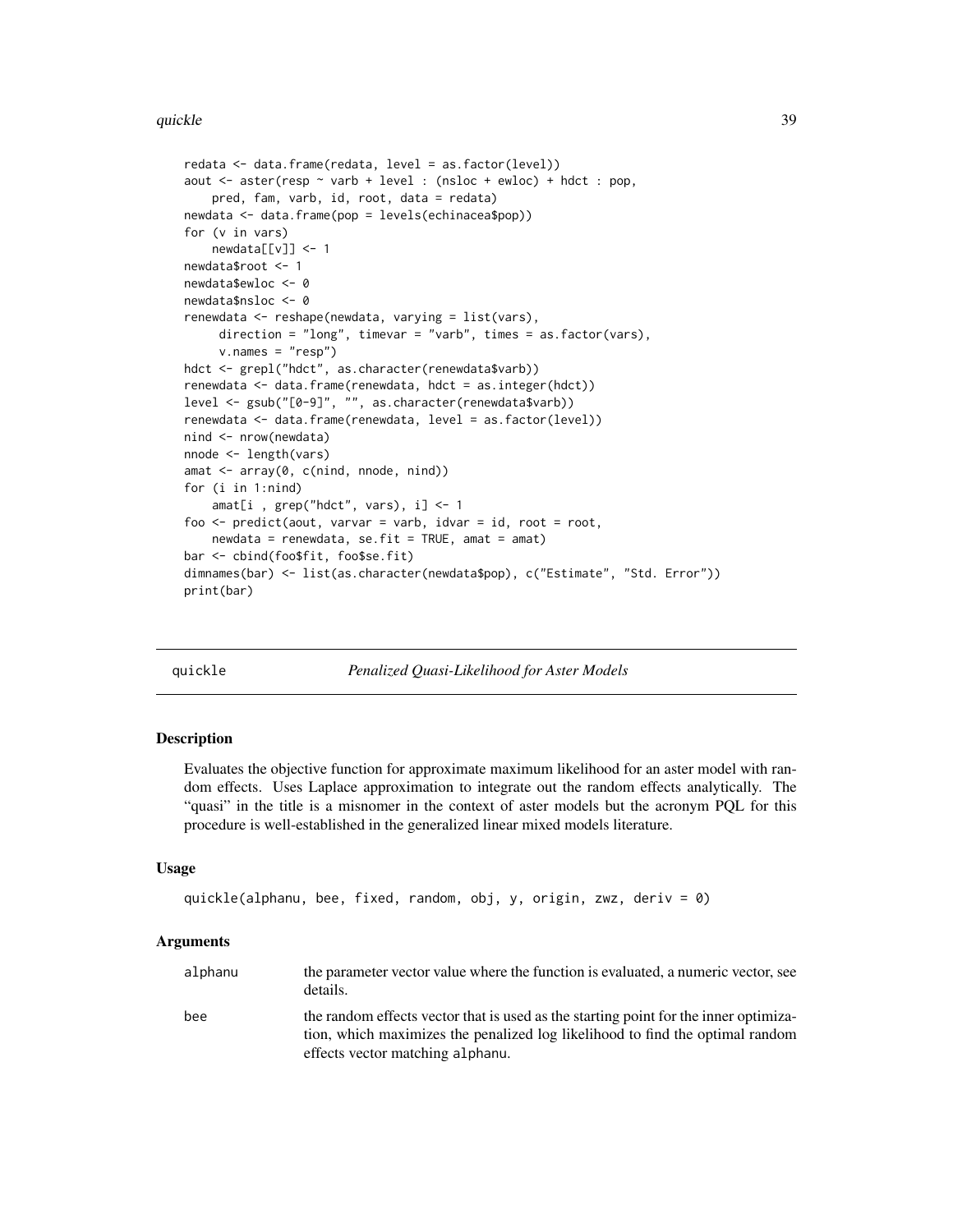<span id="page-39-0"></span>

| fixed  | the model matrix for fixed effects. The number of rows is nrow(obj\$data).<br>The number of columns is the number of fixed effects.                                                                                            |
|--------|--------------------------------------------------------------------------------------------------------------------------------------------------------------------------------------------------------------------------------|
| random | the model matrix or matrices for random effects. The number of rows is nrow(obj\$data).<br>The number of columns is the number of random effects in a group. Either a ma-<br>trix or a list each element of which is a matrix. |
| obj    | aster model object, the result of a call to aster.                                                                                                                                                                             |
| y      | response vector. May be omitted, in which case obj\\$x is used. If supplied, must<br>be a matrix of the same dimensions as obj\$x.                                                                                             |
| origin | origin of aster model. May be omitted, in which case default origin (see aster)<br>is used. If supplied, must be a matrix of the same dimensions obj\$x.                                                                       |
| ZWZ    | A possible value of $Z^T W Z$ , where Z is the model matrix for all random effects<br>and W is the variance matrix of the response. See details. Typically constructed<br>by the function makezwz.                             |
| deriv  | Number of derivatives wanted, zero, one, or two.                                                                                                                                                                               |

# Details

Define

$$
p(\alpha, b, \nu) = m(a + M\alpha + Zb) + \frac{1}{2}b^{T}D^{-1}b + \frac{1}{2}\log \det[Z^{T}WZD + I]
$$

where m is minus the log likelihood function of a saturated aster model, where a is a known vector (the *offset vector* in the terminology of [glm](#page-0-0) but the *origin* in the terminology of [aster](#page-4-1)), where M is a known matrix, the model matrix for fixed effects (the argument fixed of this function), where  $Z$  is a known matrix, the model matrix for random effects (either the argument random of this function if it is a matrix or Reduce(cbind, random) if random is a list of matrices), where D is a diagonal matrix whose diagonal is the vector rep(nu, times = nrand) where nrand is sapply(random, ncol) when random is a list of matrices and ncol(random) when random is a matrix, where  $W$  is an arbitrary symmetric positive semidefinite matrix  $(Z<sup>T</sup> W Z$  is the argument zwz of this function), and where I is the identity matrix. Note that D is a function of  $\nu$  although the notation does not explicitly indicate this.

The argument alphanu of this function is the concatenation of the parameter vectors  $\alpha$  and  $\nu$ . The argument bee of this function is a possible value of b. The length of  $\alpha$  is the column dimension of M. The length of b is the column dimension of Z. The length of  $\nu$  is the length of the argument random of this function if it is a list and is one otherwise.

Let  $b^*$  denote the minimizer of  $p(\alpha, b, \nu)$  considered as a function of b for fixed  $\alpha$  and  $\nu$ , so  $b^*$  is a function of  $\alpha$  and  $\nu$ . This function evaluates

$$
q(\alpha, \nu) = p(\alpha, b^*, \nu)
$$

and its gradient vector and Hessian matrix (if requested). Note that  $b^*$  is a function of  $\alpha$  and  $\nu$ although the notation does not explicitly indicate this.

#### Value

a list with some of the following components: value, gradient, hessian, alpha, bee, nu. The first three are the requested derivatives. The second three are the corresponding parameter values: alpha and nu are the corresponding parts of the argument alphanu, the value of bee is the result of the inner optimization  $(b^*$  in the notation in details), not the argument bee of this function.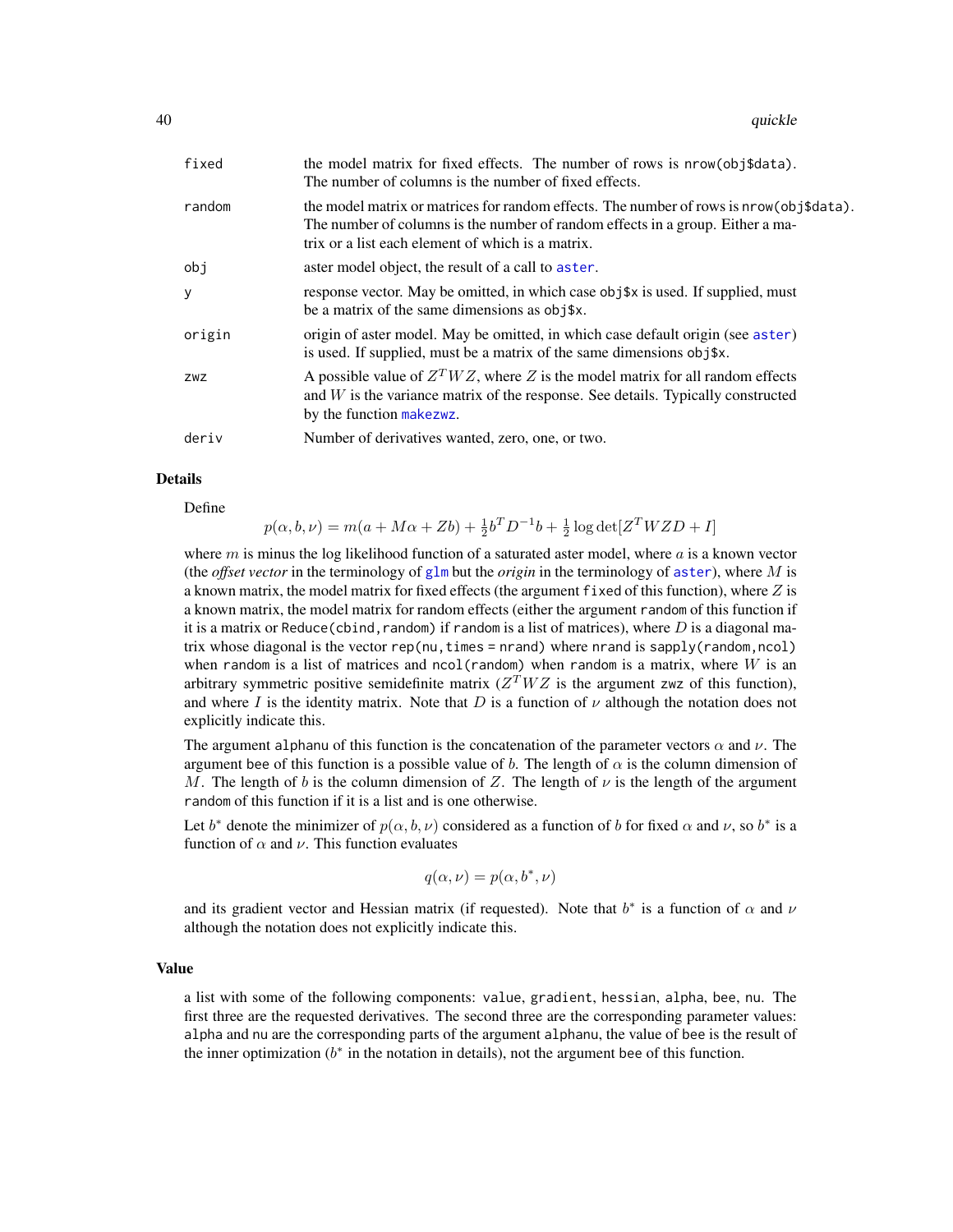<span id="page-40-0"></span>radish and the contract of the contract of the contract of the contract of the contract of the contract of the contract of the contract of the contract of the contract of the contract of the contract of the contract of the

# Note

Not intended for use by naive users. Use [summary.reaster](#page-49-1), which calls it.

#### Examples

```
data(radish)
pred < -c(0,1,2)fam <-c(1,3,2)rout \leq reaster(resp \sim varb + fit : (Site \star Region),
    list(block = \sim 0 + fit : Block, pop = \sim 0 + fit : Pop),
    pred, fam, varb, id, root, data = radish)
alpha.mle <- rout$alpha
bee.mle <- rout$b
nu.mle <- rout$sigma^2
zwz.mle <- rout$zwz
obj <- rout$obj
fixed <- rout$fixed
random <- rout$random
alphanu.mle <- c(alpha.mle, nu.mle)
qout <- quickle(alphanu.mle, bee.mle, fixed, random, obj,
    zwz = zwz.mle, deriv = 2)
```
#### radish *Life History Data on Raphanus sativus*

#### Description

Data on life history traits for the invasive California wild radish *Raphanus sativus*

## Usage

data(radish)

#### Format

A data frame with records for 286 plants. Data are already in "long" format; no need to reshape.

- resp Response vector.
- varb Categorical. Gives node of graphical model corresponding to each component of resp. See details below.
- root All ones. Root variables for graphical model.
- id Categorical. Indicates individual plants.

Site Categorical. Experimental site where plant was grown. Two sites in this dataset.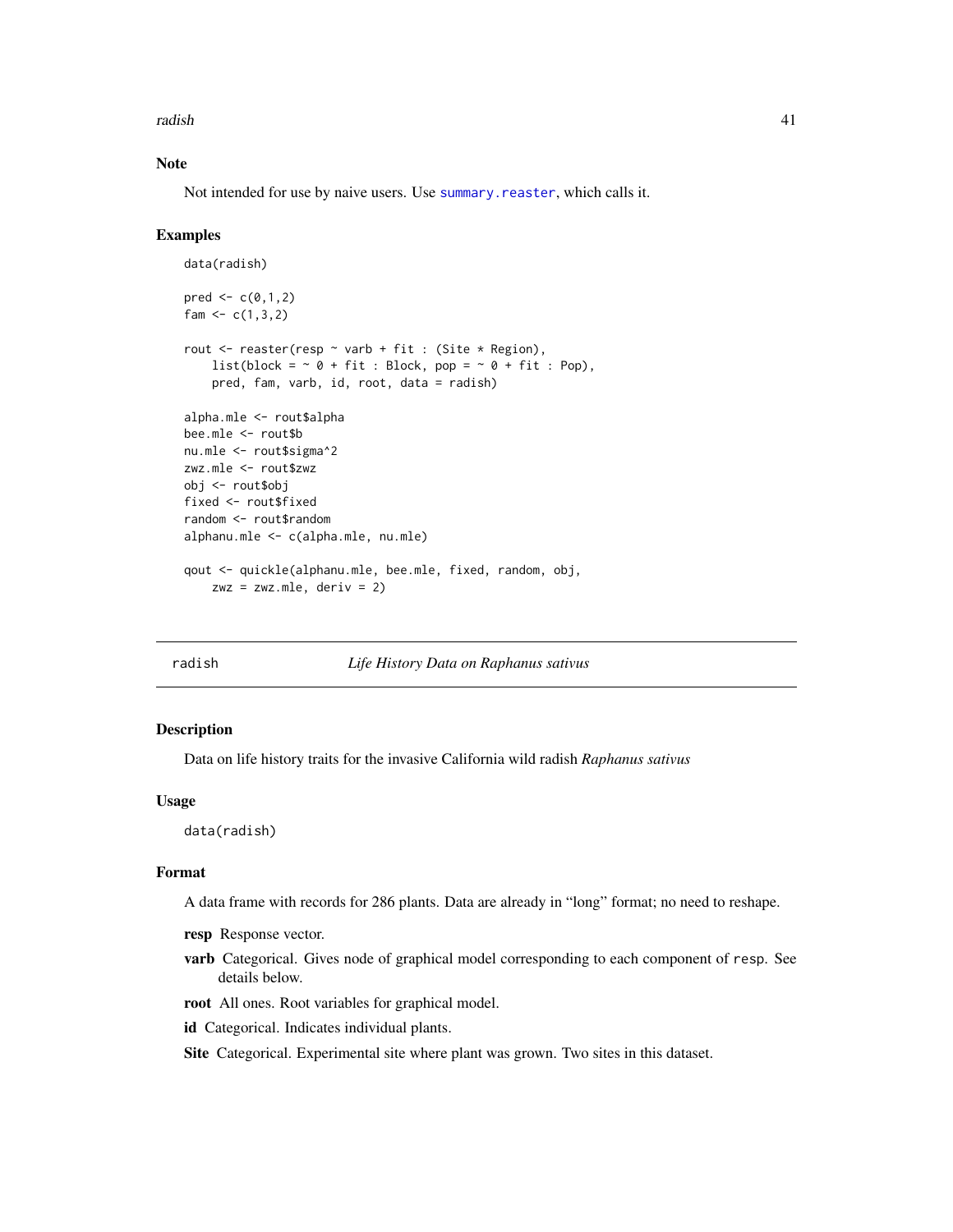<span id="page-41-0"></span>Block Categorical. Block nested within site.

Region Categorical. Region from which individuals were obtained: northern, coastal California (N) or southern, inland California (S).

Pop Categorical. Wild population nested within region.

**varbFlowering** Indicator (zero or one). Shorthand for as.numeric(radish\$varb == "Flowering").

varbFlowers Indicator (zero or one). Shorthand for as.numeric(radish\$varb == "Flowers").

fit Indicator (zero or one). Shorthand for as.numeric(radish\$varb == "Fruits"). So-called because the components of outcome indicated are the best surrogate of Darwinian fitness in these data.

#### Details

The levels of varb indicate nodes of the graphical model to which the corresponding elements of the response vector resp belong. This is the typical "long" format produced by the R reshape function. For each individual, there are several response variables. All response variables are combined in one vector resp. The variable varb indicates which "original" variable the number was for. The variable id indicates which individual the number was for. The levels of varb, which are the names of the "original" variables are

Flowering Indicator (zero or one). Bernoulli, One if individual survived to produce flowers.

Flowers Integer. Zero-truncated Poisson, number of flowers observed.

**Fruits** Integer. Poisson, number of fruits observed.

Graphical model is

 $1 \longrightarrow$  Flowering  $\longrightarrow$  Flowers  $\longrightarrow$  Fruits

#### Source

Caroline Ridley

#### References

These data are a subset of data previously analyzed using fixed effect aster methods (R function aster) in the following.

Ridley, C. E. and Ellstrand, N. C. (2010). Rapid evolution of morphology and adaptive life history in the invasive California wild radish (*Raphanus sativus*) and the implications for management. *Evolutionary Applications*, 3, 64–76.

These data are a subset of data previously analyzed using random effect aster methods (R function reaster) in the following.

Geyer, C. J., Ridley, C. E., Latta, R. G., Etterson, J. R., and Shaw, R. G. (2013) Local Adaptation and Genetic Effects on Fitness: Calculations for Exponential Family Models with Random Effects. *Annals of Applied Statistics*, 7, 1778–1795. doi: [10.1214/13AOAS653.](https://doi.org/10.1214/13-AOAS653)

#### See Also

[pickle](#page-28-1)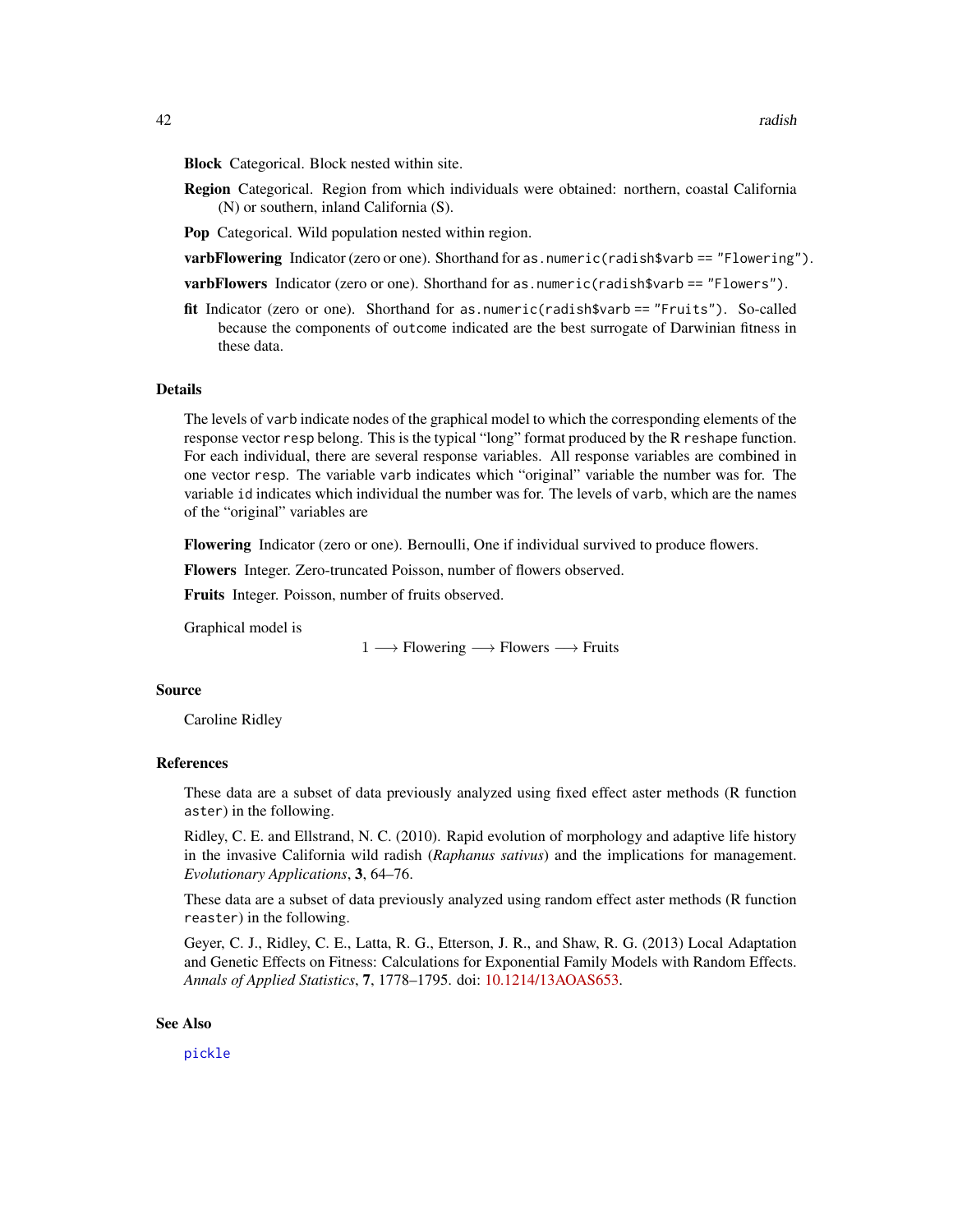#### <span id="page-42-0"></span>raster and the state of the state of the state of the state of the state of the state of the state of the state of the state of the state of the state of the state of the state of the state of the state of the state of the

# Examples

data(radish)

raster *Aster Model Simulation*

# Description

Random generation of data for Aster models.

#### Usage

```
raster(theta, pred, fam, root, famlist = fam.default())
```
# Arguments

| theta   | canonical parameter of the conditional model. A matrix, rows represent individ-<br>uals and columns represent nodes in the graphical model.                                                                     |
|---------|-----------------------------------------------------------------------------------------------------------------------------------------------------------------------------------------------------------------|
| pred    | integer vector of length ncol(theta) determining the graph. pred[j] is the<br>index of the predecessor of the node with index j unless the predecessor is a<br>root node, in which case $pred[j] == 0$ .        |
| fam     | integer vector of length ncol (theta) determining the exponential family struc-<br>ture of the aster model. Each element is an index into the vector of family<br>specifications given by the argument famlist. |
| root    | A matrix of the same dimensions as the ta. Data root $[i, j]$ is the data for the<br>founder that is the predecessor of the $[i, j]$ node.                                                                      |
| famlist | a list of family specifications (see families).                                                                                                                                                                 |

#### Value

A matrix of the same dimensions as theta. The random data for an aster model with the specified graph, parameters, and root data.

# See Also

[aster](#page-4-1)

# Examples

```
### see package vignette for explanation ###
data(echinacea)
vars <- c("ld02", "ld03", "ld04", "fl02", "fl03", "fl04",
    "hdct02", "hdct03", "hdct04")
redata <- reshape(echinacea, varying = list(vars),
    direction = "long", timevar = "varb", times = as.factor(vars),
     v.names = "resp")
redata <- data.frame(redata, root = 1)
```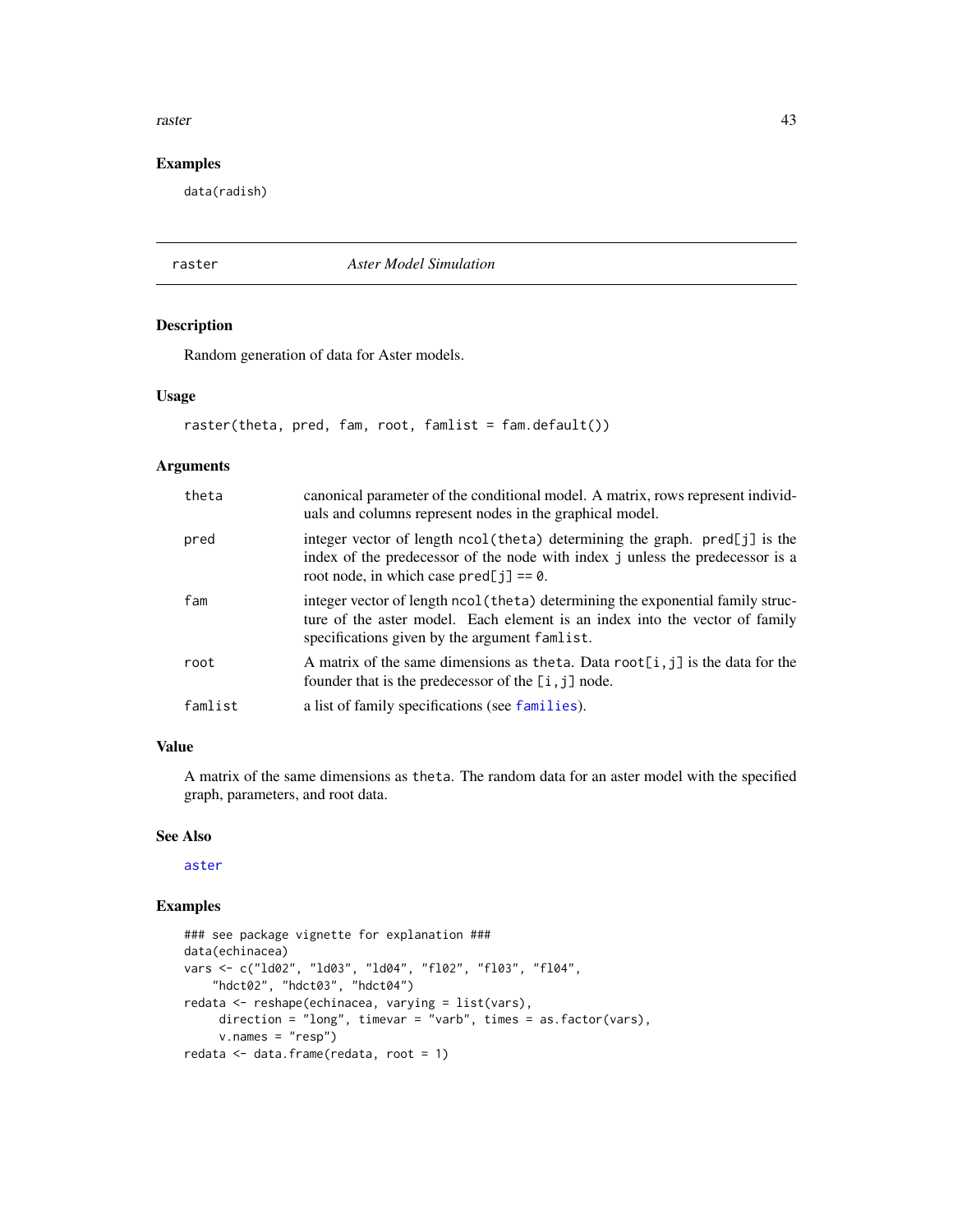```
pred <- c(0, 1, 2, 1, 2, 3, 4, 5, 6)
fam <- c(1, 1, 1, 1, 1, 1, 3, 3, 3)
hdct <- grep("hdct", as.character(redata$varb))
hdct <- is.element(seq(along = redata$varb), hdct)
redata <- data.frame(redata, hdct = as.integer(hdct))
aout4 <- aster(resp \sim varb + nsloc + ewloc + pop * hdct - pop,
    pred, fam, varb, id, root, data = redata)
newdata <- data.frame(pop = levels(echinacea$pop))
for (v in vars)
   newdata[[v]] <- 1
newdata$root <- 1
newdata$ewloc <- 0
newdata$nsloc <- 0
renewdata <- reshape(newdata, varying = list(vars),
    direction = "long", timevar = "varb", times = as.factor(vars),
    v.names = "resp")
hdct <- grep("hdct", as.character(renewdata$varb))
hdct <- is.element(seq(along = renewdata$varb), hdct)
renewdata <- data.frame(renewdata, hdct = as.integer(hdct))
beta.hat <- aout4$coef
theta.hat <- predict(aout4, model.type = "cond", parm.type = "canon")
theta.hat <- matrix(theta.hat, nrow = nrow(aout4$x), ncol = ncol(aout4$x))
xstar <- raster(theta.hat, pred, fam, aout4$root)
aout4star <- aster(xstar, aout4$root, pred, fam, aout4$modmat, beta.hat)
beta.star <- aout4star$coef
print(cbind(beta.hat, beta.star))
```
<span id="page-43-1"></span>

**Aster Models with Random Effects** 

#### Description

Fits Aster Models with Random Effects using Laplace Approximation.

#### Usage

```
reaster(fixed, random, pred, fam, varvar, idvar, root,
   famlist = fam.default(), origin, data, effects, sigma, response)
```
#### **Arguments**

| fixed  | either a model matrix or a formula specifying response and model matrix. The<br>model matrix for fixed effects.                                                                                                                                                  |
|--------|------------------------------------------------------------------------------------------------------------------------------------------------------------------------------------------------------------------------------------------------------------------|
| random | either a model matrix or list of model matrices or a formula or a list of formulas<br>specifying a model matrix or matrices. The model matrix or matrices for ran-<br>dom effects. Each model matrix specifies the random effects for one variance<br>component. |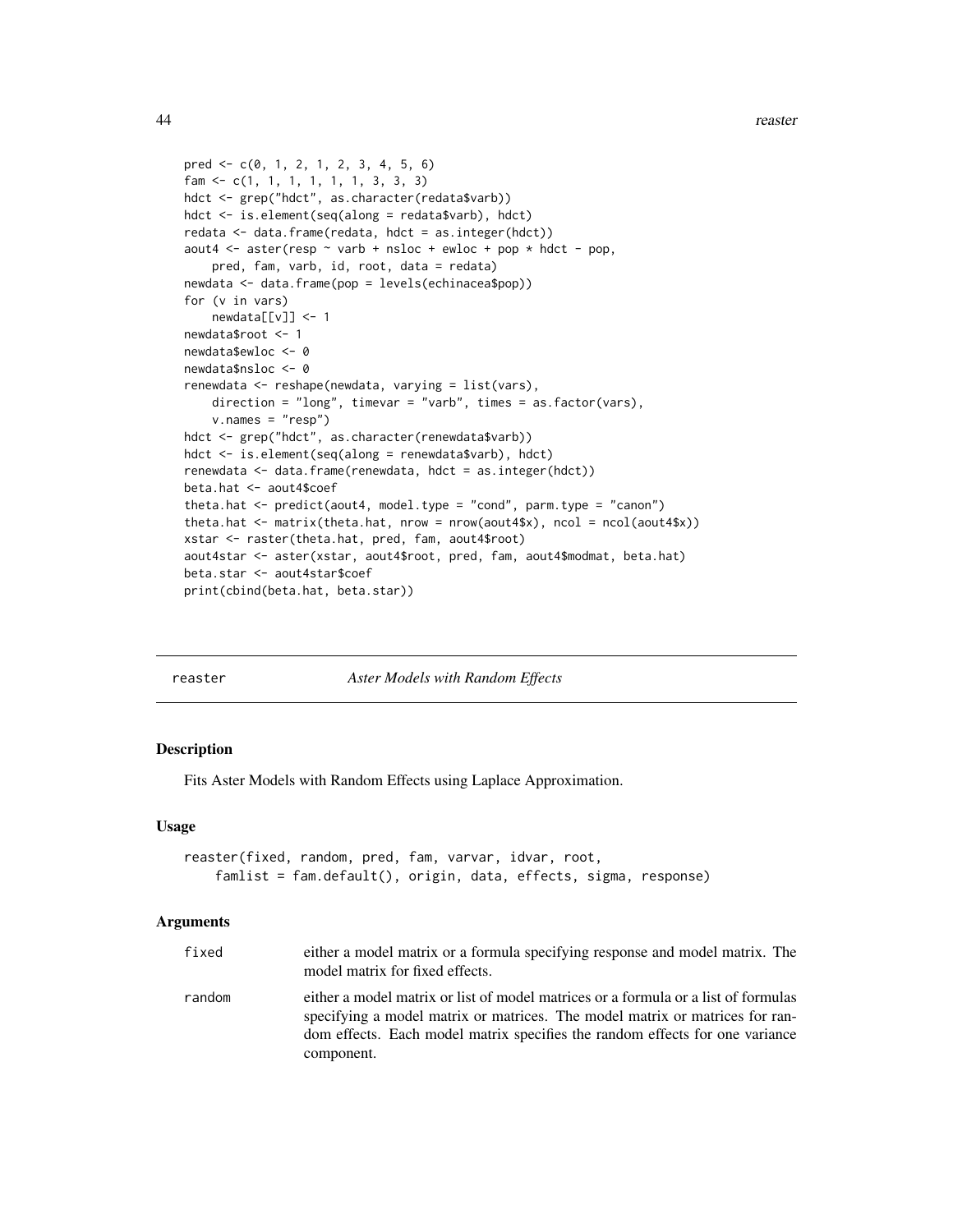#### <span id="page-44-0"></span>reaster **45**

| pred     | an integer vector of length nnode determining the dependence graph of the aster<br>model. pred[j] is the index of the predecessor of the node with index j unless<br>the predecessor is a root node, in which case $pred[j] == 0$ . See details section<br>of aster for further requirements.                                                                                   |
|----------|---------------------------------------------------------------------------------------------------------------------------------------------------------------------------------------------------------------------------------------------------------------------------------------------------------------------------------------------------------------------------------|
| fam      | an integer vector of length nnode determining the exponential family structure of<br>the aster model. Each element is an index into the vector of family specifications<br>given by the argument famlist.                                                                                                                                                                       |
| varvar   | a variable whose length is the row dimension of all model matrices that is a<br>factor whose levels are character strings treated as variable names. The number<br>of variable names is nnode. Must be of the form $rep(vars, each = nind)$ where<br>vars is a vector of variable names. Usually found in the data frame data when<br>this is produced by the reshape function. |
| idvar    | a variable whose length is the row dimension of all model matrices. The number<br>of individuals is nind. Must be of the form rep(inds, times = nnode) where<br>inds is a vector of labels for individuals. Usually found in the data frame data<br>when this is produced by the reshape function.                                                                              |
| root     | a vector whose length is the row dimension of all model matrices. For nodes<br>whose predecessors are root nodes specifies the value of the constant at that root<br>node. Typically the vector having all components equal to one.                                                                                                                                             |
| famlist  | a list of family specifications (see families).                                                                                                                                                                                                                                                                                                                                 |
| origin   | a vector whose length is the row dimension of all model matrices. Distinguished<br>point in parameter space. May be missing, in which case an unspecified default<br>is provided. See details of aster for further explanation.                                                                                                                                                 |
| data     | an optional data frame containing the variables in the model. If not found in<br>data, the variables are taken from environment (fixed), typically the environ-<br>ment from which reaster is called. Usually produced by the reshape function.<br>Not needed when model matrices rather than formulas are supplied in fixed and<br>random.                                     |
| effects  | if not missing, a vector specifying starting values for all effects, fixed and ran-<br>dom. Length is the sum of the column dimensions of all model matrices. If<br>supplied, the random effects part should be standardized (random effects di-<br>vided by their standard deviations, like the component c of the output of this<br>function).                                |
| sigma    | if not missing, a vector specifying starting values for the square roots of the vari-<br>ance components. Length is the number of model matrices for random effects<br>(the length of the list random if a list and one if random is not a list.                                                                                                                                |
| response | if not missing, a vector specifying the response. Length is the row dimension of<br>all model matrices. If missing, the response is determined by the response in the<br>formula fixed.                                                                                                                                                                                         |

# Details

See the help page for the function [aster](#page-4-1) for specification of aster models. This function only fits unconditional aster models (those with default values of the aster function arguments type and origin.type.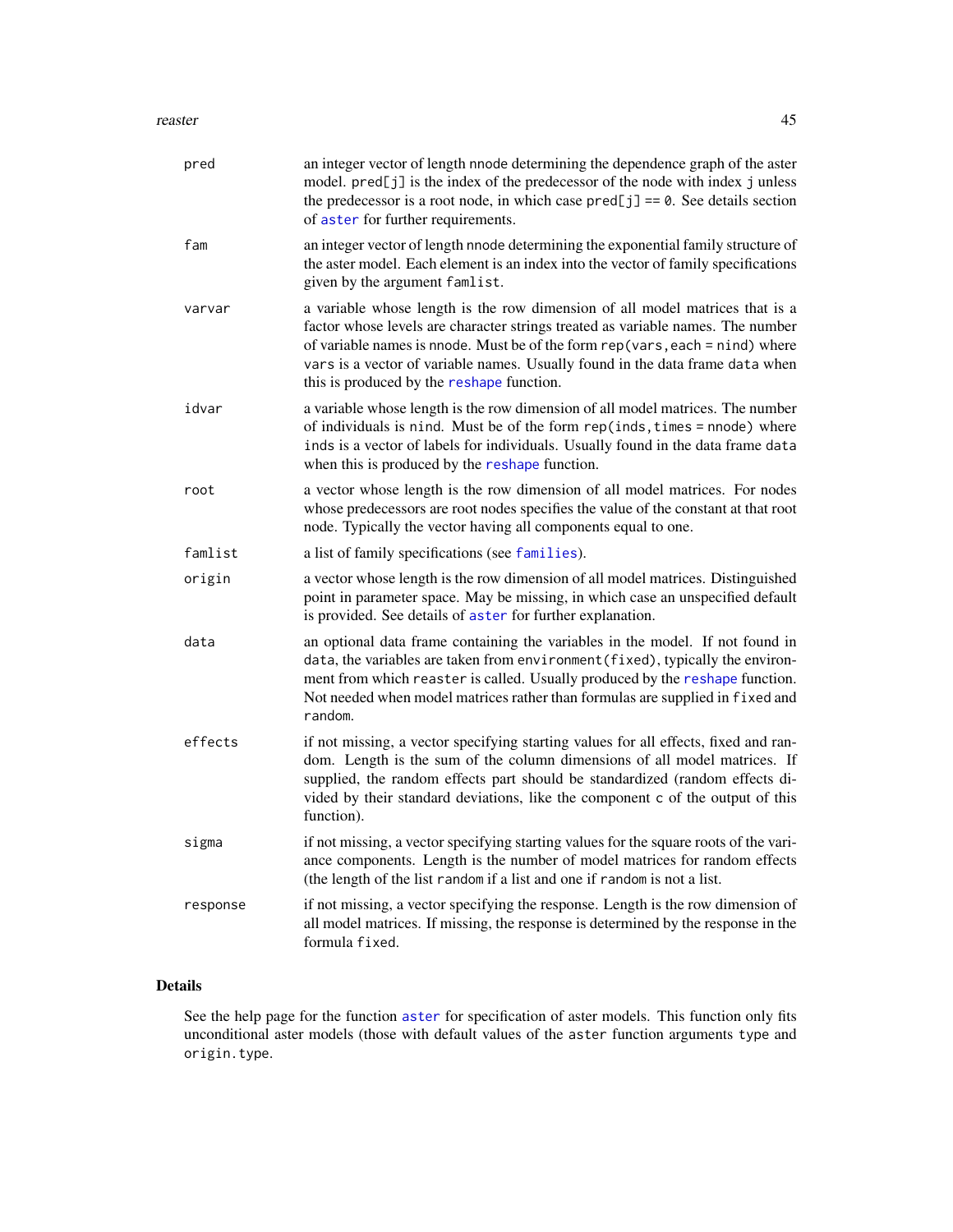The only difference between this function and the aster function is that some effects are treated as random. The unconditional canonical parameter vector of the aster model is treated as an affine function of fixed and random effects

$$
\varphi = M\beta + \sum_{i=1}^{k} \sigma_i^2 Z_i b_i
$$

where M and the  $Z_i$  are model matrices specified by the arguments fixed and random, where  $\beta$  is a vector of fixed effects and each  $b_i$  is a vector of random effects that are assumed to be (marginally) normally distributed with mean vector zero and variance matrix  $\sigma_i^2$  times the identity matrix. The vectors of random effects  $b_i$  are not parameters, rather they are latent (unobservable, hypothetical) variables. The square roots of the variance components  $\sigma_i$  are parameters as are the components of β.

This function maximizes an approximation to the likelihood introduced by Breslow and Clayton (1993). See Geyer, et al. (2013) for details.

# Value

reaster returns an object of class inheriting from "reaster". An object of class "reaster" is a list containing at least the following components:

| obj        | The aster object returned by a call to the aster function to fit the fixed effects<br>model.                                                                                                                                            |
|------------|-----------------------------------------------------------------------------------------------------------------------------------------------------------------------------------------------------------------------------------------|
| fixed      | the model matrix for fixed effects.                                                                                                                                                                                                     |
| random     | the model matrix or matrices for random effects.                                                                                                                                                                                        |
| dropped    | names of columns dropped from the fixed effects matrix.                                                                                                                                                                                 |
| sigma      | approximate MLE for square roots of variance components.                                                                                                                                                                                |
| nu         | approximate MLE for variance components.                                                                                                                                                                                                |
| C          | penalized likelihood estimates for the $c$ 's, which are rescaled random effects.                                                                                                                                                       |
| b          | penalized likelihood estimates for the random effects.                                                                                                                                                                                  |
| alpha      | approximate MLE for fixed effects.                                                                                                                                                                                                      |
| ZWZ        | $ZWZT$ where Z is the model matrix for random effects and W is the Hessian<br>matrix of minus the complete data log likelihood with respect to random effects<br>with MLE values of the parameters plugged in.                          |
| response   | the response vector.                                                                                                                                                                                                                    |
| origin     | the origin (offset) vector.                                                                                                                                                                                                             |
| iterations | number of iterations of trust region algorithm in each iteration of re-estimating<br>zwz and re-fitting.                                                                                                                                |
| counts     | number of iterations of Nelder-Mead in initial optimization of approximate miss-<br>ing data log likelihood.                                                                                                                            |
| deviance   | up to a constant, minus twice the maximized value of the Breslow-Clayton ap-<br>proximation to the log-likelihood. (Note the minus. This is somewhat counter-<br>intuitive, but agrees with the convention used by the aster function.) |
|            | Calls to reaster. formula return a list also containing:                                                                                                                                                                                |
| call       | the matched call.                                                                                                                                                                                                                       |
| formula    | the formulas supplied.                                                                                                                                                                                                                  |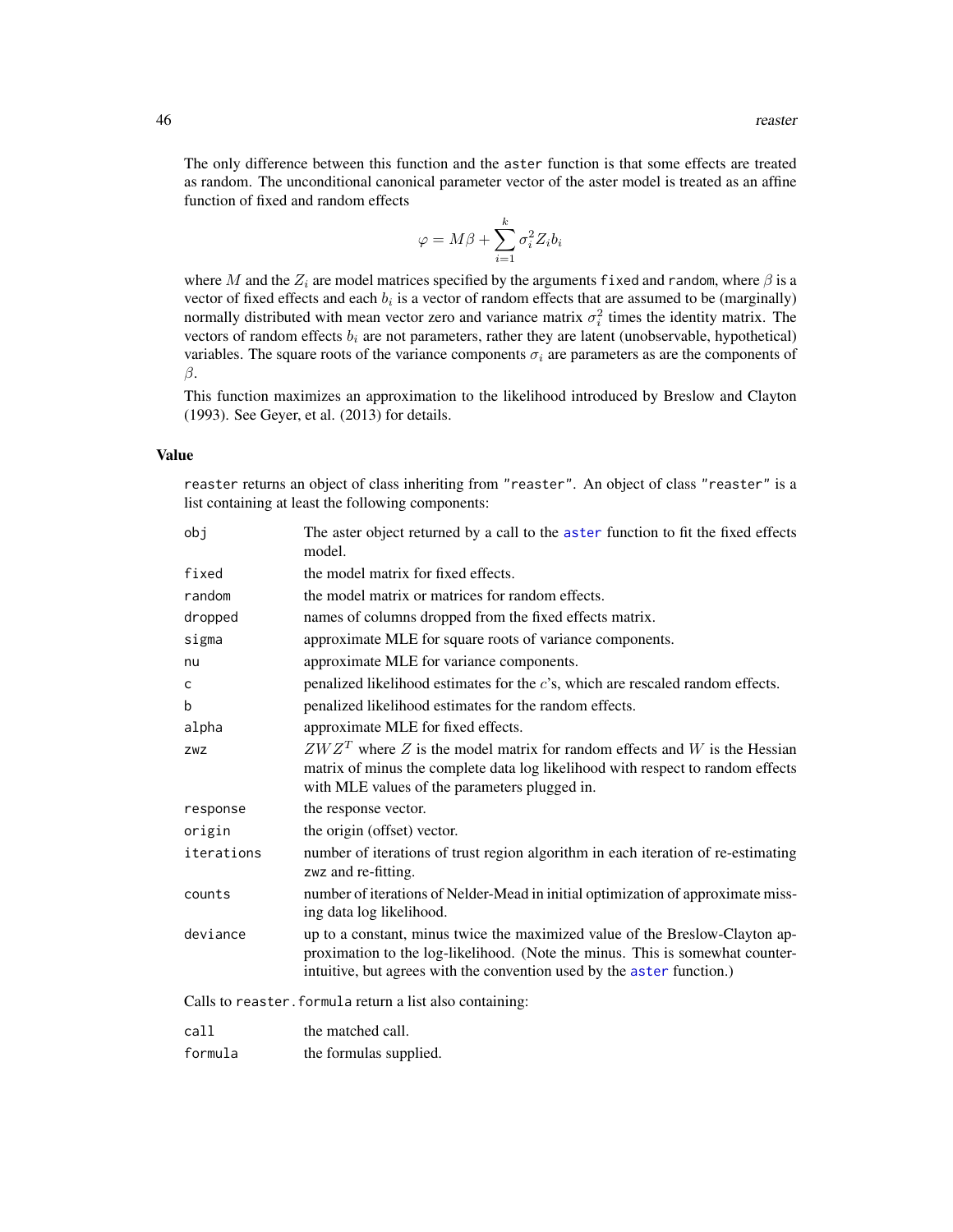#### <span id="page-46-0"></span>reaster **47**

#### NA Values

It was almost always wrong for aster model data to have NA values. Although theoretically possible for the R formula mini-language to do the right thing for an aster model with NA values in the data, usually it does some wrong thing. Thus, since version 0.8-20, this function and the [aster](#page-4-1) function give errors when used with data having NA values. Users must remove all NA values (or replace them with what they should be, perhaps zero values) "by hand".

#### Warning about Negative Binomial

The negative binomial and truncated negative binomial are fundamentally incompatible with random effects. The reason is that the canonical parameter space for a one-parameter negative binomial or truncated negative binomial is the negative half line. Thus the conditional canonical parameter  $\theta$  for such a node must be negative valued. The aster transform is so complicated that it is unclear what the corresponding constraint on the unconditional canonical parameter  $\varphi$  is, but there is a constraint: its parameter space is not the whole real line. A normal random effect, in contrast, does have support the whole real line. It wants to make parameters that are constrained to have any real number. The code only warns about this situation, because if the random effects do not influence any negative binomial or truncated negative binomial nodes of the graph, then there would be no problem.

#### Warning about Individual Random Effects

The Breslow-Clayton approximation assumes the complete data log likelihood is approximately quadratic considered as a function of random effects only. This will be the case by the law of large numbers if the number of individuals is much larger than the number of random effects. Thus Geyer, et al. (2013) warn against trying to put a random effect for each individual in the model. If you do that, the code will try to fit the model, but it will take forever and no theory says the results will make any sense.

#### References

Breslow, N. E., and Clayton, D. G. (1993). Approximate Inference in Generalized Linear Mixed Models. *Journal of the American Statistical Association*, 88, 9–25. doi: [10.1080/01621459.1993.10594284.](https://doi.org/10.1080/01621459.1993.10594284)

Geyer, C. J., Ridley, C. E., Latta, R. G., Etterson, J. R., and Shaw, R. G. (2012) Aster Models with Random Effects via Penalized Likelihood. Technical Report 692, School of Statistics, University of Minnesota. <http://purl.umn.edu/135870>.

Geyer, C. J., Ridley, C. E., Latta, R. G., Etterson, J. R., and Shaw, R. G. (2013) Local Adaptation and Genetic Effects on Fitness: Calculations for Exponential Family Models with Random Effects. *Annals of Applied Statistics*, 7, 1778–1795. doi: [10.1214/13AOAS653.](https://doi.org/10.1214/13-AOAS653)

# Examples

```
library(aster)
data(radish)
pred < -c(0,1,2)fam <-c(1,3,2)rout \leq reaster(resp \sim varb + fit : (Site \star Region),
    list(block = \sim 0 + fit : Block, pop = \sim 0 + fit : Pop),
    pred, fam, varb, id, root, data = radish)
```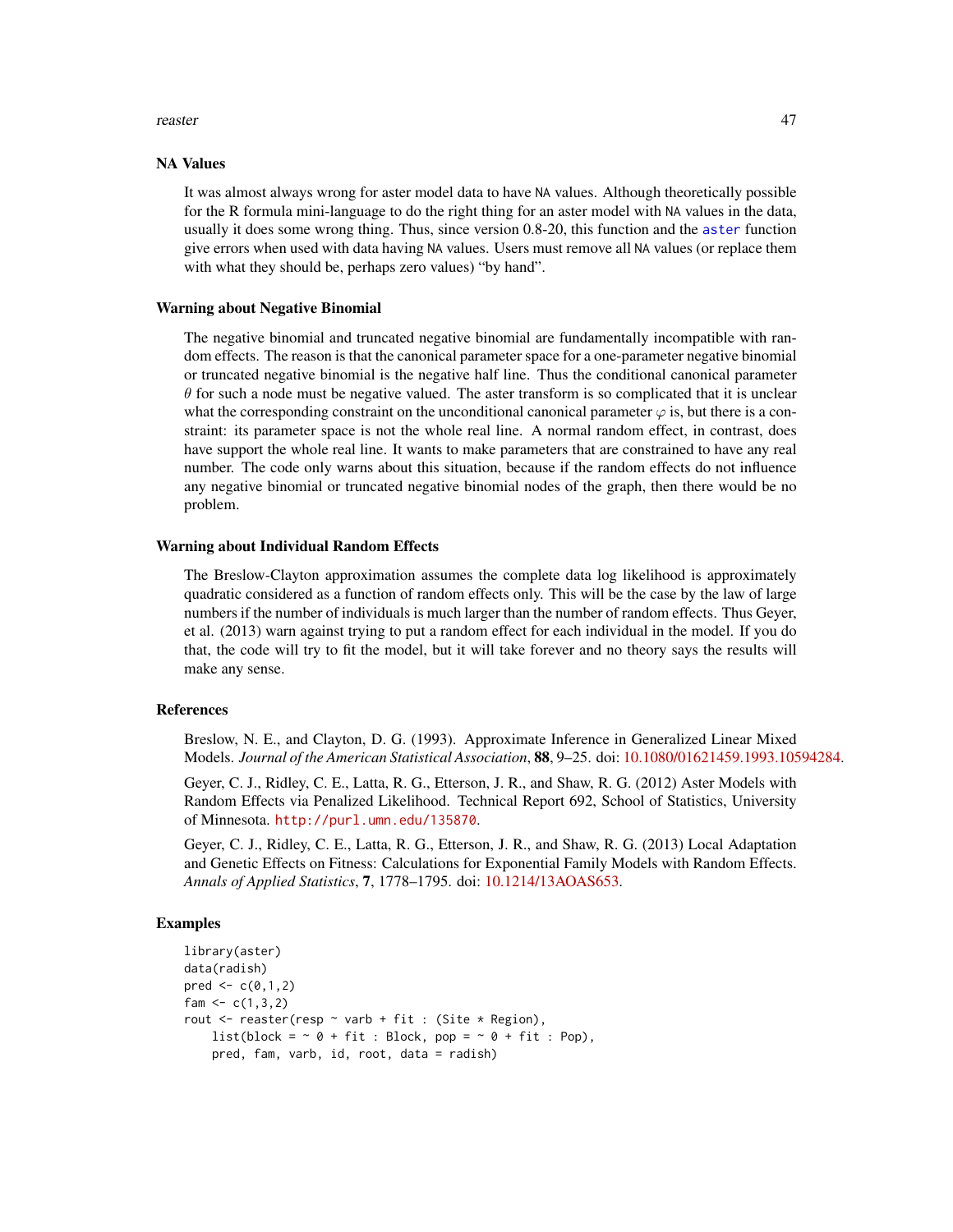```
summary(rout)
summary(rout, stand = FALSE, random = TRUE)
```
#### sim *Simulated Life History Data*

#### **Description**

Data on life history traits for four years and five fitness components

#### Usage

data(sim)

# Format

Loads nine objects. The objects beta.true, mu.true, phi.true, and theta.true are the simulation truth parameter values in different parametrizations.

**beta.true** Regression coefficient vector for model resp  $\sim$  varb +  $\theta$  + z1 + z2 + I(z1^2) + I(z1\*z2)  $+ I(z2^2).$ 

mu.true Unconditional mean value parameter vector for same model.

phi.true Unconditional canonical value parameter vector for same model.

theta.true Conditional canonical value parameter vector for same model.

The objects fam, pred, and vars specify the aster model graphical and probabilistic structure.

fam Integer vector giving the families of the variables in the graph.

pred Integer vector giving the predecessors of the variables in the graph.

vars Character vector giving the names of the variables in the graph.

The objects ladata and redata are the simulated data in two forms "wide" and "long" in the terminology of the reshape function.

- ladata Data frame with variables y, z1, z2 used for Lande-Arnold type estimation of fitness landscape. y is the response, fitness, and z1 and z1 are predictor variables, phenotypes.
- redata Data frame with variables resp, z1, z2, varb, id, root used for aster type estimation of fitness landscape. resp is the response, containing all components of fitness, and z1 and z1 are predictor variables, phenotypes. varb is a factor whose levels are are elements of vars indicating which elements of resp go with which nodes of the aster model graphical structure. The variables z1 and z2 have been set equal to zero except when grep("nseed", varb) is TRUE. For the rationale see Section 3.2 of TR 669 referenced below.

#### Source

Geyer, C. J and Shaw, R. G. (2008) Supporting Data Analysis for a talk to be given at Evolution 2008. Technical Report No. 669. School of Statistics, University of Minnesota. [http://hdl.](http://hdl.handle.net/11299/56204) [handle.net/11299/56204](http://hdl.handle.net/11299/56204).

<span id="page-47-0"></span>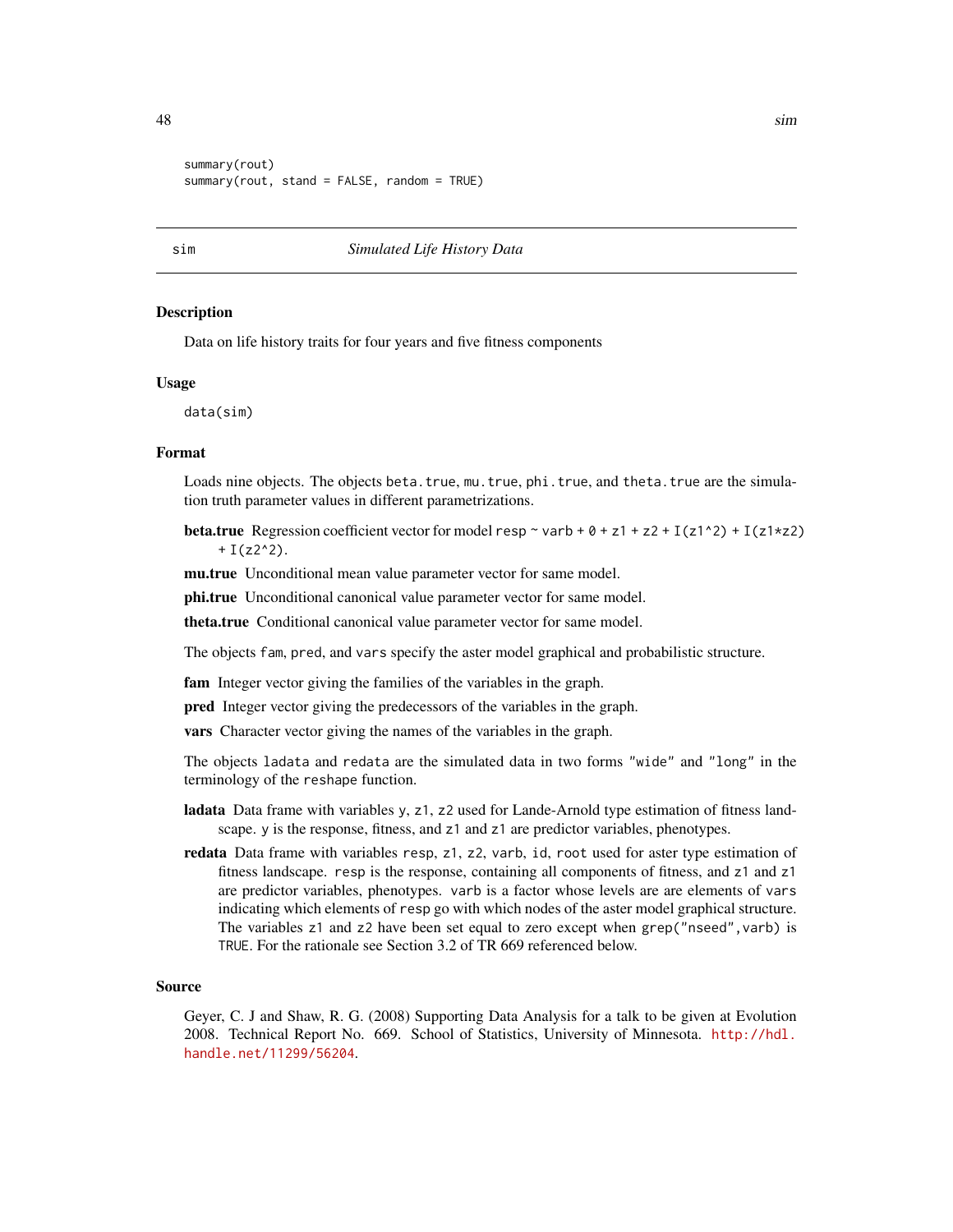# <span id="page-48-0"></span>summary.aster 49

#### References

Geyer, C. J and Shaw, R. G. (2009) Hypothesis Tests and Confidence Intervals Involving Fitness Landscapes fit by Aster Models. Technical Report No. 671. School of Statistics, University of Minnesota. <http://hdl.handle.net/11299/56219>.

#### Examples

```
data(sim)
## Not run:
### CRAN policy says examples must take < 5 sec. This doesn't.
out6 <- aster(resp ~ varb + 0 + z1 + z2 + I(z1^2) + I(z1*z2) + I(z2^2),
   pred, fam, varb, id, root, data = redata)
summary(out6)
## End(Not run)
lout <- lm(y \sim z1 + z2 + I(z1^2) + I(z1*z2) + I(z2^2), data = ladata)
summary(lout)
```
<span id="page-48-1"></span>summary.aster *Summarizing Aster Model Fits*

### Description

These functions are all [methods](#page-0-0) for class aster or summary.aster objects.

# Usage

```
## S3 method for class 'aster'
summary(object, info = c("expected", "observed"),
    info.tol = sqrt(.Machine$double.eps), show.graph = FALSE, ...)
```

```
## S3 method for class 'summary.aster'
print(x, digits = max(3, getOption("digits") - 3),signif.stars = getOption("show.signif.stars"), ...)
```
#### Arguments

| object       | an object of class "aster", usually, a result of a call to aster.                                                                                                                                                                                                                                   |
|--------------|-----------------------------------------------------------------------------------------------------------------------------------------------------------------------------------------------------------------------------------------------------------------------------------------------------|
| info         | the type of Fisher information use to compute standard errors.                                                                                                                                                                                                                                      |
| info.tol     | tolerance for eigenvalues of Fisher information. If eval is the vector of eigen-<br>values of the information matrix, then eval $\le$ cond. tol $\star$ max(eval) are con-<br>sidered zero. Hence the corresponding eigenvectors are directions of constancy<br>or recession of the log likelihood. |
| show.graph   | if TRUE, show the graphical model.                                                                                                                                                                                                                                                                  |
| $\mathsf{x}$ | an object of class "summary.aster", usually, a result of a call to summary.aster.                                                                                                                                                                                                                   |
| digits       | the number of significant digits to use when printing.                                                                                                                                                                                                                                              |
| signif.stars | logical. If TRUE, "significance stars" are printed for each coefficient.                                                                                                                                                                                                                            |
|              | further arguments passed to or from other methods.                                                                                                                                                                                                                                                  |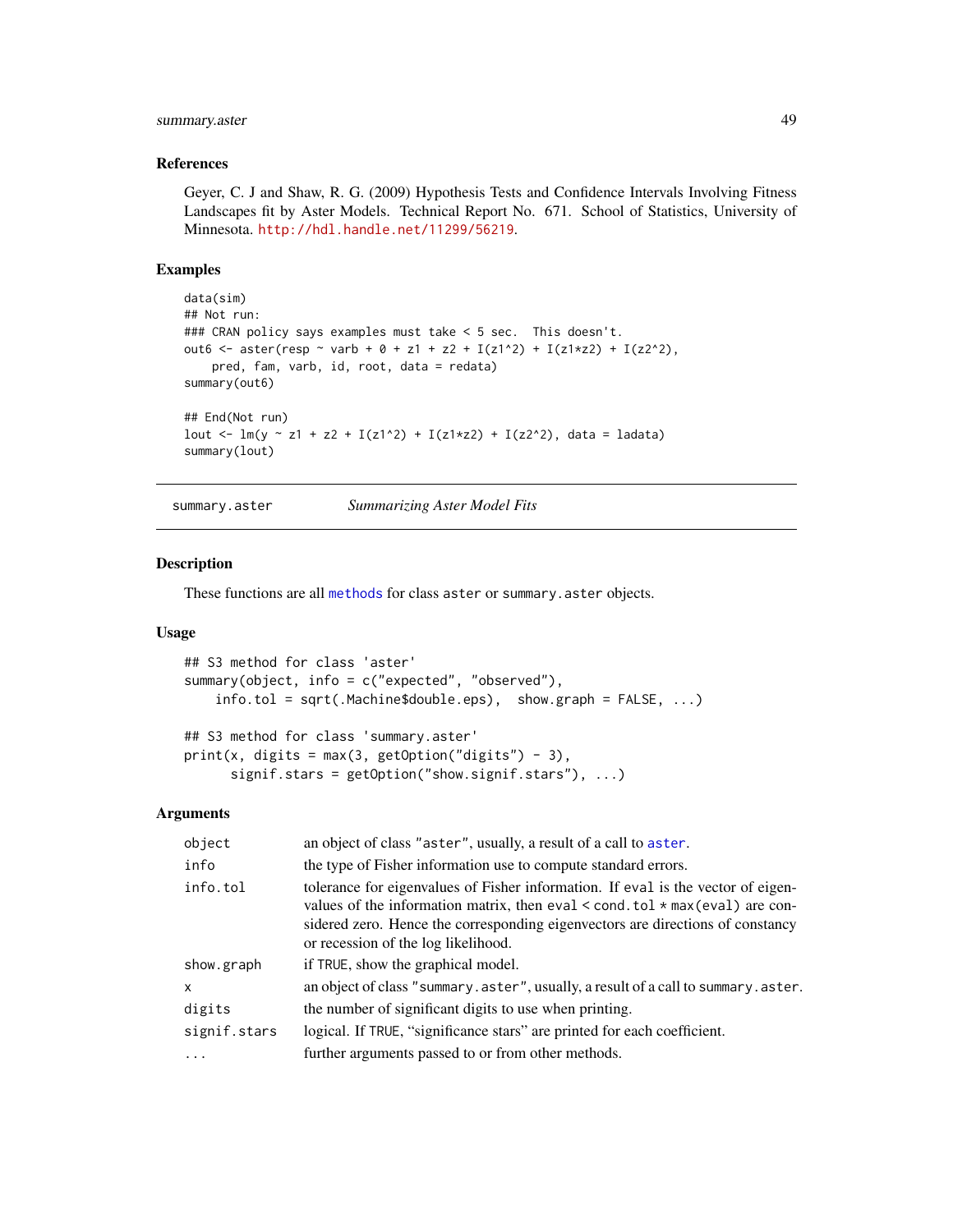<span id="page-49-0"></span>Value

summary.aster returns an object of class "summary.aster" list with the same components as object, which is of class "aster".

#### Directions of Recession

This function may give an error message "cannot compute standard errors, apparent directions of recession". There are two reasons why this can happen.

• There may actually be a direction of recession (DOR). Then the maximum likelihood estimate does not exist; increasing the likelihood drives (some of) the coefficients to infinity or minus infinity.

This function's guess at the DOR can be extracted from the error object obtained by wrapping this function in [try](#page-0-0) and then extracting the dor component of the condition attribute of the error object. An example of this is on the help page for the [foobar](#page-20-1) data set.

This function's guessed DOR are apparent null eigenvector(s) of the Fisher information matrix. Due to inaccuracy of computer arithmetic, this is only a guess. What are deemed null eigenvectors is controlled by the info.tol argument of this function. Reducing info.tol to perhaps 1e-9 or 1e-10 or even a little lower may make the putative DOR go away. In this case they were probably bogus (see next item). Reducing info.tol to near or below the machine epsilon .Machine\$double.eps ([.Machine](#page-0-0)) instructs this function to feed you garbage with no error or warning.

Putative DOR are probably true DOR if they are highly patterned with many zero or nearly zero components and other components that are nearly (small) integer multiples of each other. Putative DOR are probably bogus if they look like random noise.

DOR, if true, cannot simply be ignored. For more information, including how to do more rigorous investigation of whether putative DOR are true or bogus, see the example on the help page for the [foobar](#page-20-1) data set and the reference cited on that help page.

• All of the putative directions of recession may be bogus. Due to inaccuracy of computer arithmetic, ill-conditioning of predictor variables, or ill-conditioning of the aster model itself (large graphs cause more inaccurate computation), what appear to be null eigenvectors of the Fisher information matrix need not be true null eigenvectors.

In this case, the problem will go away when info.tol is decreased slightly. Only when one has proved that there is no DOR, should one use info.tol = 1e-20 which says to ignore the problem altogether (whether putative DOR are true or bogus).

#### See Also

[aster](#page-4-1), [summary](#page-0-0).

<span id="page-49-1"></span>summary.reaster *Summarizing Aster Model with Random Effects Fits*

# Description

These functions are all [methods](#page-0-0) for class reaster or summary. reaster objects.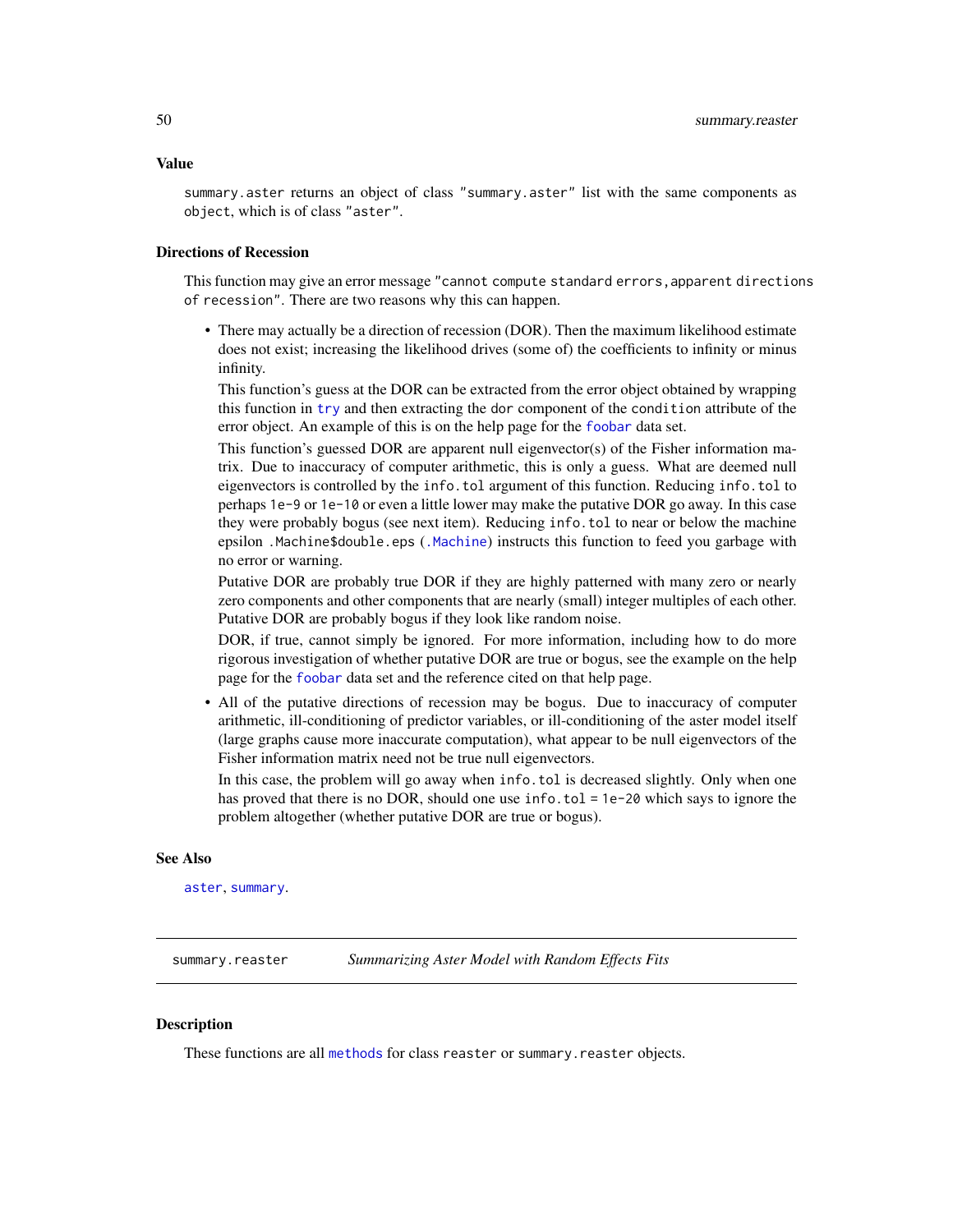<span id="page-50-0"></span>summary.reaster 51

#### Usage

```
## S3 method for class 'reaster'
summary(object, standard.deviation = TRUE, ...)## S3 method for class 'summary.reaster'
print(x, digits = max(3, getOption("digits") - 3),signif.stars = getOption("show.signif.stars"), ...)
```
#### Arguments

| object | an object of class "reaster", usually, a result of a call to reaster. |
|--------|-----------------------------------------------------------------------|
| .      |                                                                       |

standard.deviation

if TRUE, treat the parameters described in the "variance components" section of the printout are square roots of variance components (that is, standard deviations) rather than the variance components themselves. Warning: if FALSE so actual variance components are described, (asymptotic, approximate) standard errors are zero when they the variance components are zero (see details section below).

| an object of class "summary.reaster", usually, a result of a call to summary.reaster. |  |
|---------------------------------------------------------------------------------------|--|
|---------------------------------------------------------------------------------------|--|

```
digits the number of significant digits to use when printing.
```
signif.stars logical. If TRUE, "significance stars" are printed for each coefficient.

... further arguments passed to or from other methods.

# Details

The [reaster](#page-43-1) function only does approximate maximum likelihood. Even if it did actual maximum likelihood, standard errors would be only approximate. Standard errors for variance components are derived via the delta method from standard errors for square roots of variance components (standard deviations). Hence P-values for variance components and square roots of variance components do not agree exactly (although they do asymptotically).

#### Value

summary.reaster returns an object of class "summary.reaster".

# See Also

[reaster](#page-43-1), [summary](#page-0-0).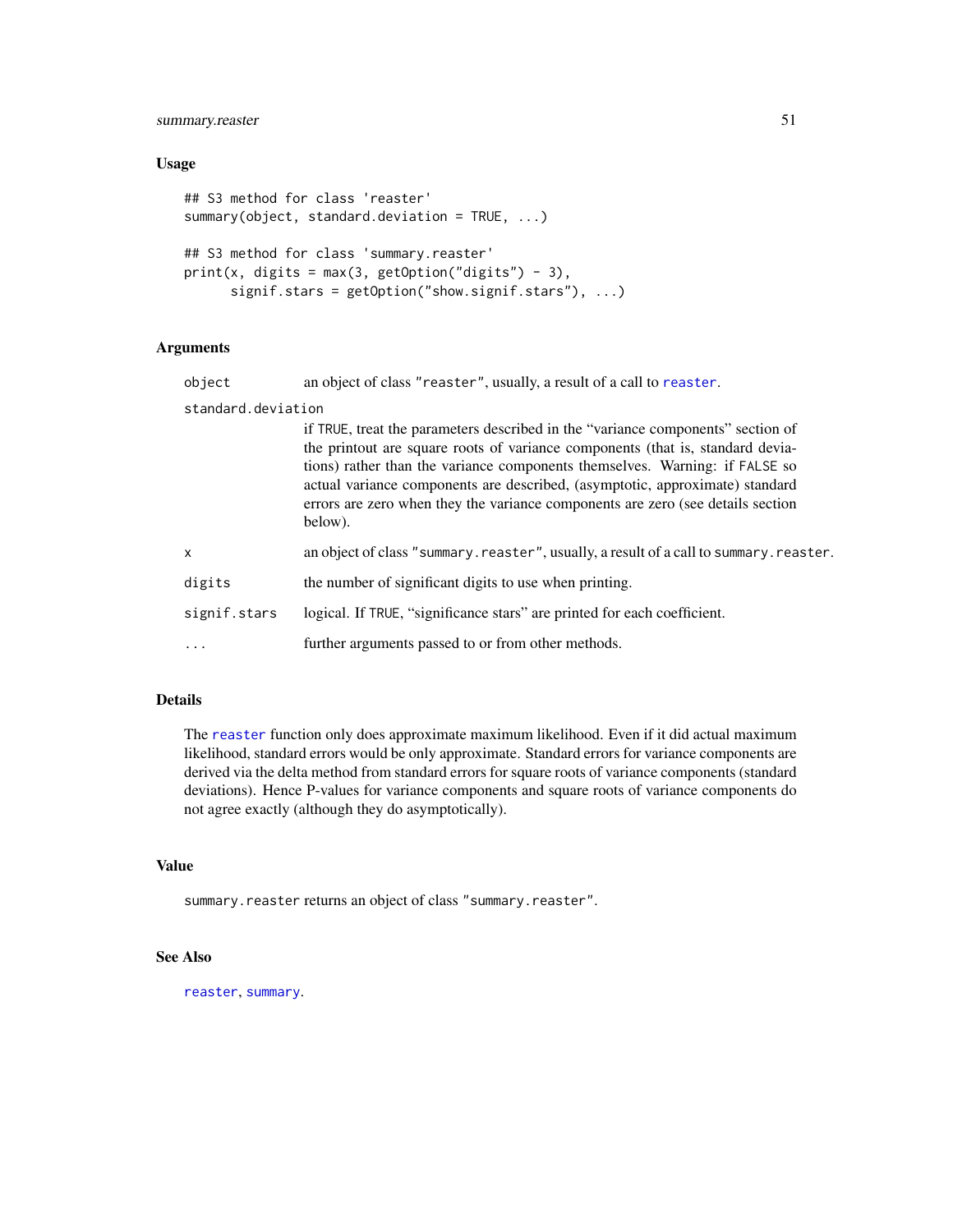<span id="page-51-0"></span>

# Description

Random generation for the  $k$ -truncated Poisson distribution or for the  $k$ -truncated negative binomial distribution, where " $k$ -truncated" means conditioned on being strictly greater than  $k$ . If xpred is not one, then the random variate is the sum of xpred such random variates.

### Usage

```
r k t p(n, k, mu, xpred = 1)rktnb(n, size, k, mu, xpred = 1)
rnzp(n, mu, xpred = 1)
```
# Arguments

| n     | number of random values to return. If $l$ ength $(n)$ > 1, the length is taken to be<br>the number required. |
|-------|--------------------------------------------------------------------------------------------------------------|
| size  | the size parameter for the negative binomial distribution.                                                   |
| k     | truncation limit.                                                                                            |
| xpred | number of trials.                                                                                            |
| mu    | vector of positive means.                                                                                    |

# Details

rktp simulates  $k$ -truncated Poisson random variates. rktnb simulates  $k$ -truncated negative binomial random variates. rnzp simulates zero-truncated Poisson random variates (maintained only for backward compatibility, it now calls rktp).

#### Value

a vector of random deviates.

# See Also

[families](#page-17-1)

# Examples

```
rktp(10, 2, 0.75)
rktnb(10, 2.222, 2, 0.75)
```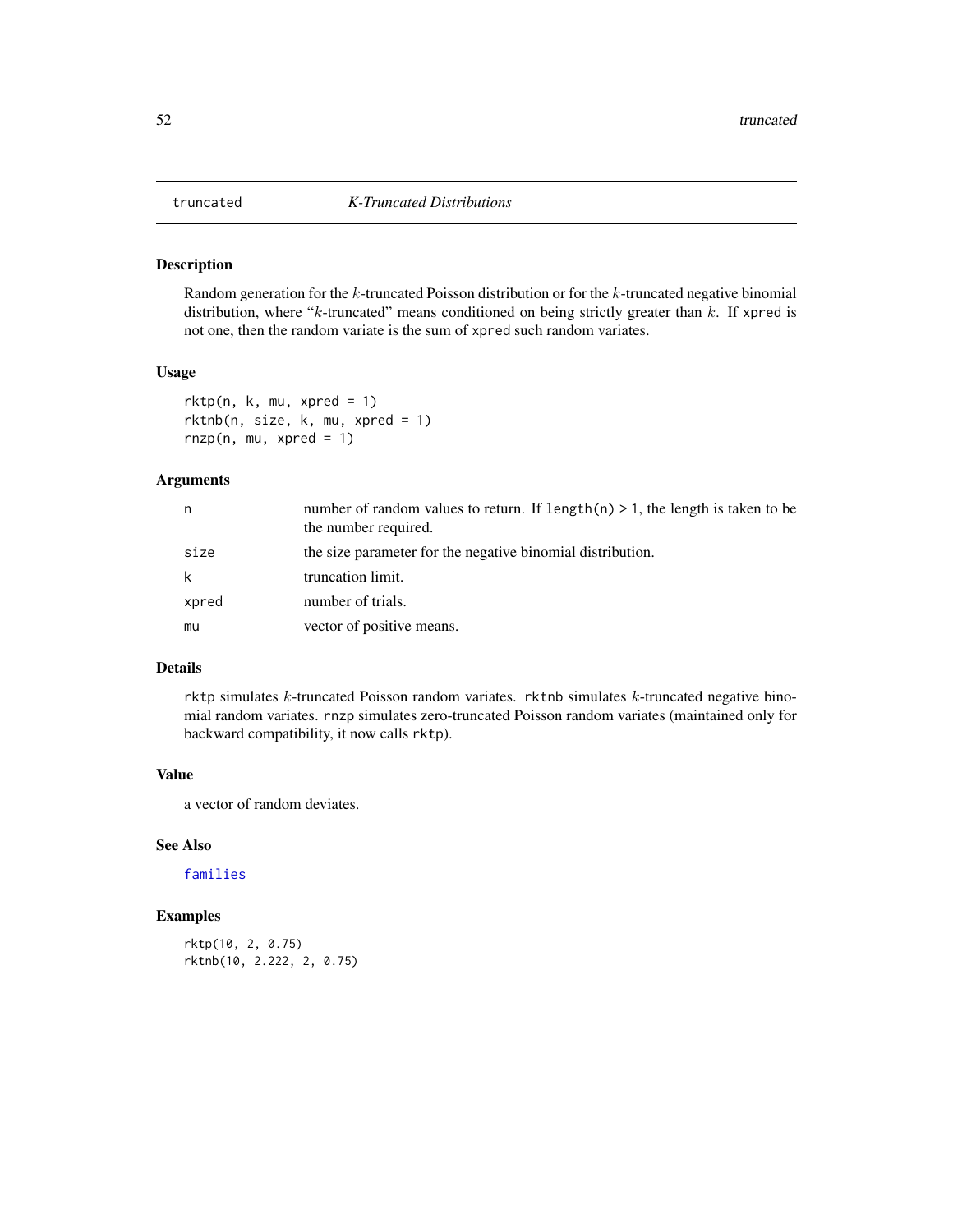# <span id="page-52-0"></span>Index

∗ datasets aphid , [4](#page-3-0) chamae , [11](#page-10-0) chamae2 , [12](#page-11-0) chamae3 , [13](#page-12-0) echin2 , [15](#page-14-0) echinacea , [17](#page-16-0) foobar , [21](#page-20-0) oats , [26](#page-25-0) radish , [41](#page-40-0) sim , [48](#page-47-0) ∗ direction of recession foobar , [21](#page-20-0) ∗ distribution raster , [43](#page-42-0) truncated , [52](#page-51-0) ∗ exponential family aster , [5](#page-4-0) predict.aster , [34](#page-33-0) reaster , [44](#page-43-0) ∗ graphical model aster , [5](#page-4-0) predict.aster , [34](#page-33-0) reaster , [44](#page-43-0) ∗ misc astertransform , [10](#page-9-0) families , [18](#page-17-0) mlogl , [23](#page-22-0) newpickle , [24](#page-23-0) penmlogl , [28](#page-27-0) pickle , [29](#page-28-0) quickle , [39](#page-38-0) ∗ models anova.asterOrReaster , [2](#page-1-0) aster , [5](#page-4-0) predict.aster , [34](#page-33-0) reaster , [44](#page-43-0) summary.aster, [49](#page-48-0) summary.reaster, [50](#page-49-0)

∗ regression anova.aster $0$ r $\sf{Reaster,2}$  $\sf{Reaster,2}$  $\sf{Reaster,2}$ aster, [5](#page-4-0) predict.aster , [34](#page-33-0) reaster , [44](#page-43-0) .Machine , *[50](#page-49-0)* anova , *[3](#page-2-0)* , *[8](#page-7-0)* anova.aster , *[8](#page-7-0)* , *[10](#page-9-0)* anova.aster *(*anova.asterOrReaster *)* , [2](#page-1-0) anova.aster $0$ r $\sf{Reaster,2}$  $\sf{Reaster,2}$  $\sf{Reaster,2}$ anova.reaster *(*anova.asterOrReaster *)* , [2](#page-1-0) anovaAsterOrReasterList *(*anova.asterOrReaster *)* , [2](#page-1-0) aphid , [4](#page-3-0) aster , *[3](#page-2-0)* , [5](#page-4-0) , *[10](#page-9-0)* , *[18](#page-17-0)* , *[20](#page-19-0)* , *[23](#page-22-0) [–25](#page-24-0)* , *[28](#page-27-0)* , *[30](#page-29-0) , [31](#page-30-0)* , *[37](#page-36-0)* , *[40](#page-39-0)* , *[43](#page-42-0)* , *[45](#page-44-0) [–47](#page-46-0)* , *[49](#page-48-0) , [50](#page-49-0)* aster.default , *[37](#page-36-0)* aster.formula , *[37](#page-36-0)* astertransform , [10](#page-9-0) beta.true *(*sim *)* , [48](#page-47-0) chamae , [11](#page-10-0) chamae2 , [12](#page-11-0) chamae3 , [13](#page-12-0) echin2, [15](#page-14-0) echinacea , [17](#page-16-0) fam *(*sim *)* , [48](#page-47-0) fam.bernoulli *(*families *)* , [18](#page-17-0) fam.default *(*families *)* , [18](#page-17-0) fam.negative.binomial *(*families *)* , [18](#page-17-0) fam.normal.location *(*families *)* , [18](#page-17-0) fam.poisson *(*families *)* , [18](#page-17-0) fam.truncated.negative.binomial *(*families*)*, [18](#page-17-0) fam.truncated.poisson *(*families *)* , [18](#page-17-0) famfun *(*families *)* , [18](#page-17-0) families , *[6](#page-5-0)* , [18](#page-17-0) , *[24](#page-23-0)* , *[43](#page-42-0)* , *[45](#page-44-0)* , *[52](#page-51-0)*